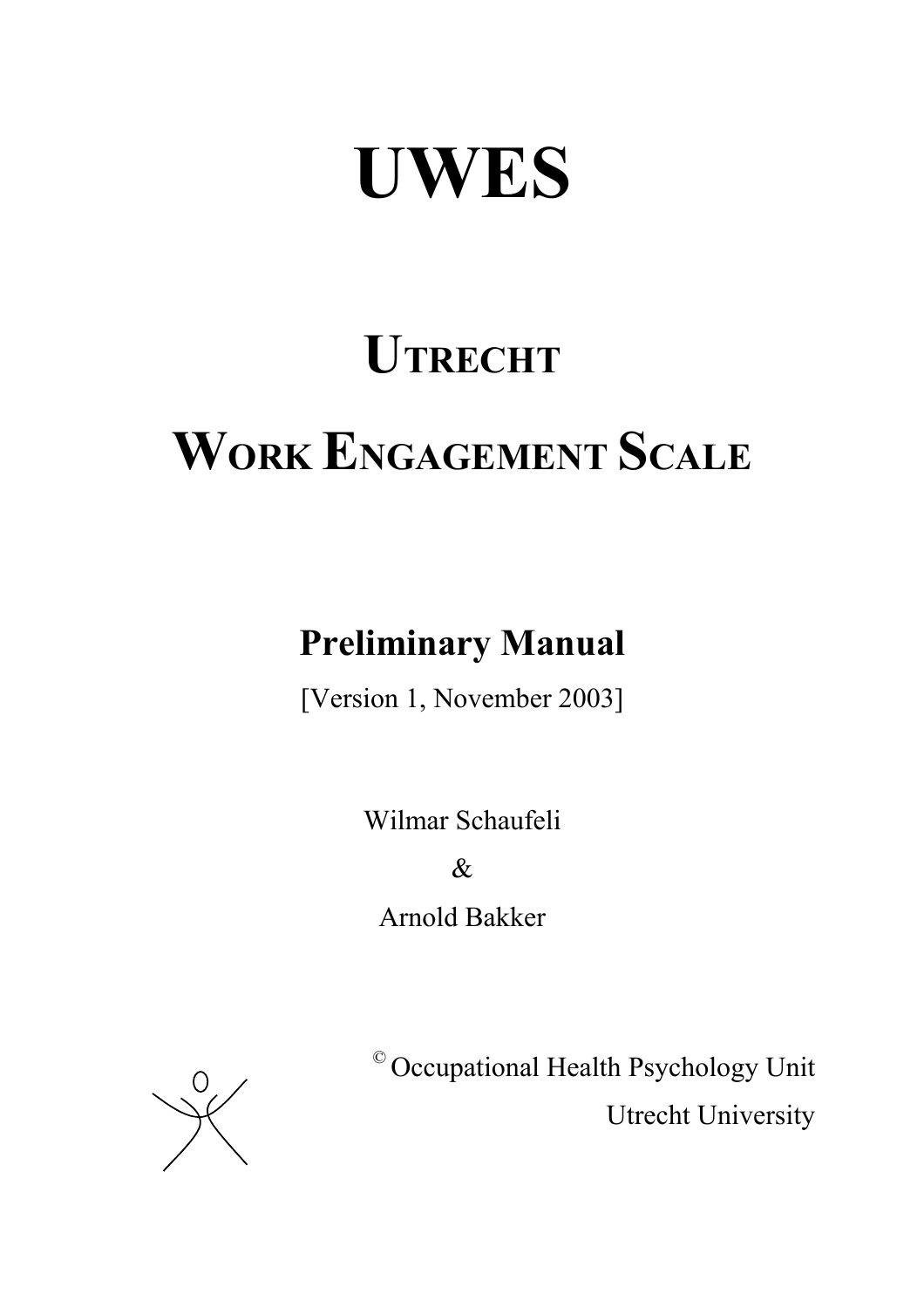# Contents

#### **Page**

| 1. |      |  |
|----|------|--|
| 2. |      |  |
| 3. |      |  |
| 4. |      |  |
|    | 4.1. |  |
|    | 4.2. |  |
|    | 4.3. |  |
|    | 4.4. |  |
|    | 4.5. |  |
|    | 4.6. |  |
|    | 4.7. |  |
|    | 4.8. |  |
|    | 4.9. |  |
|    |      |  |
| 5. |      |  |
|    | 5.1. |  |
|    | 5.2. |  |
|    | 5.3. |  |
|    | 5.4. |  |
|    | 5.5. |  |
|    | 5.6. |  |
|    | 5.7. |  |
| 6. |      |  |
|    | 6.1. |  |
|    | 6.2. |  |
|    | 6.3. |  |

# References

Appendix: UWES versions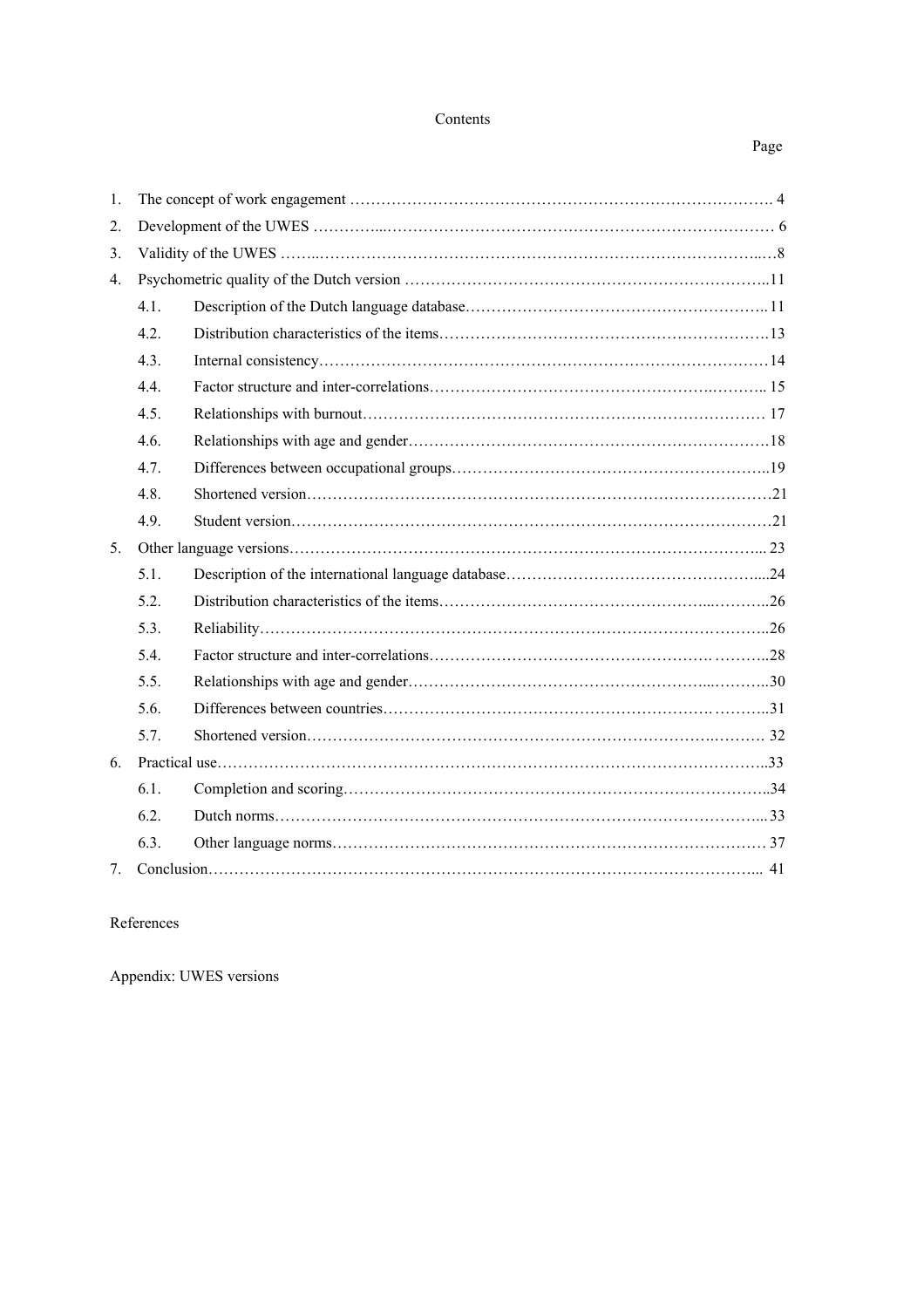#### **Preface**

Contrary to what its name suggests, Occupational Health Psychology has almost exclusive been concerned with *ill*-health and *un*well-being. For instance, a simple count reveals that about 95% of all articles that have been published so far in the *Journal of Occupational Health Psychology* deals with negative aspects of workers' health and well-being, such as cardiovascular disease, Repetitive Strain Injury, and burnout. In contrast, only about 5% of the articles deals with positive aspects such as job satisfaction and motivation. This rather one-sided negative focus is by no means specific for the field of occupational health psychology. According to a recent estimate, the amount of psychological articles on negative states outnumbers the amount of positive articles by 17 to  $1^1$ .

However, it seems that times have changed. Since the beginning of this century, more attention is paid to what has been coined *positive psychology*: the scientific study of human strength and optimal functioning. This approach is considered to supplement the traditional focus of psychology on psychopathology, disease, illness, disturbance, and malfunctioning. The recent trend to concentrate on optimal functional also aroused attention in organizational psychology, as is demonstrated by a recent plea for *positive organizational behavior*; that is *'…the study of positively oriented human resource strengths and psychological capacities that can be measured,*  developed, and effectively managed for performance improvement in today's workplace'<sup>2</sup>.

Because of the emergence of positive (organizational) psychology, it is not surprising that positive aspects of health and well-being are increasingly popular in Occupational Health Psychology. One of these positive aspects is work engagement, which is considered to be the antipode of burnout. Whilst burned-out workers feel exhausted and cynical, their engaged counterparts feel vigorous and enthusiastic about their work. In contrast to previous positive approaches – such as the humanistic psychology – who were largely unempirical, the current positive psychology is empirical in nature. This implies the careful operationalization of constructs, including work engagement. Hence, we wrote this test-manual of the Utrecht Work Engagement Scale (UWES).

This test manual is preliminary, which means that our work on the UWES is still in progress. Nevertheless, we did not want to wait any longer with publishing some important psychometric details since many colleagues, both in The Netherlands as well as abroad, are working with the UWES. Many of them have contributed to this preliminary test-manual by proving us with their data. Without their help this manual could not have been written. Therefore, we would like to thank our colleagues for their gesture of true scientific collaboration<sup>3</sup>.

Utrecht/Valéncia, November 2003

 $\overline{\phantom{a}}$ 

<sup>&</sup>lt;sup>1</sup> Diener, E., Suh, E.M., Lucas, R.E. & Smith, H.I (1999). Subjective well-being: Three decades of progress. *Psychological Bulletin, 125*, 267-302.

<sup>&</sup>lt;sup>2</sup> Luthans, F. (2002). The need for and meaning of positive organizational behavior. *Journal of Organizational Behavior*, 23, 695-706.  $\frac{3}{2}$  Sarah Jana Cetter (AUS). Edgar Brasse (SBA). Meyroon Dellard (AUS). Esther

<sup>&</sup>lt;sup>3</sup> Sarah Jane Cotton (AUS), Edgar Bresco (SPA), Maureen Dollard (AUS), Esther Greenglass (CAN), Asbjørn Grimsmo (NOR), Gabriele Haeslich (GER), Jari Hakanen (FIN), Sandrine Hollet (FRA), Aristotelis Kantas (GRE), Alexandra Marques Pinto (POR), Stig Berge Matthiesen (NOR), Susana Llorens (SPA), Astrid Richardsen (NOR), Peter Richter (GER), Ian Rothmann (SAF), Katariina Salmela-Aro (FIN), Marisa Salanova (SPA), Sabine Sonnentag (GER), Peter Vlerick (BEL), Tony Winefield (AUS), Hans de Witte (BEL), Dieter Zapf (GER).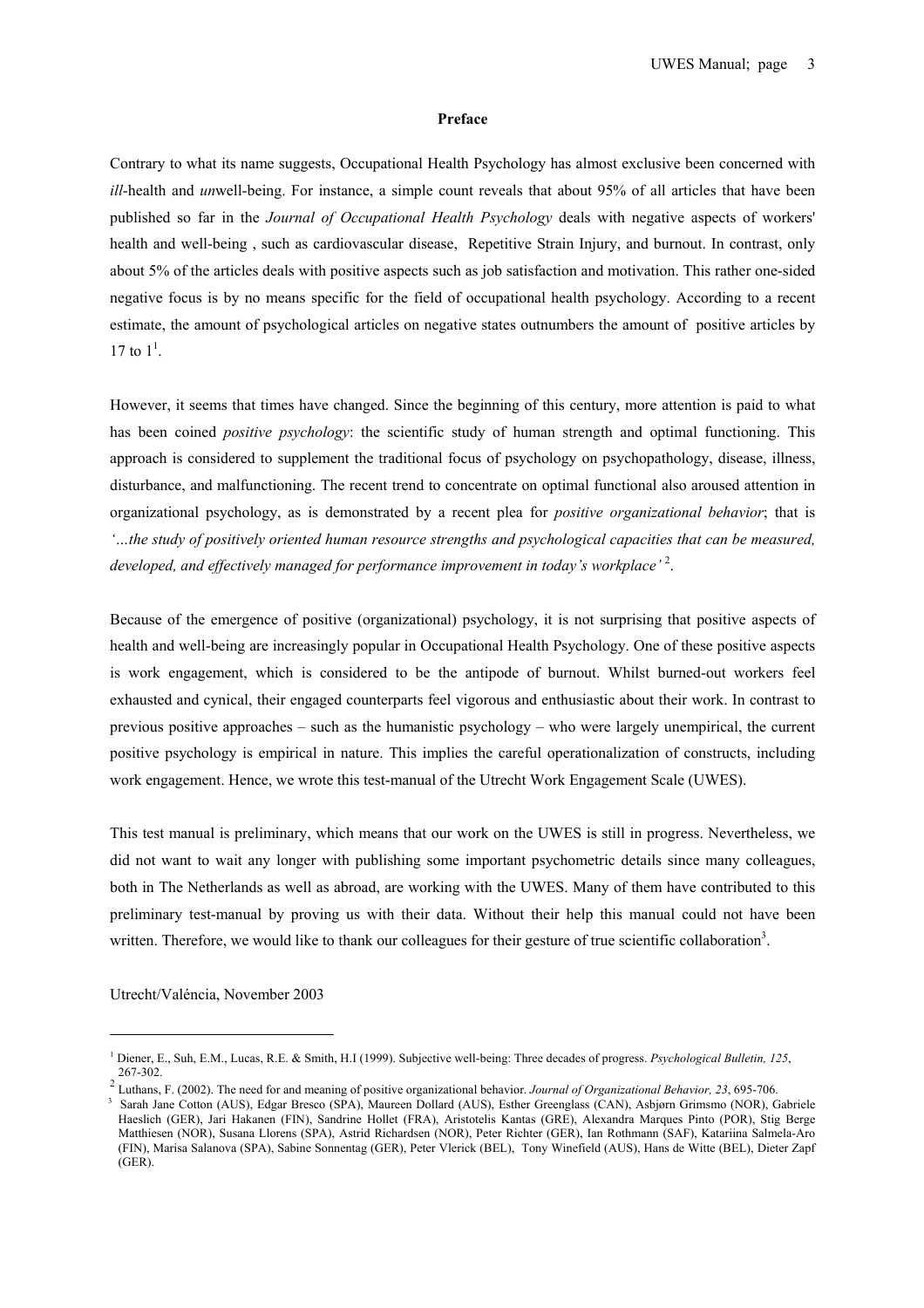#### **1. The concept of work engagement**

Work engagement is the assumed opposite of burnout. Contrary to those who suffer from burnout, engaged employees have a sense of energetic and effective connection with their work activities and they see themselves as able to deal well with the demands of their job. Two schools of thought exist on the relationship between work engagement and burnout. The first approach of Maslach and Leiter (1997) assumes that engagement and burnout constitute the opposite poles of a continuum of work related well-being, with burnout representing the negative pole and engagement the positive pole. Because Maslach and Leiter (1997) define burnout in terms of exhaustion, cynicism and reduced professional efficacy, it follows that engagement is characterized by energy, involvement and efficacy. By definition, these three aspects of engagement constitute the opposites of the three corresponding aspects of burnout. In other words, according to Maslach and Leiter (1997) the opposite scoring pattern on the three aspects of burnout – as measured with the Maslach Burnout Inventory (MBI; Maslach, Jackson & Leiter, 1996) – *implies* work engagement. This means that low scores on the exhaustion- and cynicism-scales and a high score on the professional efficacy scale of the MBI is indicative of engagement.

However, the fact that burnout and engagement are assessed by the same questionnaire has at least two important negative consequences. First, it is not plausible to expect that both concepts are perfectly negatively correlated. That is, when an employee is not burned-out, this doesn't necessarily mean that he or she is engaged in his or her work. Reversibly, when an employee is low on engagement, this does not mean that he or she is burned-out. Secondly, the relationship between both constructs cannot be empirically studied when they are measured with the same questionnaire. Thus, for instance, both concepts cannot be included simultaneously in one model in order to study their concurrent validity.

For this reason we define burnout and work engagement are two distinct concepts that should be assessed independently (Schaufeli & Bakker, 2001). Although employees will experience work engagement and burnout as being opposite psychological states, whereby the former has a positive quality and the latter a negative quality, both need to be considered as principally independent of each other. This means that, at least theoretically, an employee who is not burned-out may score high or low on engagement, whereas an engaged employee may score high or low on burnout. In practice, however, it is likely that burnout and engagement are substantively negatively correlated. In contrast to Maslach and Leiter's (1997) approach, our approach enables the assessment of the strength of the association between work engagement and burnout since different instruments assess both independently. It is possible to include both constructs simultaneously in one analysis, for instance, to investigate whether burnout or engagement explains additional unique variance in a particular variable after the opposite variable has been controlled for.

Work engagement is defined as follows (see also Schaufeli, Salanova, González-Romá & Bakker, 2001):

*'Engagement is a positive, fulfilling, work-related state of mind that is characterized by vigor, dedication, and absorption. Rather than a momentary and specific state, engagement refers to a more persistent and pervasive affective-cognitive state that is not focused on any particular*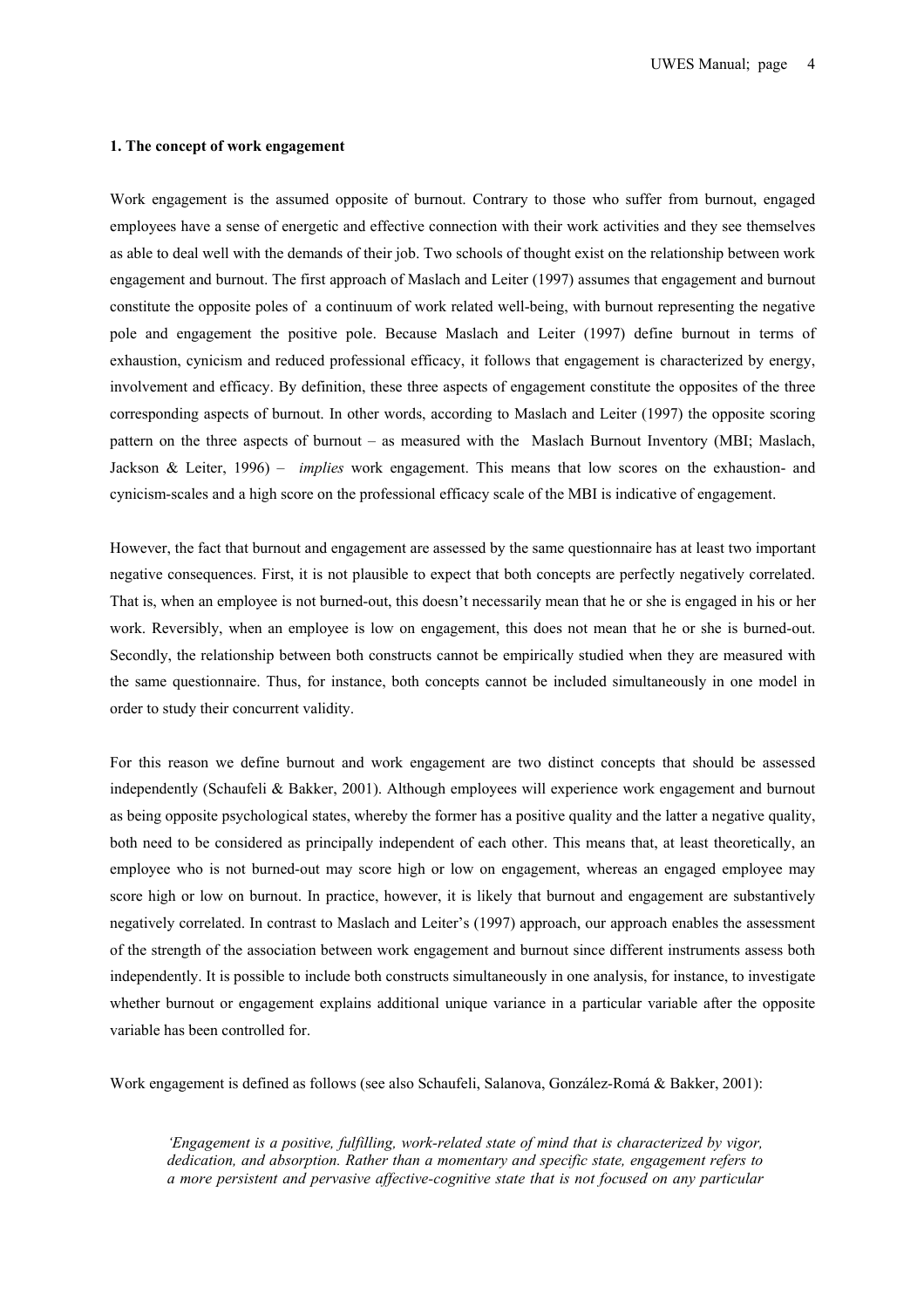*object, event, individual, or behavior. Vigor is characterized by high levels of energy and mental resilience while working, the willingness to invest effort in one's work, and persistence even in the face of difficulties. Dedication refers to being strongly involved in one's work and experiencing a sense of significance, enthusiasm, inspiration, pride, and challenge. Absorption, is characterized by being fully concentrated and happily engrossed in one's work, whereby time passes quickly and one has difficulties with detaching oneself from work'* 

Accordingly, vigor and dedication are considered direct opposites of exhaustion and cynicism, respectively. The continuum that is spanned by vigor and exhaustion has been labeled energy or activation, whereas the continuum that is spanned by dedication and cynicism has been labeled identification (Schaufeli & Bakker, 2001). Hence, work engagement is characterized by a high level of energy and strong identification with one's work. Burnout, on the other hand, is characterized by the opposite: a low level of energy combined with poor identification with one's work.

As can be seen from the definition above, the direct opposite of the third aspect of burnout – professional inefficacy – is *not* included in the engagement concept. There are two reasons for this. First, there is accumulating empirical evidence that exhaustion and cynicism constitute the core of burnout, whereas lack of professional efficacy seems to play a less prominent role (Maslach, Schaufeli & Leiter, 2001; Shirom, 2002). Second, it appeared from interviews and discussions with employees and supervisors that rather than by efficacy, engagement is particularly characterized by being immersed and happily engrossed in one's work – a state that we have called *absorption*. Accordingly, absorption is a distinct aspect of work engagement that is not considered to be the opposite of professional inefficacy. Based on the pervious definition, a self-report questionnaire – called the Utrecht Work Engagement Scale (UWES) – has been developed that includes the three constituting aspects of work engagement: vigor, dedication, and absorption.

Vigor is assessed by the following six items that refer to high levels of energy and resilience, the willingness to invest effort, not being easily fatigued, and persistence in the face of difficulties.

- *1. At my work, I feel bursting with energy*
- *2. At my job, I feel strong and vigorous*
- *3. When I get up in the morning, I feel like going to work*
- *4. I can continue working for very long periods at a time*
- *5. At my job, I am very resilient, mentally*
- 6. *At my work I always persevere, even when things do not go well*\*

Those who score high on vigor usually have much energy, zest and stamina when working, whereas those who score low on vigor have less energy, zest and stamina as far as their work is concerned.

Dedication is assessed by five items that refer to deriving a sense of significance from one's work, feeling enthusiastic and proud about one's job, and feeling inspired and challenged by it.

- *1. I find the work that I do full of meaning and purpose*
- *2. I am enthusiastic about my job*
- *3. My job inspires me*

-

<sup>\*</sup> This item is has been eliminated in the 15-item version of the UWES.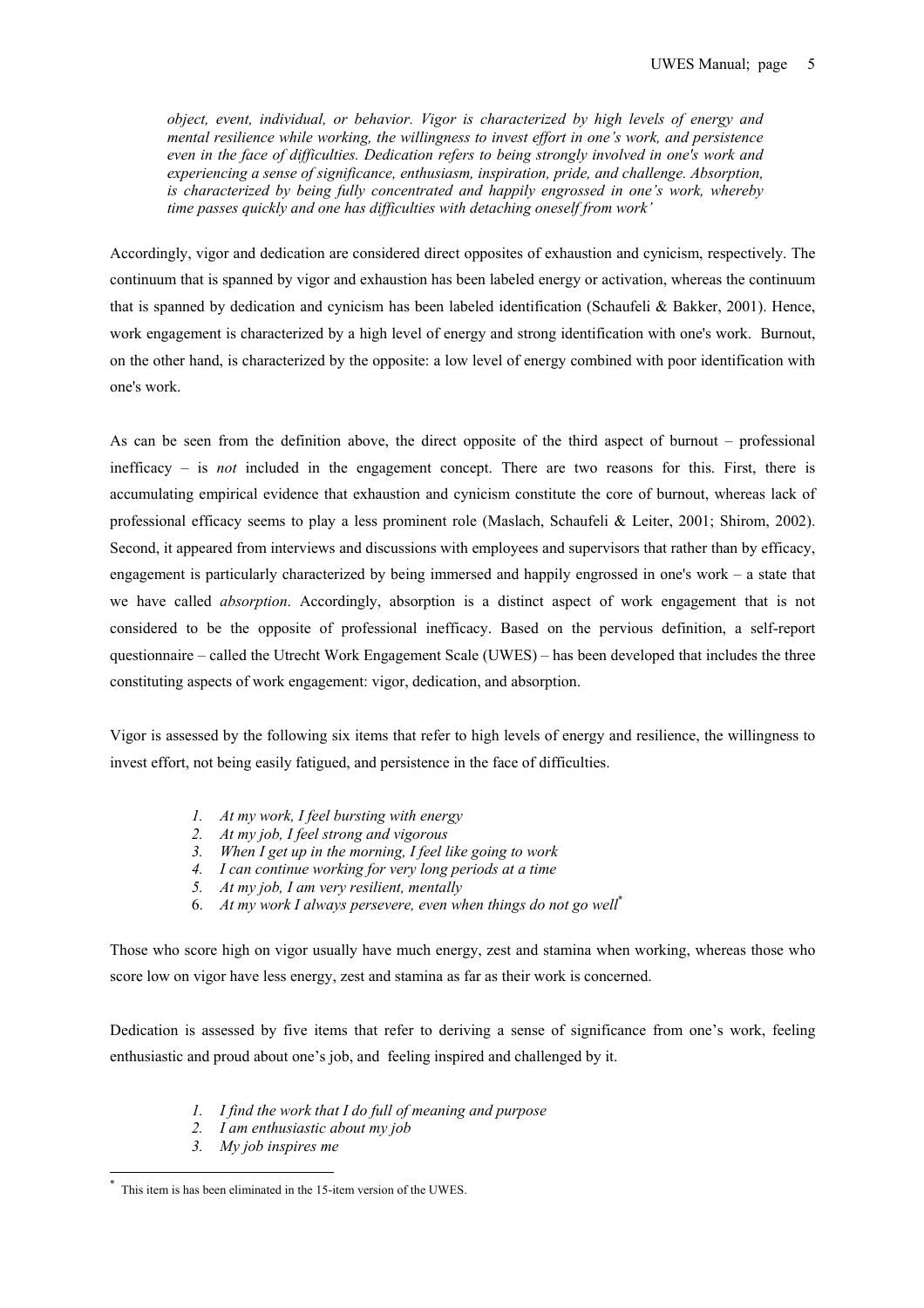- *4. I am proud on the work that I do*
- *5. To me, my job is challenging*

Those who score high on dedication strongly identify with their work because it is experienced as meaningful, inspiring, and challenging. Besides, they usually feel enthusiastic and proud about their work. Those who score low do not identify with their work because they do not experience it to be meaningful, inspiring, or challenging; moreover, they feel neither enthusiastic nor proud about their work.

Absorption is measured by six items that refer to being totally and happily immersed in one's work and having difficulties detaching oneself from it so that time passes quickly and one forgets everything else that is around.

- *1. Time flies when I'm working*
- *2. When I am working, I forget everything else around me*
- *3. I feel happy when I am working intensely*
- *4. I am immersed in my work*
- *5. I get carried away when I'm working*
- 6. *It is difficult to detach myself from my job\**

Those who score high on absorption feel that they usually are happily engrossed in their work, they feel immersed by their work and have difficulties detaching from it because it carries them away. As a consequence, everything else around is forgotten and time seems to fly. Those who score low on absorption do not feel engrossed or immersed in their work, they do neither have difficulties detaching from it, nor do they forget everything around them, including time.

Structured qualitative interviews with a heterogeneous group of Dutch employees who scored high on the UWES showed that engaged employees are active agents, who take initiative at work and generate their own positive feedback (Schaufeli, Taris, Le Blanc, Peeters, Bakker & De Jonge, 2001). Furthermore, their values seem to match well with those of the organization they work for and they also seem to be engaged in other activities outside their work. Although the interviewed engaged workers indicated that they sometimes feel tired, unlike burned-out employees who experience fatigue as being exclusively negative, they described their tiredness as a rather pleasant state because it was associated with positive accomplishments. Some engaged employees who were interviewed indicated that they had been burned-out before, which points to certain resilience as well as to the use of effective coping strategies. Finally, engaged employees are not workaholic because they enjoy other things outside work and because, unlike workaholics, they do not work hard because of a strong and irresistible inner drive, but because for them working is fun.

#### **2. The development of the UWES**

Originally, the UWES included 24 items of which the vigor-items (9) and the dedication-items (8) for a large part consisted of positively rephrased MBI-items. For instance, *''When I get up in the morning, I feel like going to work*'' (vigor) versus ''*I feel tired when I get up in the morning and have to face another day on the job*'' (exhaustion) and ''*I am enthusiastic about my job*'' (dedication) versus ''*I have become less enthusiastic about*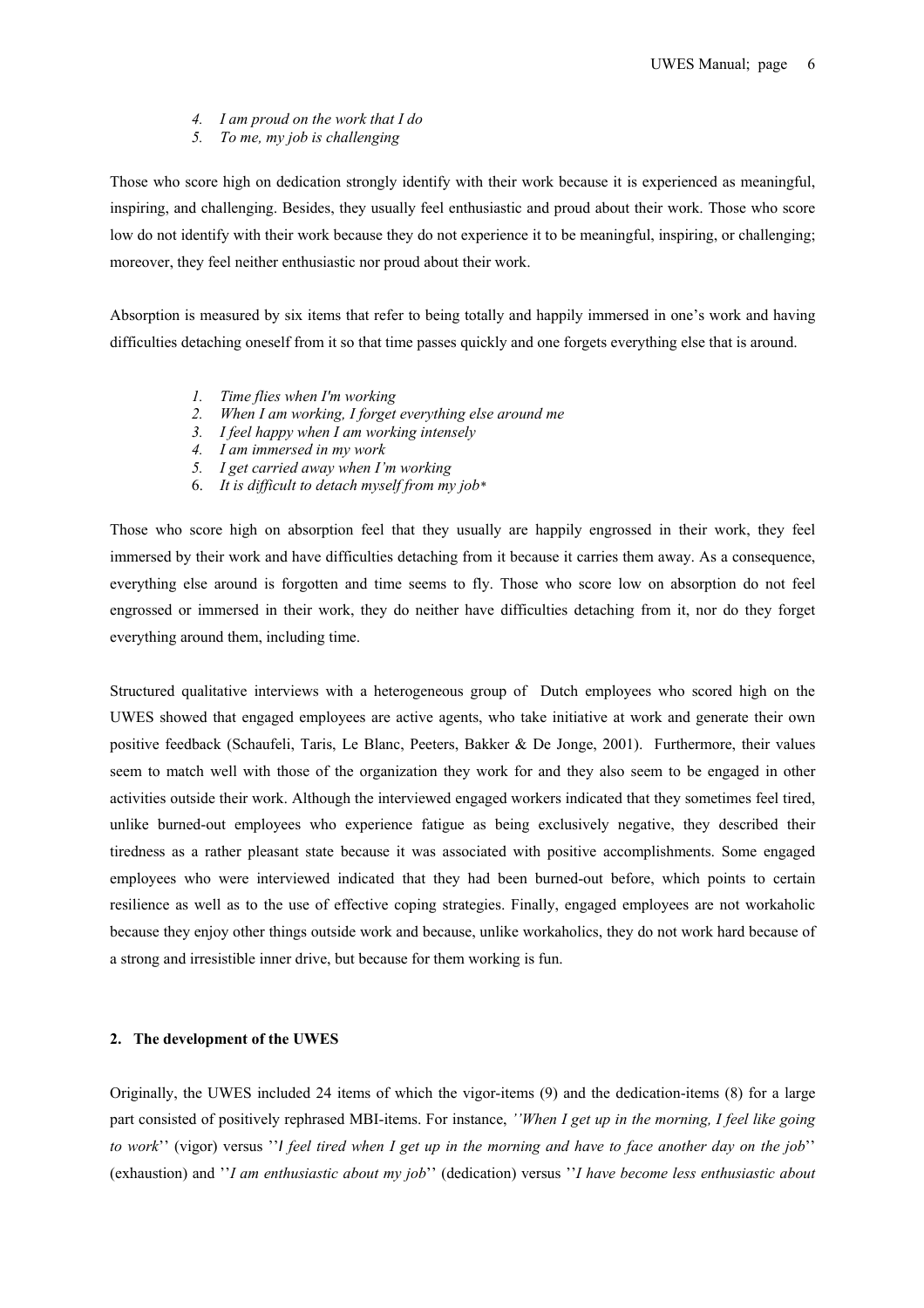*my work*'' (cynicism). These reformulated MBI-items were supplemented by original vigor and dedication items, as well as with new absorption items to constitute the UWES-24 . After psychometric evaluation in two different samples of employees and students, 7 items appeared to be unsound and were therefore eliminated so that 17 items remained: 6 vigor items, 5 dedication items, and 6 absorption items (Schaufeli, Salanova, González-Romá & Bakker, 2002a). The resulting 17-item version of the UWES is included in the Appendix. Subsequent psychometric analyses uncovered two other weak items (AB06 en VI06), so that in some studies also a 15-item version of the UWES has been used (e.g., Demerouti, Bakker, Janssen & Schaufeli, 2001). The databases that are analyzed for this test-manual include the UWES-15 as well as the UWES-17 (see 4.1 and 5.1).

The results from psychometric analyses with the UWES can be summarized as follows:

- Factorial validity. Confirmatory factor analyses show that the hypothesized three-factor structure of the UWES is superior to the one-factor model and fits well to the data of various samples from The Netherlands, Spain and Portugal (Salanova, Schaufeli, Llorens, Pieró & Grau, 2000; Schaufeli et al., 2002a; Schaufeli, Martínez, Marques-Pinto, Salanova & Bakker, 2002b; Schaufeli, Taris & Van Rhenen, 2003). However, there is one exception, using explorative factor analyses Sonnentag (2003) found did not find a clear three-factor structure and decided to use the total-score on the UWES as a measure for work engagement.
- Inter-correlations. Although, according to confirmatory factor analyses the UWES seems to have a three-dimensional structure, these three dimensions are closely related. Correlations between the three scales usually exceed .65 (e.g., Demerouti et al., 2001; Salanova et al., 2000; Schaufeli et al., 2002a, 2002b), whereas correlations between the latent variables range from about .80 to about .90 (Salanova et al., 2000; Schaufeli et al., 2002a, 2002b).
- Cross-national invariance. The factor structure of the slightly adapted student version of the UWES (see 4.9) is largely invariant across samples from Spain, The Netherlands and Portugal (Schaufeli et al., 2002b). Detailed analyses showed that the loadings of maximum three items differed significantly between the samples of the three countries.
- Internal consistency. The internal consistency of the three scales of the UWES is good. That is, in all cases values of Cronbach's α are equal to or exceed the critical value of .70 (Nunnaly & Bernstein, 1984). Usually values of Cronbach's  $\alpha$  for the scales range between .80 and .90 (Salanova et al., 2000; Salanova, Grau, Llorens & Schaufeli, 2001; Demerouti et al., 2001; Montgomery, Peeters, Schaufeli & Den Ouden, 2003; Salanova, Bresó & Schaufeli, 2003a; Schaufeli, Taris & Van Rhenen, 2003; Salanova, Carrero, Pinazo & Schaufeli, 2003b; Schaufeli & Bakker, in press).
- Stability. Scores on the UWES are relatively stable across time. Two, year stability coefficients for vigor, dedication and absorption are .30, .36, and .46, respectively (Bakker, Euwema, & Van Dierendonk, 2003).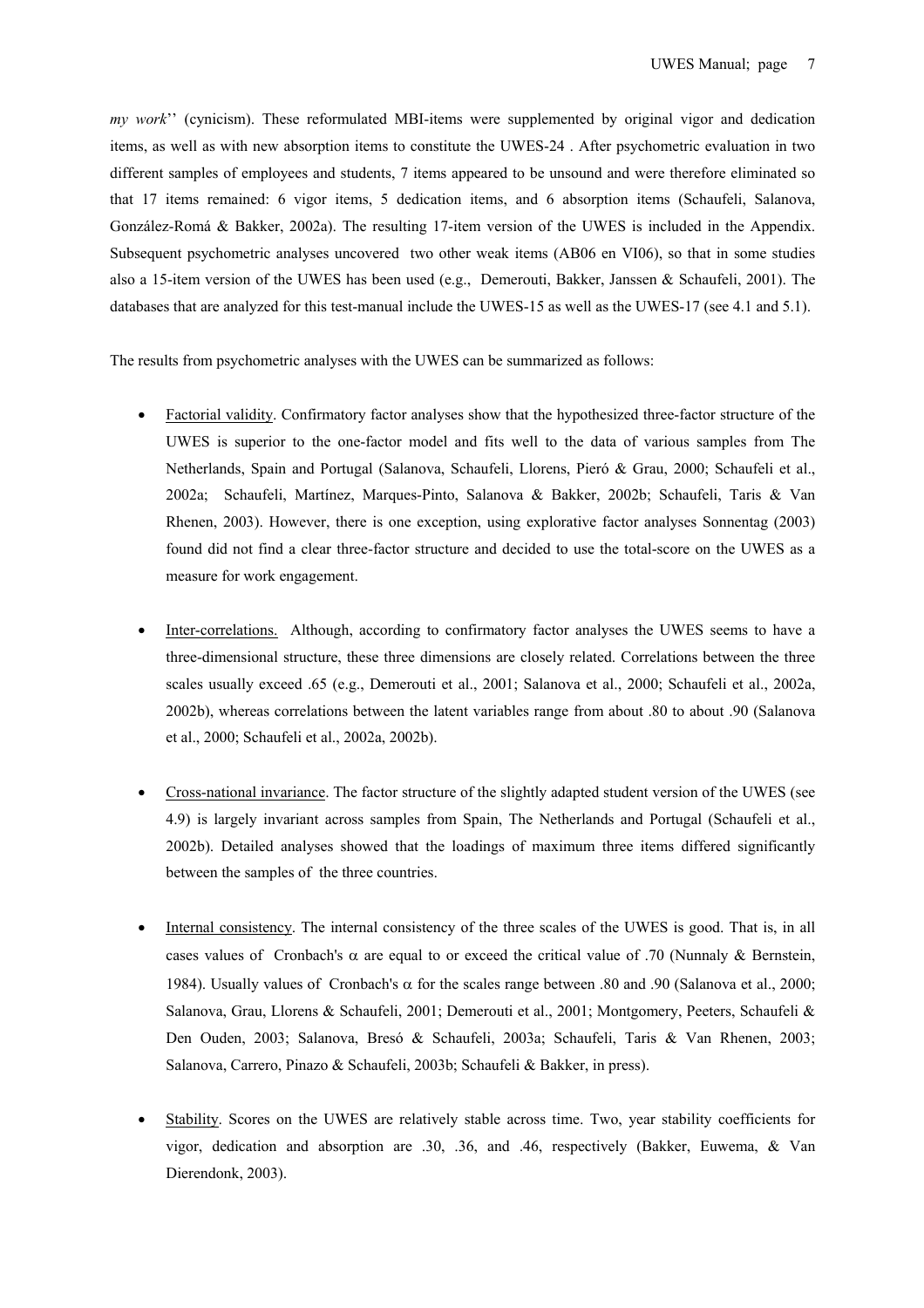In sum: these psychometric results confirm the factorial validity of the UWES – as expected, the UWES consists of three scales that are highly correlated. Besides, this pattern of relationships is observed among samples from different countries, which confirms the cross-national validity of the three-factor solution. Taken together this means that engagement is a construct that consists of three closely related aspects that are measured by three internally consistent scales.

#### **3. The validity of the UWES**

Since its introduction in 1999, a number of validity studies have been carried out with the UWES that uncover its relationship with burnout and workaholism, identify possible causes and consequences of engagement and elucidate the role that engagement plays in more complex processes that are related to worker's health and wellbeing. Below these validity studies are reviewed.

- Work engagement and burnout. As expected, the three aspects of burnout as measured with the MBI are negatively related with the three aspects of work engagement (Salanova, Schaufeli, Llorens, Pieró & Grau, 2000; Demerouti et al., 2001; Schaufeli et al., 2002a; Schaufeli, Martínez, Marques-Pinto, Salanova & Bakker, 2002b; Montgomery et al., 2003; Schaufeli & Bakker, in press). However, the pattern of relationships slightly differs from what was expected. Namely, vigor and exhaustion are much less strongly inter-related than could be expected on theoretical grounds, whereas (lack of) professional efficacy was most strongly related to all three aspects of engagement. As a consequence, a second-order factor analytic model in which the three sub-scales load together with lack of professional efficacy on one factor and exhaustion and cynicism on the other factor fits well to the data (Salanova et al., 2000; Schaufeli et al., 2002a; Schaufeli, Taris & Van Rhenen, 2003; Schaufeli & Bakker, in press). A similar result was obtained by Demerouti et al. (1999) using discriminant analyses. In this study, the three engagement scales plus lack of professional efficacy loaded on one discriminant function, whereas both other burnout scales loaded on the second remaining function. A possible explanation for these findings may be that lack of professional efficacy is measured with items that are *positively* formulated and that are subsequently reversed to constitute a ''negative'' score that is supposed to be indicative for *lack* of professional efficacy. Recently, Bouman, Ten Brake en Hoogstraten (2000) showed that the notoriously low *negative* correlations between lack of professional efficacy and both other burnout dimensions change dramatically in much higher *positive* correlations when instead of reversing positively formulated items, negative items are used to tap lack of efficacy. Still unpublished Belgian, Dutch (Waegenmakers, 2003) and Spanish studies replicate this remarkable result. In other words, that professional efficacy is stronger related to engagement than to burnout is probably partly due to the fact that the efficacy items of the MBI have been positively phrased instead of negatively. However, it is also conceivable that work engagement leads to feelings of professional efficacy.
- Work engagement and workaholism. A recent study on the construct validity of work engagement, burnout and workaholisme showed that engagement and workaholism are hardly related to each other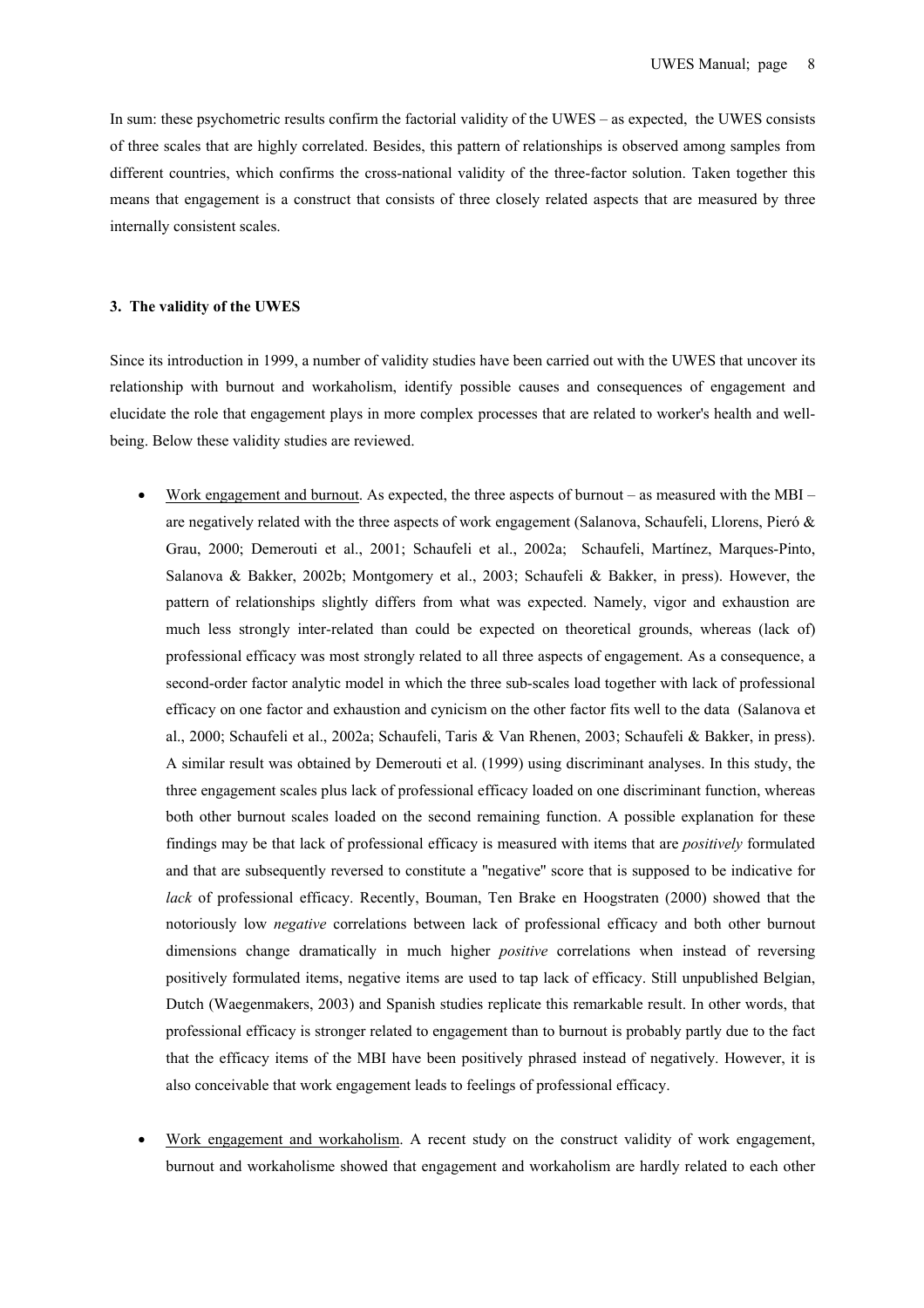with the exception of absorption that correlates moderately positive with the workaholism aspect 'working excessively' (Schaufeli, Taris & Van Rhenen, 2003). Moreover, it is remarkable that vigor and dedication are negatively – albeit weakly – correlated with the second defining characteristic of workaholism, namely ''strong inner drive''. Obviously, the irresistible inner drive of the workaholic to work is different from the vigor and dedication characteristic of the engaged employee. This study also showed that work engagement and workaholism are related to different variables: both types of employees work hard and are loyal to the organization they work for, but in case of workaholism this goes at the expense of the employee's mental health and social contacts outside work, whereas engaged workers feel quite good, both mentally as well as socially.

Possible causes of work engagement. It should be emphasized that we are dealing with possible causes (and consequences) of engagement, since only very few causal inferences can be made because the majority of studies is cross-sectional in nature. Work engagement is positively associated with job characteristics that might be labeled as resources, motivators or energizers, such as social support form co-workers and one's superior, performance feedback, coaching, job autonomy, task variety, and training facilities (Demerouti et al., 2001; Salanova et al., 2001, 2003; Schaufeli, Taris & Van Rhenen, 2003; Schaufeli & Bakker, in press). Sonnentag (2003) showed that the level of experienced work engagement is positively associated with the extent to which employees recovered from their previous working day. Moreover, work engagement is positively related with self-efficacy (Salanova et al., 2001), whereby it seems that self-efficacy may precede engagement as well as follow engagement. (Salanova, Bresó & Schaufeli, 2003). This means that an upward spiral may exist: self-efficacy breeds engagement, which in its turn, increases self-efficacy beliefs, and so on. In a similar vein, a recent unpublished study among students showed that previous academic performance (i.e., the student's GPA as taken from the university's computerized student information system) correlated positively with engagement (Waegenmakers, 2003). An earlier study across three countries had already revealed that engagement is positively related to *self-*reported academic performance (Schaufeli et al., 2002b). Furthermore, it appears that employee's who take the positive feelings from their work home or who – vice versa – take the positive experiences at home to their work exhibit higher levels of engagement compared to those where there is no positive cross-over between the two different domains (Montgomery et al., 2003). Finally, in a study among working couples it was shown that wives' levels of vigor and dedication uniquely contribute to husbands' levels of vigor and dedication, respectively, even when controlled for several work and home demands (Bakker, Demerouti & Schaufeli, 2003). The same applies to husband's levels of engagement that are likewise influenced by their wives' levels of engagement. This means that engagement crosses over from one partner to the other, and vice versa. So far, two longitudinal studies have been performed on the possible causes of burnout. The study of Bakker et al (2003) among employees from a pension fund company showed that job resources such as social support from one's colleagues and job autonomy are positively related to levels of engagement that are measured two years later. Also, it appeared in this study that engaged employees are successful in mobilizing their job resources. Bakker, Salanova, Schaufeli and Llorens (2003) found similar results among Spanish teachers.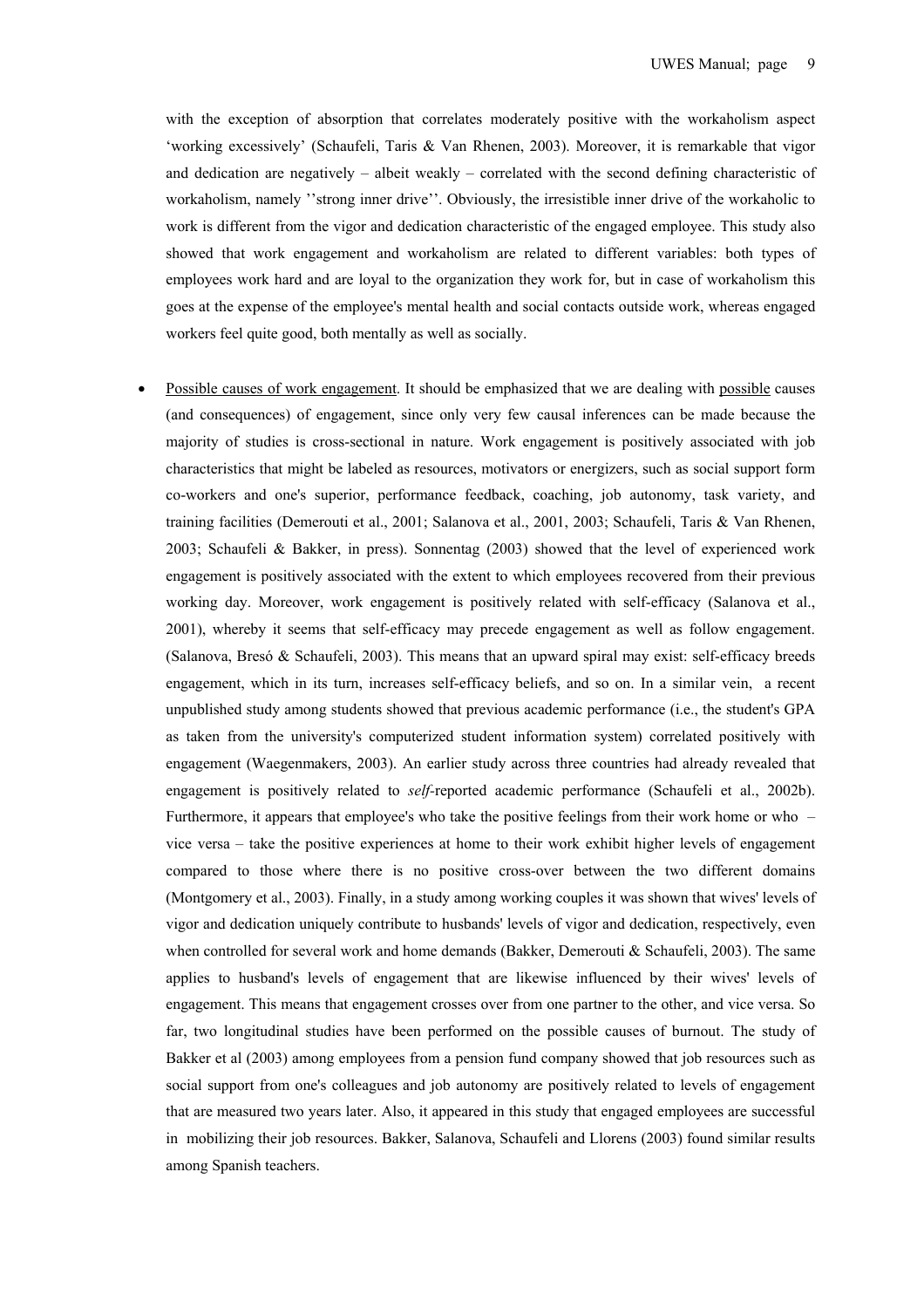- Possible consequences of work engagement. The possible consequences of work engagement pertain to positive *attitudes* towards work and towards the organization, such as job satisfaction, organizational commitment, and low turnover intention (Demerouti et al., 2001; Salanova et al., 2000; Schaufeli & Bakker, in press; Schaufeli, Taris & Van Rhenen, 2003), but also to positive organizational behavior such as, personal initiative and learning motivation (Sonnentag, 2003), extra-role behavior (Salanova, Agut & Peiró, 2003), and proactive behavior (Salanova et al., 2003). Furthermore, there are some indications that engagement is positively related to health, that is, to low levels of depression and distress (Schaufeli, Taris & Van Rhenen, 2003) and psychosomatic complaints (Demerouti et al., 2001). Finally, it seems that work engagement is positively related to job performance. For instance, a study among about one-hundred Spanish hotels and restaurants showed that employees' levels of work engagement had a positive impact on the service climate of these hotels and restaurants, which, in its turn, predicted employees' extra-role behavior as well as customer satisfaction (Salanova, Agut, & Peiró, 2003). It is important to note that, in this study, work performance was measured independently from the employees, namely by interviewing customers about their satisfaction with the service received.
- Work engagement as a mediator in the motivation process. The previous findings about possible causes and consequences suggest that work engagement may play a mediating role between job resources on the one hand and positive work attitudes and work behaviors at the other hand. In a recent study, Schaufeli and Bakker (in press) tested such a model among four samples from different types of service organizations. Their structural equation model also included job stressors, burnout, and health complaints. They found some evidence for the existence of two types of processes: (1) a process of health impairment or *erosion* in which job stressors and lacking job resources are associated with burnout, which, in its turn is related to health complaints and negative work attitudes; (2) a *motivational* process in which available job resources are associated with work engagement, which, in its turn, is associated with positive work attitudes. Also other studies confirmed the mediating role of work engagement. Essentially, the results of Schaufeli and Bakker (in press) have been replicated by Hakanen, Schaufeli and Bakker (2003) in a study among a large sample of Finnish teachers. Furthermore, the results of the study by Salanova, Agut and Peiró (2003) corroborate the model of Schaufeli and Bakker (in press): work engagement plays a mediating role between job resources (e.g., technical equipment, participation in decision making) and service climate and job performance (i.e., extra-role behavior and customer satisfaction) Moreover, in another study among over 500 ICTworkers, Salanova et al. (2003) observed that work engagement mediated the relationship between available resources (performance feedback, task variety, and job control) and proactive organizational behavior.
- Work engagement as a collective phenomenon. Work engagement is not only an individual phenomenon, but it also occurs in groups; that is, it seems that employees in some teams or parts of the organization are more engaged than in other teams or parts (Salanova, Agut en Peiró, 2003; Taris, Bakker, Schaufeli & Schreurs, 2003). Obviously, engagement is not restricted to the individual employee, but groups of employees may differ in levels of engagement as well. Bakker and Schaufeli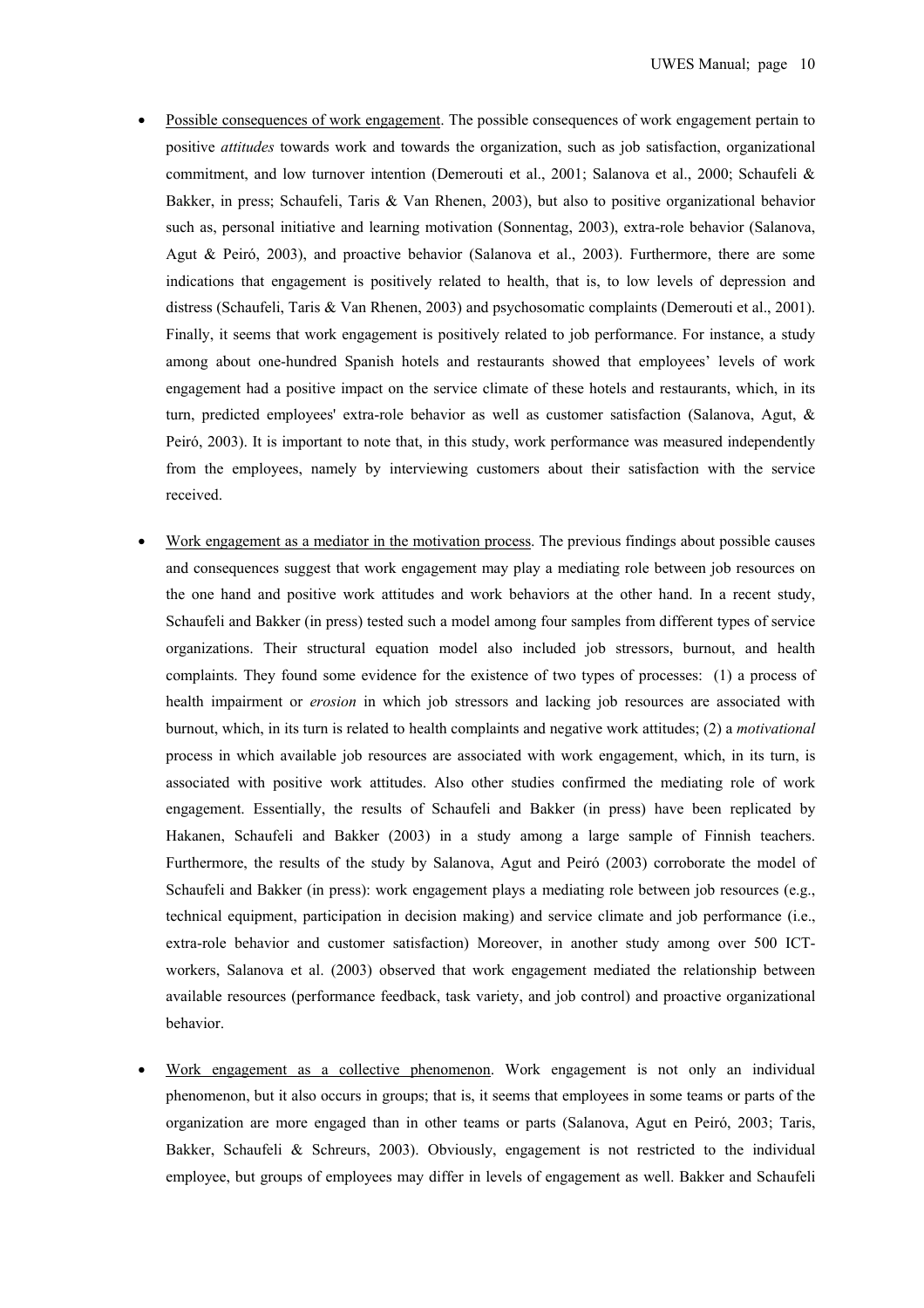(2001) observed in a study that included 130 teams from different organizations that the collective level of engagement of the team is associated with the individual level of engagement of the team members: the more engaged the team, the more engaged it's members. Moreover, it appeared that the 'engaged' teams were able to acquire more job resources compared to the teams that were less 'engaged', which in its turn had a positive impact on the level of engagement of the individual team members. This so-called collective engagement has also been studied in the laboratory by Salanova, Llorens, Cifre, Martínez and Schaufeli (2003). They found that groups of students who had to carry out a particular task under time pressure reported higher levels of collective engagement, only when the group also felt competent to solve the task. When the group felt that they lacked the competence to do so, levels of collective engagement were low. Unfortunately, the effect of engagement on task performance was not investigated in this study. Finally, the previously discussed results from the study of Bakker et al. (2003) on working couples showed that engagement is 'contagious'; that is, it may cross over from one partner to the other and vice versa. This process of transference or crossover by which one person ''catches'' the high level of engagement of the other may be responsible for the emergence of collective forms of engagement.

In sum: validity studies that have been carried out with the UWES show that work engagement is indeed negatively associated with burnout, albeit that the relationship between vigor and exhaustion and between dedication and cynicism is somewhat less strong than was expected. Furthermore, engagement can be discriminated from workaholism. Particularly job resources that act as motivators seems to cause work engagement, whereas engaged employees exhibit positive job attitudes, experience good mental health, and seem to perform better than those who are less engaged. Finally, engagement is not restricted to the individual, it may crossover to others thus leading to what has been labeled collective engagement.

#### **4. The psychometric quality of the UWES**

Below, results on the psychometric quality of the UWES are reported using a Dutch language database, consisting of Dutch and Flemish studies among different occupational groups, as well as an international database that includes data from various countries. First, the psychometric analyses of the Dutch language database are presented, followed by that of the international database. A similar structure is used in both cases: first the composition of the database is discussed and next the results are presented of analyses regarding the distribution characteristics of the items, the internal consistencies of the subscales, the factor structure of the UWES, the relationships with burnout, age, and gender, and the differences between professional groups (in the Dutch database) and between countries (in the international database). Finally, a short version of the UWES is presented, as well as a slightly adapted version for students.

#### **4.1. Description of the Dutch language database**

For the purpose of carrying out psychometric evaluations of the UWES, a database has been compiled that includes 25 studies that have been conducted between 1999 and 2003 in The Netherlands and in Flanders. These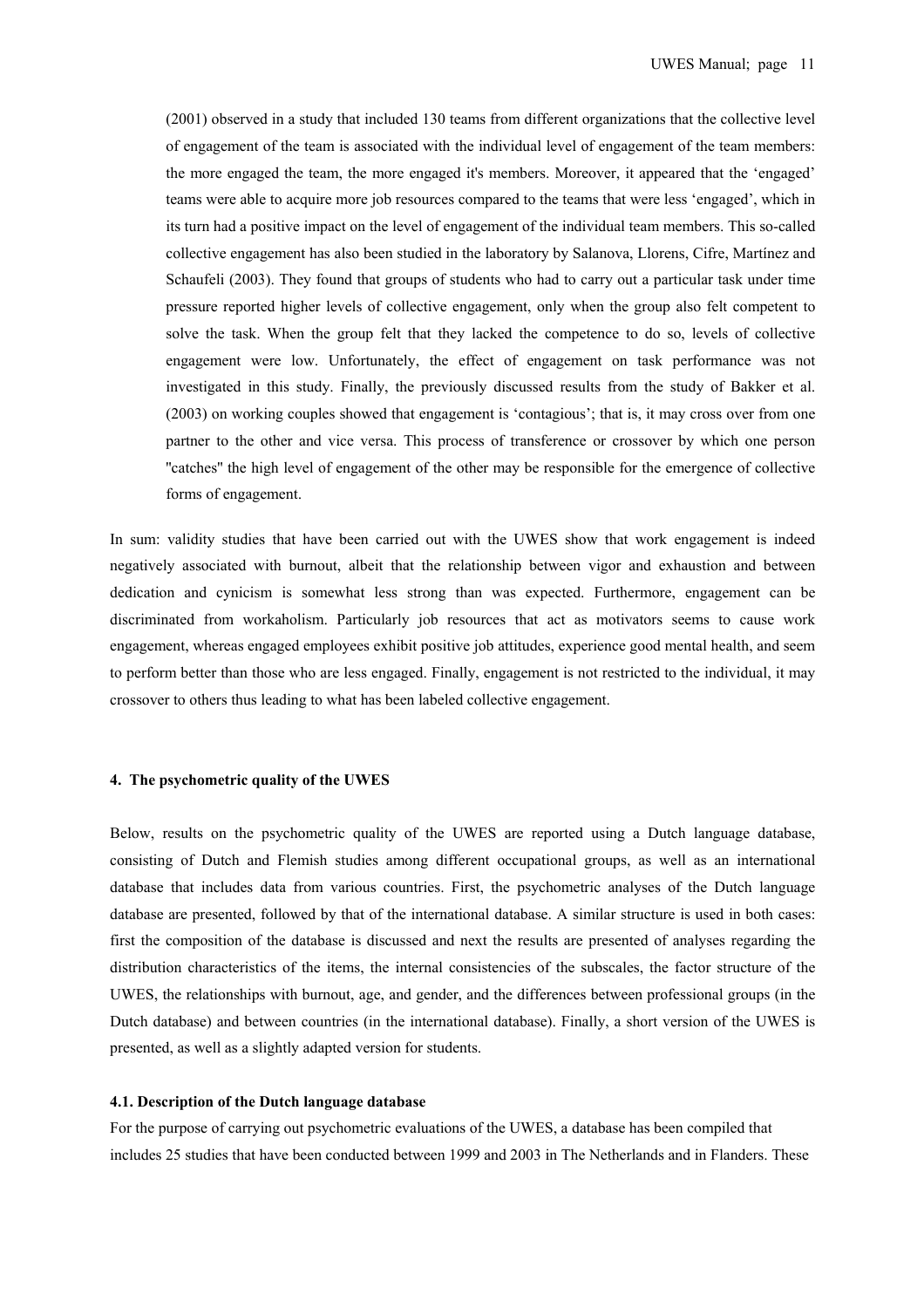studies took either place in a single organization, sometimes including multiple sites, or included specific professional groups such as farmers or physicians (see Table 1).

In 11 of the 25 studies from the database, the UWES-17 ( $\underline{N} = 2,313$ ) has been used, whereas in the remaining 14 studies ( $\underline{N}$  = 7,366) the UWES-15 has been used. Unless mentioned otherwise, the UWES-15 is used for the psychometrical analyses because in that case all 9,679 respondents could be included. However, the analyses were run simultaneously with the UWES-17 and the shortened UWES-9 (see 4.7). In case the results of these analyses substantively differed from those obtained with the UWES-15, this is mentioned in the text.

*Table 1*: Composition of the database of the Dutch language version of the UWES

|                | Study                                                                                    | N     | $\overline{\frac{0}{0}}$ |
|----------------|------------------------------------------------------------------------------------------|-------|--------------------------|
| 1              | Employees of an insurance company*                                                       | 86    | .9                       |
| 2              | Consultants of a computer firm*                                                          | 80    | $\overline{.8}$          |
| 3 <sup>1</sup> | Ground staff of an airline company*                                                      | 82    | $\overline{.8}$          |
| 4              | Employees of a call-center of a telecom company*                                         | 477   | $\overline{4.9}$         |
| 5              | Teaching staff and administrating staff of a professional college*                       | 1003  | 10.4                     |
| <sup>6</sup>   | Employees of a law firm*                                                                 | 57    | .6                       |
| 7 <sup>1</sup> | Military police officers*                                                                | 3042  | 31.4                     |
| 8              | Employees of a pension fund*                                                             | 507   | $\overline{5.2}$         |
| 9              | Employees of an insurance company*                                                       | 381   | $\overline{3.9}$         |
| 10             | Employees of a local radio/TV station*                                                   | 84    | $\overline{.9}$          |
| 11 I           | Physicians who completed a career counseling instrument                                  | 655   | 6.8                      |
| 12             | Police officers                                                                          | 99    | 1.0                      |
| 13             | Medical and nursing staff of surgical units of a university hospital                     | 104   | 1.1                      |
| 14             | Hospice staff*                                                                           | 84    | .9                       |
| 15             | White collar civil servants                                                              | 74    | $\overline{.8}$          |
|                | 16 Hospice staff                                                                         | 204   | 2.1                      |
| 17             | Volunteers who responded to a newspaper ad                                               | 124   | 1.3                      |
| 18             | Managers of a telecom company                                                            | 587   | $\overline{6.1}$         |
|                | 19 Blue collar workers from the food processing industry                                 | 111   | 1.0                      |
| 20             | Participants of a workshop on the improvement of personal effectiveness at work          | 121   | $\overline{1.3}$         |
| 21             | Farmers and horticulturists from a network of the Dutch Economic Agricultural Institute* | 382   | 3.9                      |
| 22             | Flemish farmers*                                                                         | 496   | $\overline{5.1}$         |
|                | 23 Flemish white collar workers from various organizations*                              | 590   | 6.1                      |
|                | 24 Flemish blue collar workers from the automotive industry                              | 64    | .7                       |
| 25             | Flemish nurses                                                                           | 199   | $\overline{2.1}$         |
|                | Total                                                                                    | 9,679 | 100                      |

Note: \* The UWES-15 has been completed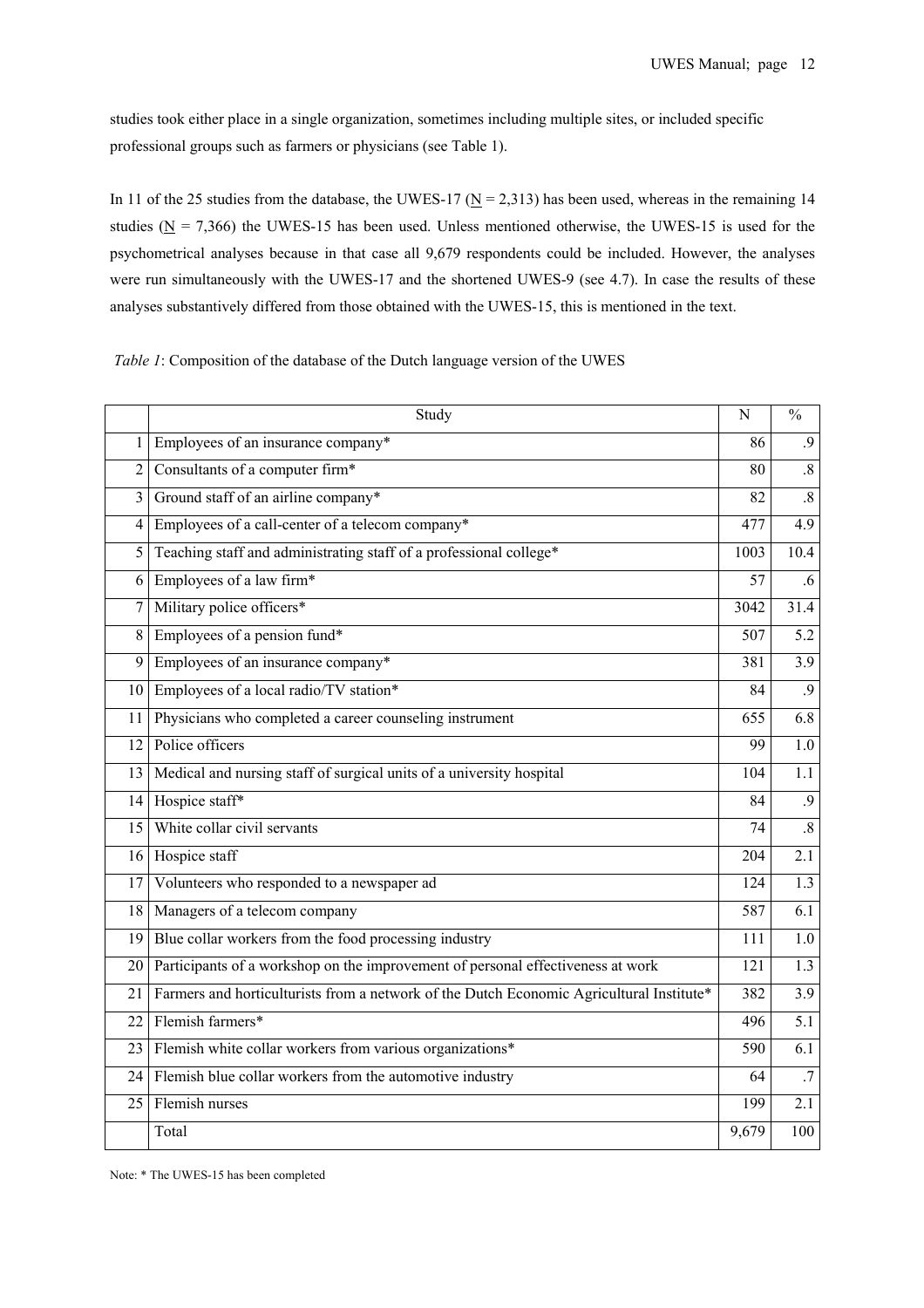The database includes  $42,8\%$  men and  $57,2\%$  women and age ranges from 15 to 81 years (M = 38.2 years; SD = 10.51). Most employees are Dutch (86%), with the remaining employees originating from Belgium (Flanders). In both countries, a similar Dutch language version of the UWES has been used. Table 2 presents the occupational groups that have been included in the database.

| Occupational group                           | N     | $\frac{0}{0}$ |
|----------------------------------------------|-------|---------------|
| Farmers and horticulturists                  | 844   | 9.1           |
| Blue collar workers                          | 301   | 3.1           |
| Hospital staff                               | 264   | 2.7           |
| White collar workers (profit sector)         | 1,645 | 16.9          |
| Hospice workers                              | 288   | 2.9           |
| Physicians                                   | 655   | 6.8           |
| <b>Nurses</b>                                | 201   | 2.1           |
| Civil servants                               | 229   | 2.4           |
| College staff                                | 1,003 | 10.4          |
| (Militairy) police officers                  | 3,145 | 32.5          |
| Managers                                     | 638   | 6.6           |
| White collar workers (not-for-profit sector) | 363   | 3.8           |
| Miscellaneous                                | 63    | 0.6           |
| Information missing                          | 48    | 0.4           |
| Total                                        | 9,679 | 100.0         |

*Table 2*: Occupational groups in the database of the Dutch language version of the UWES

The studies that are included in the database are at best representative for a particular organization or for a particular occupational group, such as military police officers, or Dutch farmers and horticulturists. As a consequence, the database is not representative for the Dutch and/or Flemish working population. However, the database is rather heterogeneous as far as professional groups is concerned, ranging from unskilled blue collar and white collar workers to executives, and from hospice staff to university hospital surgeons. Also, the database includes employees who work predominantly with people (in health care and education), things or live stock (e.g., production line workers, farmers), or information (office clerks, managers); a distinction that can be made as far as the object of employee's work is concerned (Fine & Cronshaw, 1999). Hence, albeit that the database as such is not representative, it is heterogeneous enough to carry out psychometric analyses.

#### **4.2. Distribution characteristics of the items**

It was examined to what extent the frequency distributions of the UWES items deviate from normality as far as their skewness and kurtosis is concerned. It appeared that, generally speaking, items are normally distributed across the samples. As far as skewness is concerned, relatively minor deviations from the critical value of 1.96 were found for items DE01 (in one single sample: 2.5) and AB01 (in three samples:  $\leq$  2.6). The deviations in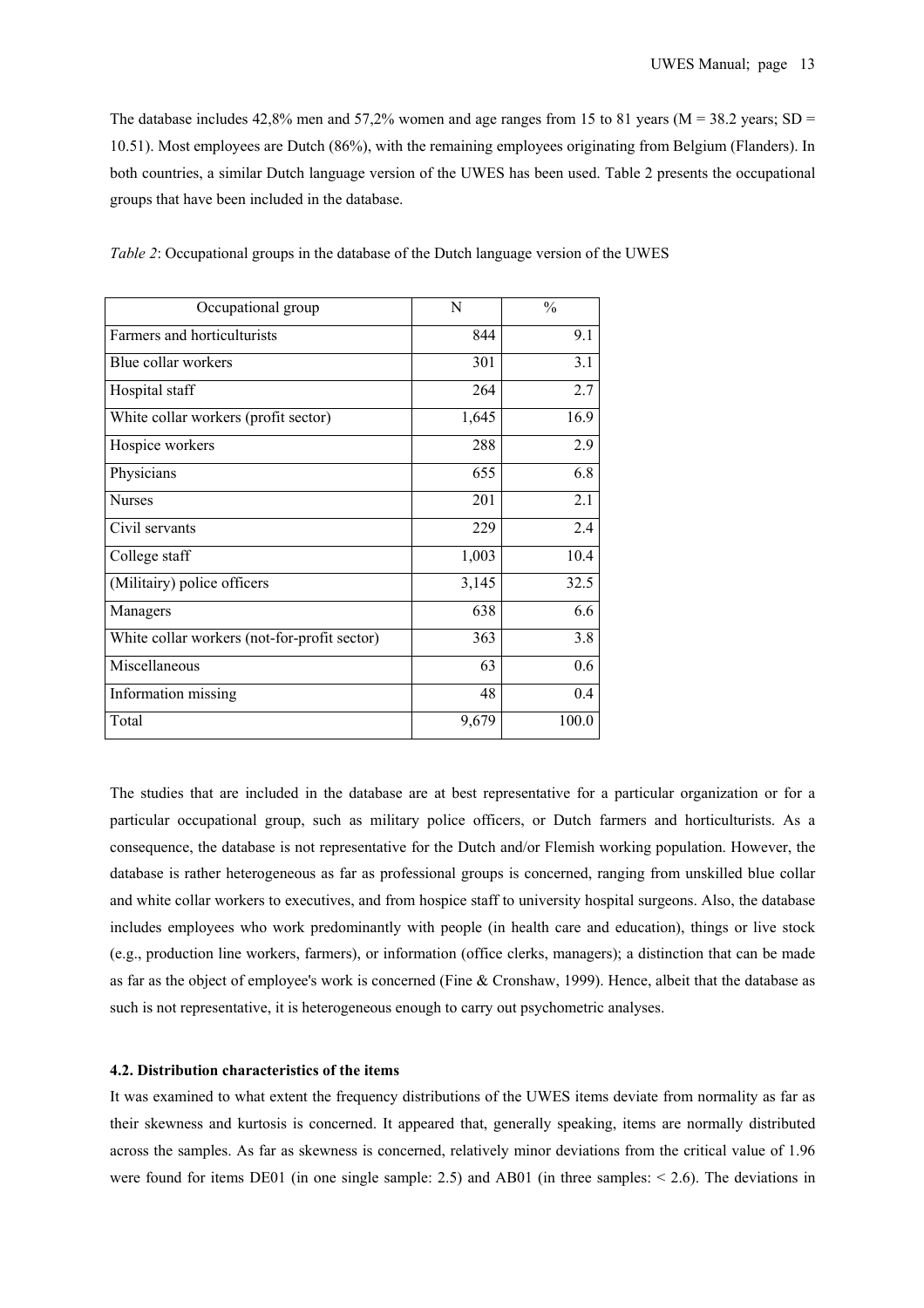terms of kurtosis were somewhat more frequent but likewise not very serious: item DE01 (in two samples: < 6,2), item AB01 (in five samples:  $\le 8.8$ ), item V I01 (in two samples:  $\le 4.1$ ), item DE02 (in one sample: 4.2) and item VI02 (in two samples: < 34). Perhaps, except for item AB01 deviations form normality are rather unproblematic.

#### **4.3. Internal consistency**

Table 3 shows the internal consistencies (Cronbach's  $\alpha$ ) of the scales of the various versions of the UWES (for the short UWES-9, see 4.7). The  $\alpha$ -values have been computed for the total database as well as for the individual studies. Table 3 displays the range of  $\alpha$  as well as its median (Md). The latter is based on 15 studies  $(N = 9.679)$  as far as the UWES-9 and UWES-15 is concerned, whereas the median is based on the remaining 11 studies ( $N = 2.313$ ) as far as the UWES-17 is concerned. As can be seen from Table 3, the internal consistencies are quite good for the short version as well as for both longer versions. Moreover, internal consistencies are well above the criterion of .60 that is recommended for newly developed measurement instruments (Nunnaly & Bernstein, 1994).

|             | UWES-9 ( $N = 9,679$ ) |     |             |       |     | UWES-15 ( $N = 9,679$ ) | UWES-17 ( $N = 2,313$ ) |     |             |
|-------------|------------------------|-----|-------------|-------|-----|-------------------------|-------------------------|-----|-------------|
|             | Total                  | Md  | Range       | Total | Md  | Range                   | Total                   | Md  | Range       |
| Vigor       | .84                    | .84 | $.75 - .91$ | .86   | .86 | $.81 - .90$             | .83                     | .86 | $.81 - .90$ |
| Dedication* | .89                    | .89 | $.83 - .93$ | .92   | .91 | $.88 - .95$             | .92                     | .92 | $.88 - .95$ |
| Absorption  | 79                     | .79 | $.70 - .84$ | .82   | .81 | $.75 - .87$             | .82                     | .80 | $.70 - 88$  |

Note. \* The dedication scales of the UWES-15 and the UWES-17 are identical.

It is remarkable that the 6-item vigor scale is not more internally consistent than the scale with 5 items, whereas the 5-item absorption scale even seems to be somewhat *more* internally consistent than the scale with 6 items. The latter appears particularly from a comparison of  $\alpha$ -values across studies. Because, in principle, Cronbach's  $\alpha$ increases with test-length,  $\alpha$ 's for the UWES-9 scales, that only include three items, are somewhat lower than the corresponding values of the UWES-15 or UWES-17. However, the internal consistency of the shortened scales largely exceeds the generally accepted criterion for existing scales of  $\alpha \geq .70$  (Nunnaly & Bernstein, 1994).

In conclusion: all scales of the UWES are highly internally consistent. Furthermore, adding another item to the vigor and absorption scales does not increase the scale's internal consistence; quite to the contrary, it even seems that is slightly decreases. In other words, as far as the internal consistency is concerned, both extra items (VIT06 and ABS06) might just as well be eliminated. This is yet another reason to focus on the psychometric qualities of the UWES-15.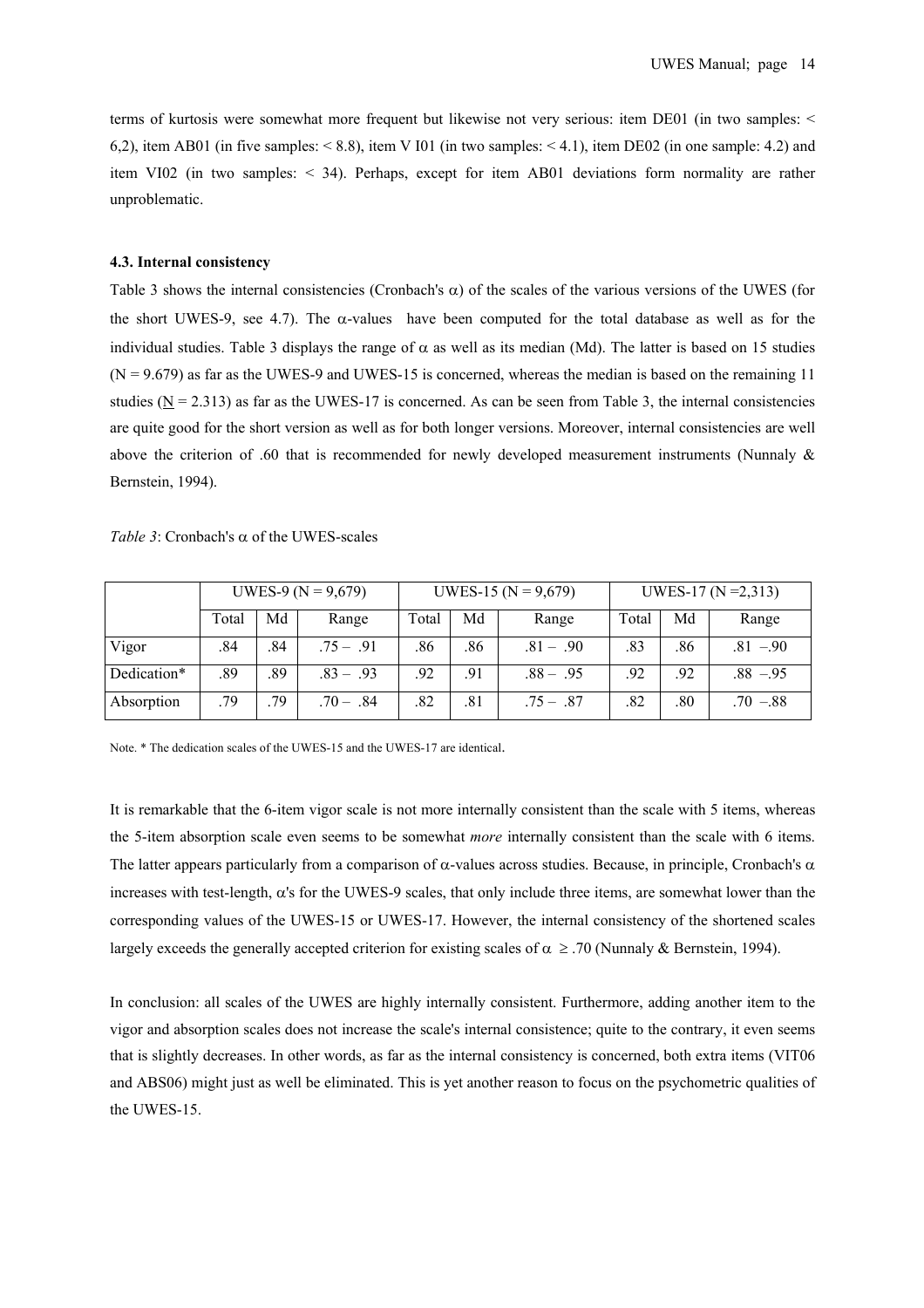Table 4, shows the internal consistencies of the total scale of the UWES. In the next paragraph, it will be argued that in some instances using the total score is to be preferred above using the scores on the three subscales. As can be seen from the table, the total scales of the three UWES versions are highly internally consistent.

|         |       | Total | Median | Range       |
|---------|-------|-------|--------|-------------|
| UWES-9  | 9,679 | .93   | .93    | $.89 - .97$ |
| UWES-15 | 9,679 | .92   | .94    | $.90 - .96$ |
| UWES-17 | 2,313 | 93    | .94    | $.91 - .96$ |

*Table 4*: Cronbach's α of the total UWES scale

#### **4.4. Factor structure and inter-correlations**

In order to investigate the factor structure of the UWES, a number of confirmatory factor analyses have been carried out. The analyses have first been carried out using the total database, followed by the analyses of all individual studies seperately, using the so-called Multiple Group Method. In order to increase the statistical power only those studies with more than 200 employees have been included in the analyses. This means that for the UWES-9 and the UWES-15 ten samples were analyzed ( $N = 8,120$ ) and for the UWES-17 only two ( $N =$ 1,242).

Using this two-step approach it is possible to assess the fit of a particular factor solution to the data of the entire group in the database, as well as to assess the extent to which the factor solution is invariant across the separate studies. The fit of the one-factor solution that assumes that all three aspects of work engagement load on one underlying dimension is assessed, as well as the fit of the three factor solution that assumes that the three aspects of work engagement (vigor, dedication and absorption) are independent, yet correlated factors (Table 5). In other words, it is investigated if work engagement is a one-dimensional or three dimensional construct.

| Model          | N     | $\chi^2$ | df  | <b>GFI</b> | AGFI | <b>RMSEA</b> | <b>NFI</b> | <b>NNFI</b> | <b>CFI</b> |  |
|----------------|-------|----------|-----|------------|------|--------------|------------|-------------|------------|--|
| UWES-9         |       |          |     |            |      |              |            |             |            |  |
| 1-factor       | 9,679 | 4394.38  | 27  | .90        | .83  | .13          | .92        | .90         | .92        |  |
| 1-factor MG    | 8,120 | 3838.04  | 270 | .90        | .83  | .04          | .92        | .90         | .92        |  |
| 3-factor       | 9,679 | 2296.23  | 24  | .95        | .91  | .10          | .96        | .94         | .96        |  |
| 3-factor MG    | 8,120 | 2197.85  | 240 | .95        | .90  | .03          | .95        | .94         | .96        |  |
| <i>UWES-15</i> |       |          |     |            |      |              |            |             |            |  |
| 1-factor       | 9,679 | 10937.76 | 90  | .85        | .80  | .11          | .89        | .87         | .89        |  |
| 1-factor MG    | 8,120 | 1026.80  | 900 | .83        | .77  | .04          | .87        | .86         | .88        |  |
| 3-factor       | 9,679 | 7798.57  | 87  | .89        | .85  | .10          | .92        | .90         | .92        |  |
| 3-factor MG    | 8,120 | 8273.85  | 870 | .87        | .81  | .03          | .90        | .89         | .91        |  |

*Table 5*: The fit of the one-factor and three-factor solutions of the UWES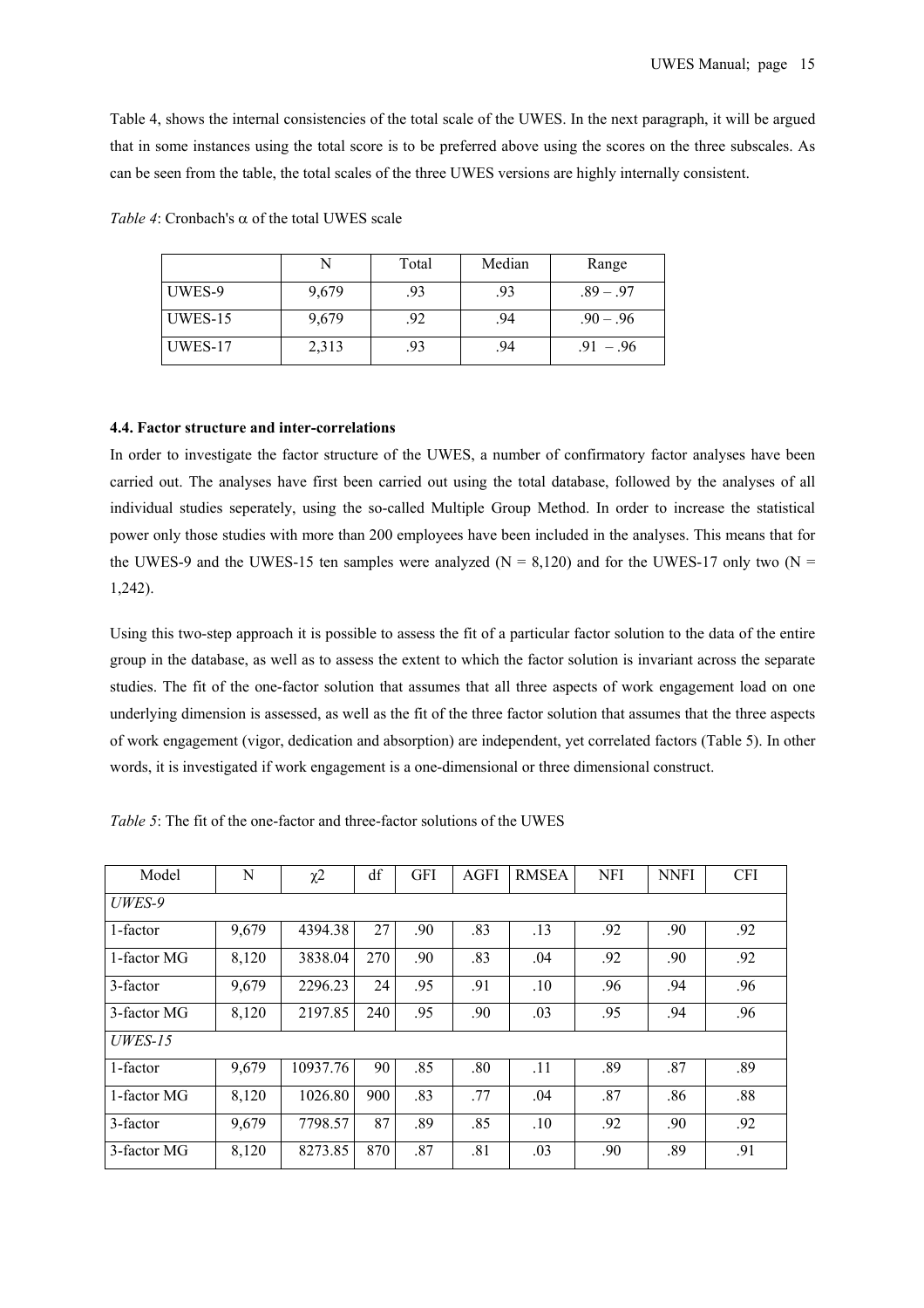| <i>Table 5:</i> Continued |       |          |     |            |      |              |            |             |            |
|---------------------------|-------|----------|-----|------------|------|--------------|------------|-------------|------------|
| Model                     | N     | $\chi^2$ | df  | <b>GFI</b> | AGFI | <b>RMSEA</b> | <b>NFI</b> | <b>NNFI</b> | <b>CFI</b> |
| UWES-17                   |       |          |     |            |      |              |            |             |            |
| 1-factor                  | 2,313 | 3554.65  | 119 | .83        | .78  | .11          | .87        | .85         | .87        |
| 1-factor MG               | 1,242 | 2333.28  | 238 | .78        | .72  | .08          | .82        | .81         | .84        |
| 3-factor                  | 2,313 | 2637.97  | 116 | .87        | .83  | .10          | .90        | .89         | .91        |
| 3-factor MG               | 1,242 | 1859.93  | 232 | .82        | .77  | .08          | .86        | .85         | .87        |

Note: MG = Multiple-Group method; GFI *= Goodness-of-Fit Index*; AGFI = *Adjusted Goodness-of-Fit Index*; RMSEA = *Root Mean Square Error of Approximation*; NFI = *Normed Fit Index*; NNFI *= Non-Normed Fit Index*; CFI = *Comparative Fit Index*.

Table 5 shows that the fit of the three-factor solution is superior to that of the one-factor solution. However, as far as the UWES-9 is concerned, the fit of the one-factor model is also acceptable; that is the relative fit indices (NFI, NNFI en CFI) exceed the critical value of .90 (Byrne,  $2001$ )<sup>4</sup>. Moreover, the one-factor as well as the three-factor solution of the UWES-9 is relatively invariant across the 10 Dutch language studies that were included in the analyses. It can be inferred from the result that the fit of both models in the total group does not deviate substantially from the fit that is obtained using the MG-method (this indicates that the factor loadings and covariations between the factors are invariant across occupational groups). Also, the three-factor solution of UWES-15 is invariant across the 10 studies involved, albeit to a somewhat lesser extent. As far as the UWES-17 is concerned, there is a large difference between the fit in both samples that have been included, which points to a relatively poor invariance.

Although the fit of the three-factor solution appears to be somewhat better than that of the one-factor solution, the correlations between the three scales of the UWES are rather strong. This applies both to the correlations between the latent factors, as well as from the correlations between the manifest or observed scale scores (Table 6). Because latent variables represent ''true scores'' that are free of measurement error, correlations between latent scores are by definition higher than correlations between observed scores that include this measurement error.

|                           | Total group |          | Median |          | Range       |             |  |
|---------------------------|-------------|----------|--------|----------|-------------|-------------|--|
|                           | Latent      | Manifest | Latent | Manifest | Latent      | Manifest    |  |
| <i>UWES-9 (N = 9,679)</i> |             |          |        |          |             |             |  |
| Vigor - Dedication        | .87         | .70      | .88    | .70      | $.85 - .95$ | $.55 - .80$ |  |
| Dedication - Absorption   | .91         | .77      | .92    | .76      | $.86 - .98$ | $.66 - .85$ |  |
| Vigor - Absorption        | .84         | .71      | .86    | .72      | $.77 - .92$ | $.59 - .81$ |  |

*Table 6*: Correlations between latent and manifest UWES-factors

-

<sup>&</sup>lt;sup>4</sup> In principle, RMSEA should be smaller than .08, or at least .10 (Byrne, 2001), but in very large samples a somewhat higher value of RMSEA is usually observed.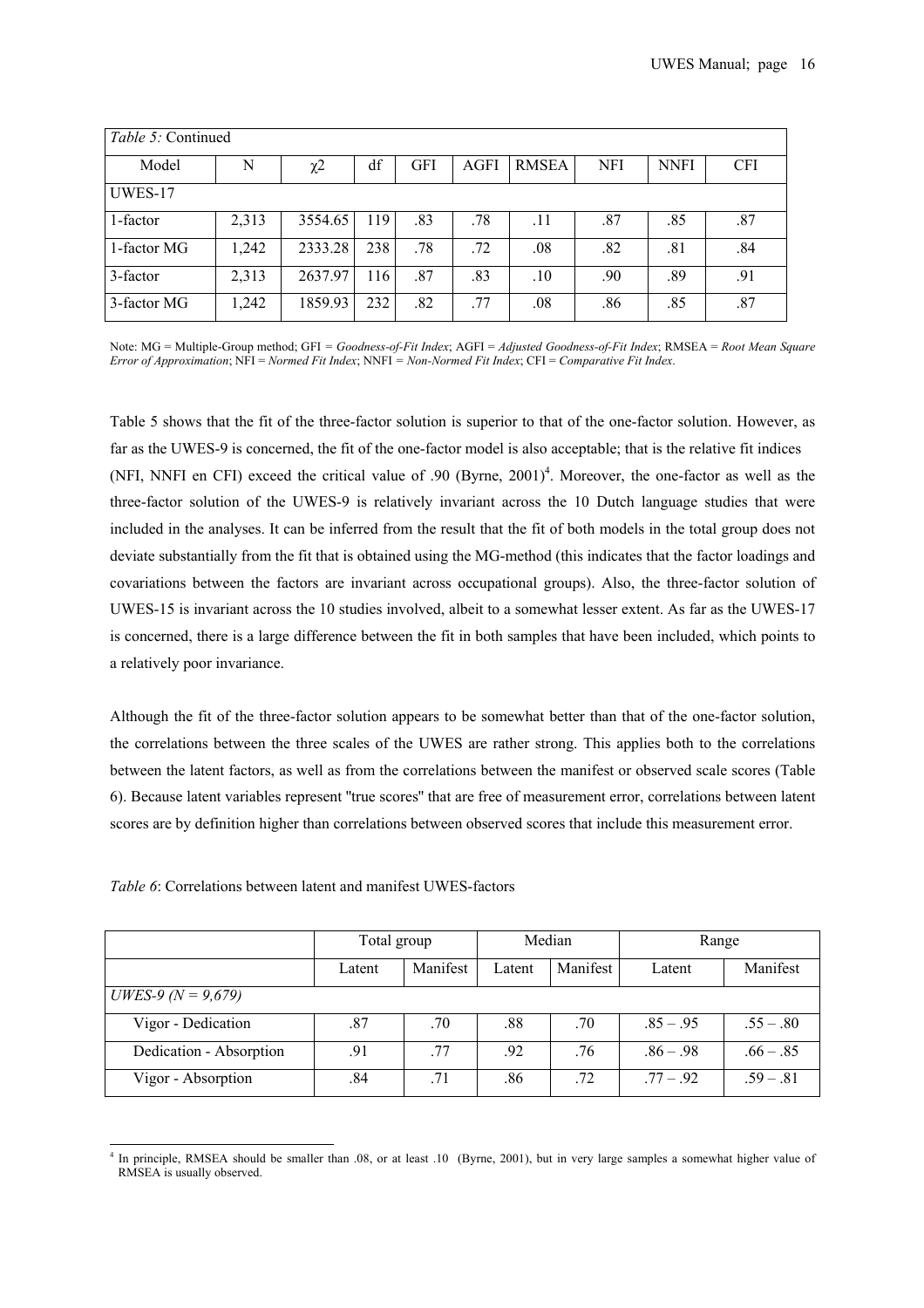| <i>Table 6:</i> Continued  |             |          |        |          |             |             |  |  |
|----------------------------|-------------|----------|--------|----------|-------------|-------------|--|--|
|                            | Total group |          | Median |          | Range       |             |  |  |
|                            | Latent      | Manifest | Latent | Manifest | Latent      | Manifest    |  |  |
| <i>UWES-15 (N = 9,679)</i> |             |          |        |          |             |             |  |  |
| Vigor - Dedication         | .87         | .77      | .87    | .79      | $.84 - .97$ | $.59 - .86$ |  |  |
| Dedication - Absorption    | .93         | .80      | .92    | .79      | $.84 - .98$ | $.65 - .87$ |  |  |
| Vigor - Absorption         | .90         | .76      | .93    | .76      | $.84 - .98$ | $.60 - .87$ |  |  |
| <i>UWES-17 (N = 2,313)</i> |             |          |        |          |             |             |  |  |
| Vigor - Dedication         | .89         | .78      | .85    | .80      | $.83 - .87$ | $.61 - .84$ |  |  |
| Dedication - Absorption    | .90         | .77      | .89    | .76      | $.88 - .90$ | $.62 - .84$ |  |  |
| Vigor - Absorption         | .90         | .75      | .89    | .75      | $.85 - .92$ | $.55 - .84$ |  |  |

The very high correlations between the (latent) factors of the UWES suggest that although psychometrically speaking we deal with an instrument that is composed of three dimensions, for practical purposes the three factors be collapsed into one factor. This applies particularly to the shortened version, because the one-factor model of the UWES-9 fitted well to the data (see Table 5).

In conclusion: Work engagement, as assessed by the UWES may be considered a one-dimensional as well as a three-dimensional construct. The high correlations between the three dimensions (see Table 6) and the high values for Cronbach's α for the total scale support a one-dimensional model, whereas the superior fit of the three dimensional model supports the existence of three subscales (at least for the UWES-15 and UWES-17) (see Table 5).

In case one is interested in the different dimensions of work engagement, it's obvious that the three-dimensional instrument should be used. This may be the case when work engagement is included in a linear structural model where the latent engagement factor may be represented by the three manifest factors. However, when one is interested in the concept of engagement as such, rather than in its constituting parts, the total score (of the shortened version) may be used. Since the three scales of the UWES are so strongly correlated, they should not be entered simultaneously in multivariate regression analyses in order to avoid problems with multicollinearity. In that case, the use of the total score is preferred.

#### **4.5. Relationship with burnout**

In 15 studies from the database ( $N = 6,726$ ) the Utrechtse Burnout Scale (UBOS; Schaufeli & Van Dierendonck, 2000) – the Dutch version of the Maslach Burnout Inventory - General Survey (MBI-GS; Maslach, Leiter & Jackson, 1986) – has been included as well. This allows an examination of the correlations between the three dimensions of burnout – exhaustion, cynicism, and professional inefficacy – and work engagement. It is expected that burnout and engagement are negatively correlated, especially as far as vigor and exhaustion, and dedication and cynicism are concerned (see 1). Table 7 presents to correlations that are obtained in the total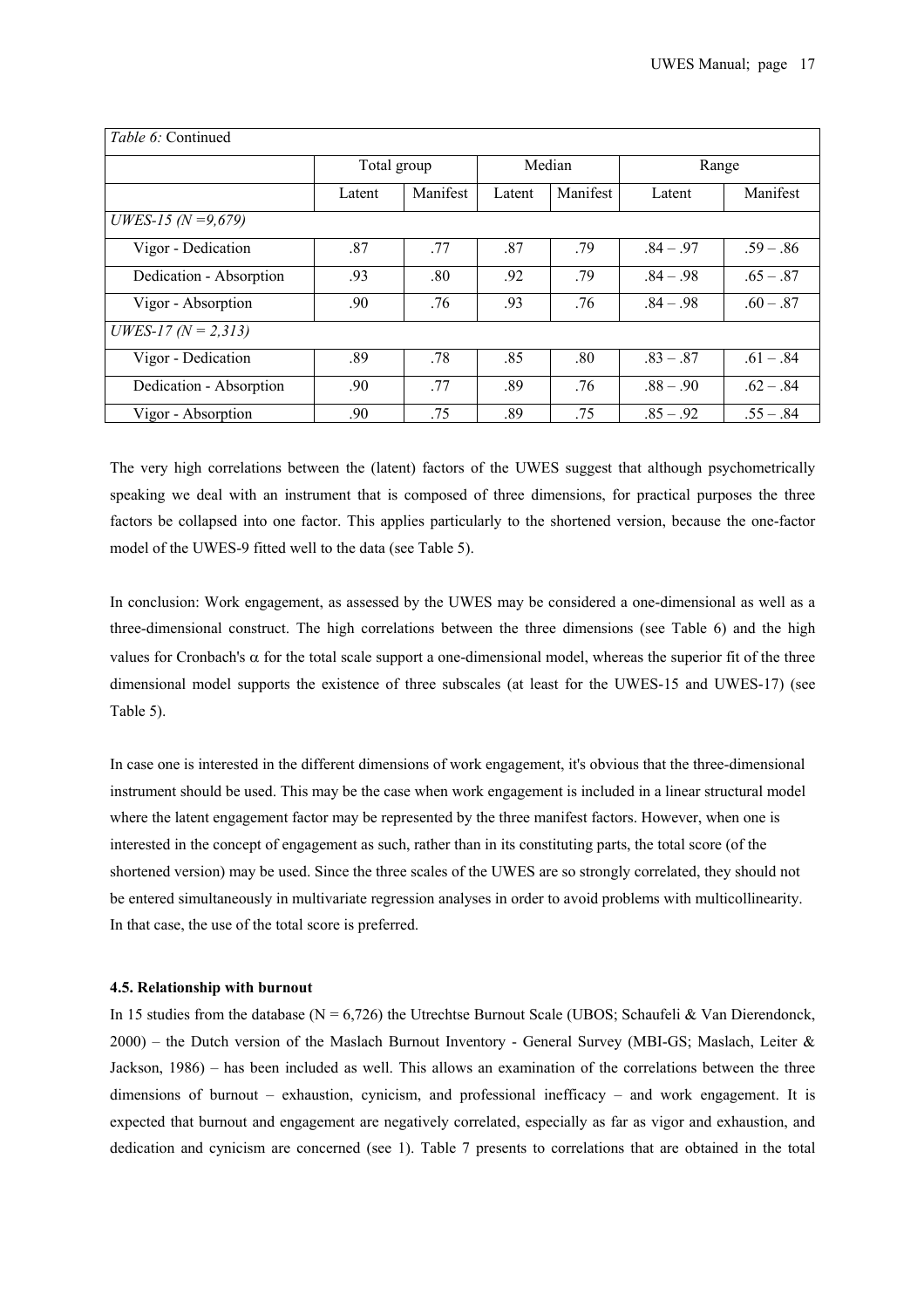group of 6,767 employees as well as the median and the range of correlations that are found across the 15 studies separately.

|              |                            | Vigor        | Dedication     | Absorption   | <b>UWES</b>    |
|--------------|----------------------------|--------------|----------------|--------------|----------------|
| Exhaustion   | Correlation in total group | $-.38$       | $-26$          | $-15$        | $-28$          |
|              | Median                     | $-.40$       | $-33$          | $-19$        | $-.36$         |
|              | Range                      | $-29 - -71$  | $-21 - -51$    | $-10 - -43$  | $-22 - 58$     |
| Cynicism     | Correlation in total group | $-.50$       | $-.66$         | $-46$        | $-.60$         |
|              | Median                     | $-.53$       | $-.65$         | $-44$        | $-.61$         |
|              | Range                      | $-.40 - .65$ | $-0.55 - 0.73$ | $-.34 - .55$ | $-.50 - .70$   |
| Reduced      | Correlation in total group | $-.66$       | $-.67$         | $-.55$       | $-.68$         |
| Professional | Median                     | $-.65$       | $-.70$         | $-.56$       | $-.70$         |
| Efficacy     | Range                      | $-.58 - .74$ | $-63 - 78$     | $-44 - 69$   | $-0.60 - 0.75$ |

| Table 7: Correlations between burnout (UBOS) and work engagement (UWES) ( $N = 6,726$ ) |  |  |
|-----------------------------------------------------------------------------------------|--|--|
|-----------------------------------------------------------------------------------------|--|--|

*Note: UBOS = Utrecht Burnout Scale.* 

All correlations in the 15 studies between the burnout and engagement scales are negative and with virtually no exception also significant. The three engagement scales are most strongly correlated with (reduced) professional efficacy, which might be caused by the fact that the items of the efficacy scale are positively worded and have been reversed in order assess *in*efficacy (see 3). As expected, dedication is strongly negatively correlated with cynicism, but contrary to expectations, the correlation between vigor and exhaustion is relatively low. In other words, engaged employees are not cynical and feel competent in their jobs, and – to a somewhat lesser degree – do not feel very fatigued.

#### **4.6. Relationships with age and gender**

The three scales of the UWES correlate weakly and positive with age: vigor  $r = 0.05$ , dedication  $r = 0.14$ , and absorption  $r = .17$ . The correlation of age with the total UWES score is  $.14$ . Hence, older employees feel more engaged. However, the percentage of shared variance is rather small – i.e., less than 2%.

Men ( $N = 5,450$ ) score significantly higher than women on dedication and absorption ( $N = 4,066$ ), whereas no gender differences in levels of vigor seem to exist. In addition, men have higher total-scores on the UWES-15 compared to women. Although these differences are statistically significant, they lack practical significance because their size is very small. The mean score for men on dedication and absorption is 4.02 and 3.65, respectively, whilst the corresponding mean values for women are 3.90 and 3.48. Hence, the gender differences regarding dedication and absorption are .12 and .17, respectively; which is far less than one standard deviation. The total-score on the UWES-15 for men is 3.89 against 3.77 for women; a minor difference of only .12; which is again far less than the standard deviation. Since mean levels of engagement do not differ much between men and women, it was decided not to compute gender-specific norm scores.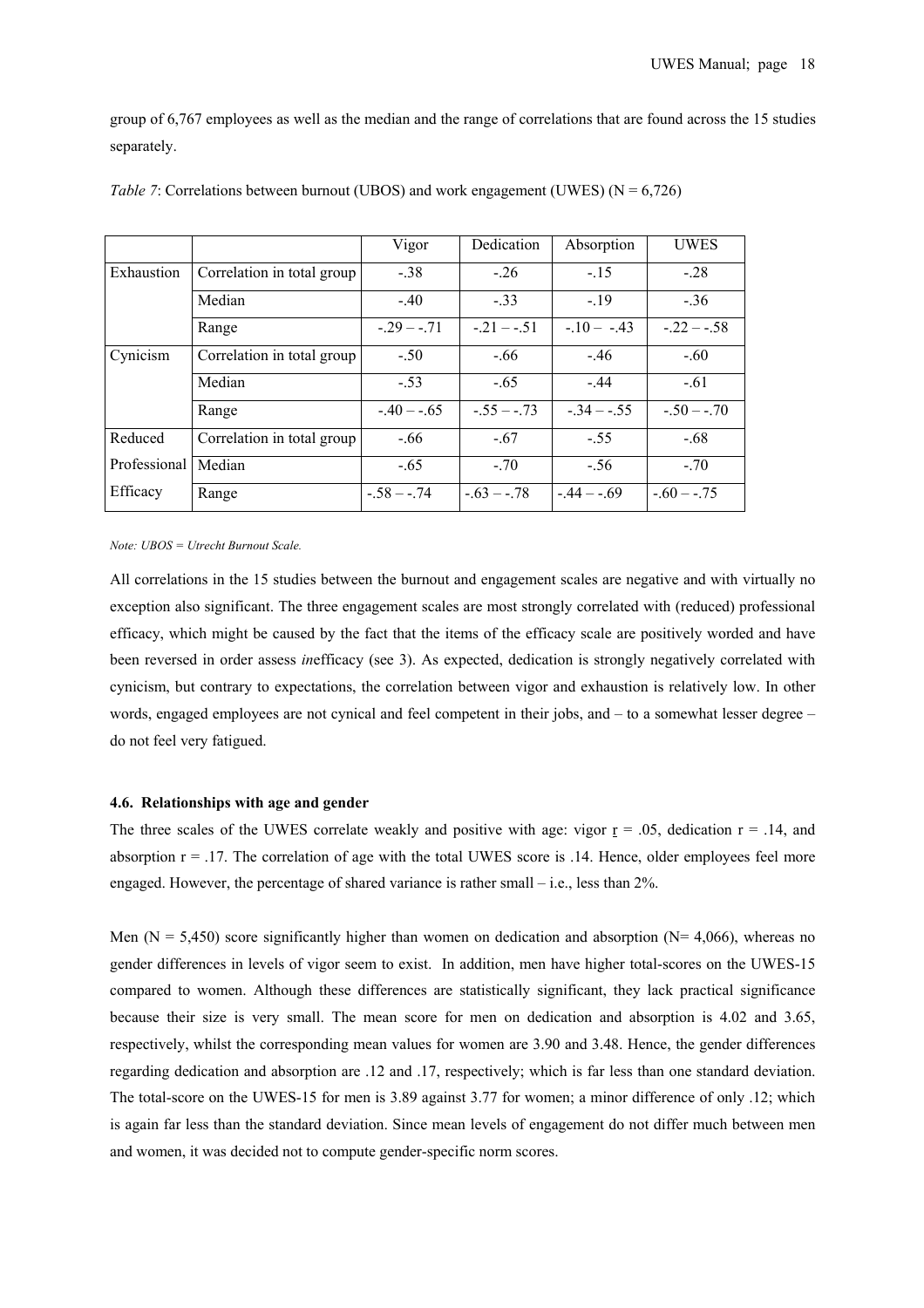#### **4.7. Differences between occupational groups**

Generally speaking, differences in mean levels of engagement between various occupational groups are significant, but relatively small and they almost never exceed the size of one standard deviation. Nevertheless, a particular pattern is observed whereby farmers and managers exhibit the highest scores an all dimensions and blue-collar workers and physicians show the lowest scores. The fact that levels of engagement are so low among physicians is perhaps somewhat surprising but might be explained by the particular composition of the sample. The physicians who are included in the database filled out a computerized questionnaire through the internet – including the UWES – that was part of a so-called ''career monitor'' (Bakker, Schaufeli, Bulters, Van Rooijen & Ten Broek, 2002). The target group of the career monitor project was physicians who experienced any kind of career problem. Hence it is plausible that this specific group of physicals might show low engagement with their jobs. As a matter of fact this could have been the very reason to participate in the career counseling's project. Furthermore, each of the three engagement dimensions also shows a somewhat particular pattern as far as high or low scoring occupational groups is concerned. For instance, home care workers are not very vigorous but feel quite dedicated, whereas military police officers feel moderately vigorous, but feel neither dedicated nor absorbed by their job.

Tables 8 to 11 show the means and standard deviations of the three occupational groups with the highest and the lowest scores on each of the dimensions of the UWES, as well as on the total questionnaire. Only for vigor and absorption do the differences between the highest scoring group and the lowest scoring group exceed one standard deviation, which indicates a practically relevant difference. Because the mean values of the various occupational groups do not differ systematically, no occupation-specific norms have been computed.

| Occupational Group             | N     | Mean | Standard deviation |
|--------------------------------|-------|------|--------------------|
| Highest scores                 |       |      |                    |
| Managers                       | 632   | 4.29 | 1.03               |
| Farmers                        | 875   | 4.22 | 1.06               |
| White collars workers (profit) | 1,826 | 4.15 | 1.11               |
| Lowest scores                  |       |      |                    |
| Home care staff                | 84    | 3.71 | 1.03               |
| Blue-collar workers            | 376   | 3.67 | 1.23               |
| Physicians                     | 655   | 3.04 | 0.92               |
| Total group                    | 9,679 | 3.99 | 1.10               |

*Table 8*: Levels of vigor for various occupational groups (UWES-15)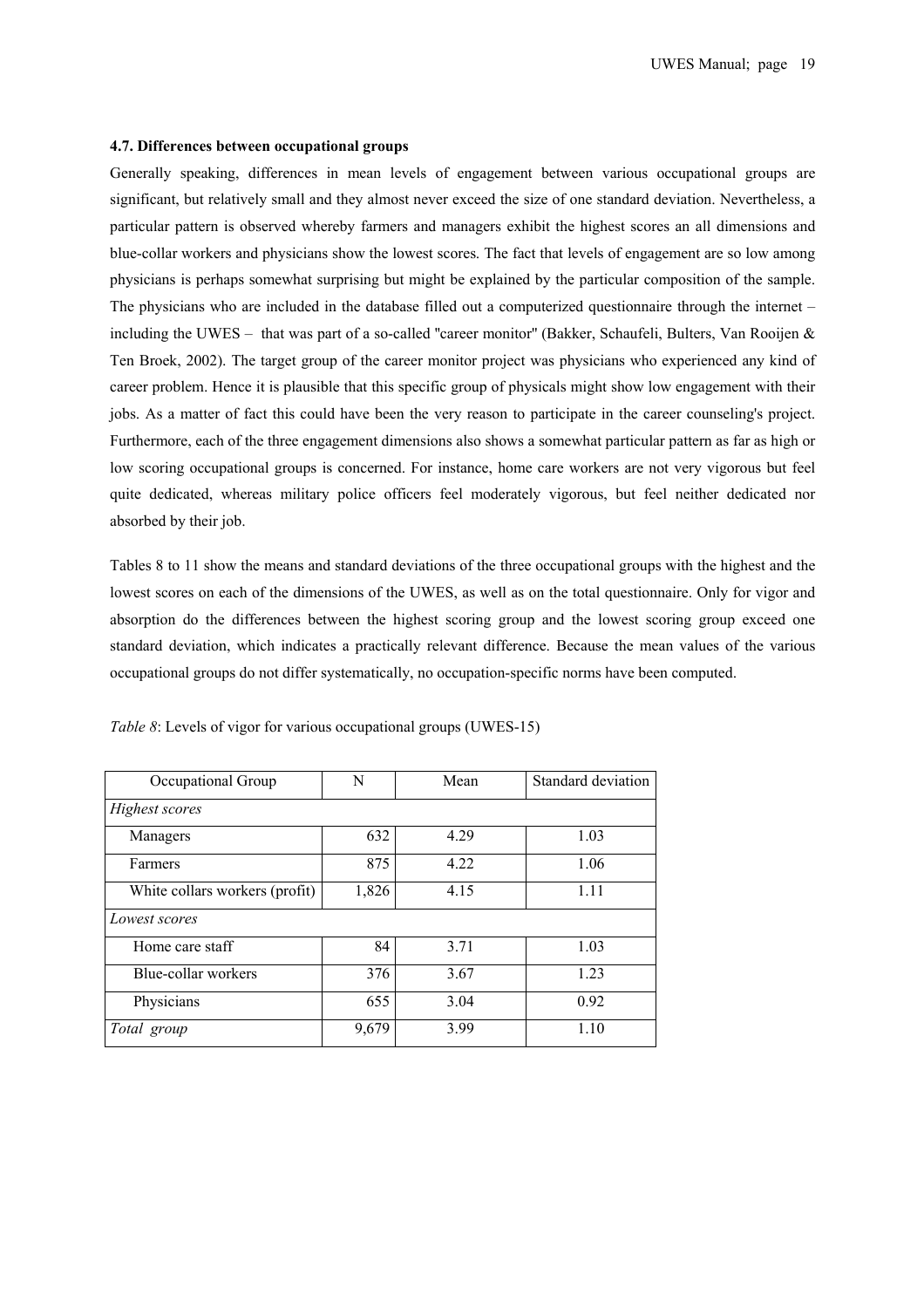| Table 9: Levels of dedication for various occupational groups (UWES-15) |  |  |
|-------------------------------------------------------------------------|--|--|
|                                                                         |  |  |

| Occupational Group       | N     | Mean | Standard deviation |
|--------------------------|-------|------|--------------------|
| Highest scores           |       |      |                    |
| Farmers                  | 875   | 4.27 | 1.03               |
| Managers                 | 632   | 4.26 | 1.06               |
| Home care staff          | 84    | 4.25 | 1.11               |
| Lowest scores            |       |      |                    |
| Blue-collar workers      | 376   | 3.78 | 1.03               |
| Military police officers | 3,193 | 3.66 | 1.23               |
| Physicians               | 655   | 3.29 | 0.92               |
| Total group              | 9,679 | 3.91 | 1.10               |

*Table 10*: Levels of absorption for various occupational groups (UWES-15)

| Occupational Group       | N     | Mean | Standard deviation |
|--------------------------|-------|------|--------------------|
| Highest scores           |       |      |                    |
| Farmers                  | 875   | 4.10 | 1.10               |
| Managers                 | 632   | 3.98 | 1.08               |
| <b>Nurses</b>            | 201   | 3.92 | 1.04               |
| Lowest scores            |       |      |                    |
| Military police officers | 3,193 | 3.35 | 1.17               |
| Blue-collar workers      | 376   | 3.34 | 1.27               |
| Physicians               | 655   | 2.96 | 1.92               |
| Total group              | 9,679 | 3.58 | 1.18               |

*Table 11*: Total-score for occupational group (UWES-15)

| Occupational Group            | N     | Mean | Standard deviation |
|-------------------------------|-------|------|--------------------|
| Highest scores                |       |      |                    |
| Farmers                       | 875   | 4.24 | 1.04               |
| Managers                      | 632   | 4.22 | 1.00               |
| White collar workers (profit) | 1,826 | 3.97 | 1.12               |
| Lowest scores                 |       |      |                    |
| Military police officers      | 3,193 | 3.69 | 1.12               |
| Blue collar workers           | 376   | 3.63 | 1.24               |
| Physicians                    | 655   | 3.10 | 0.87               |
| Total group                   | 9,679 | 3,82 | 1.10               |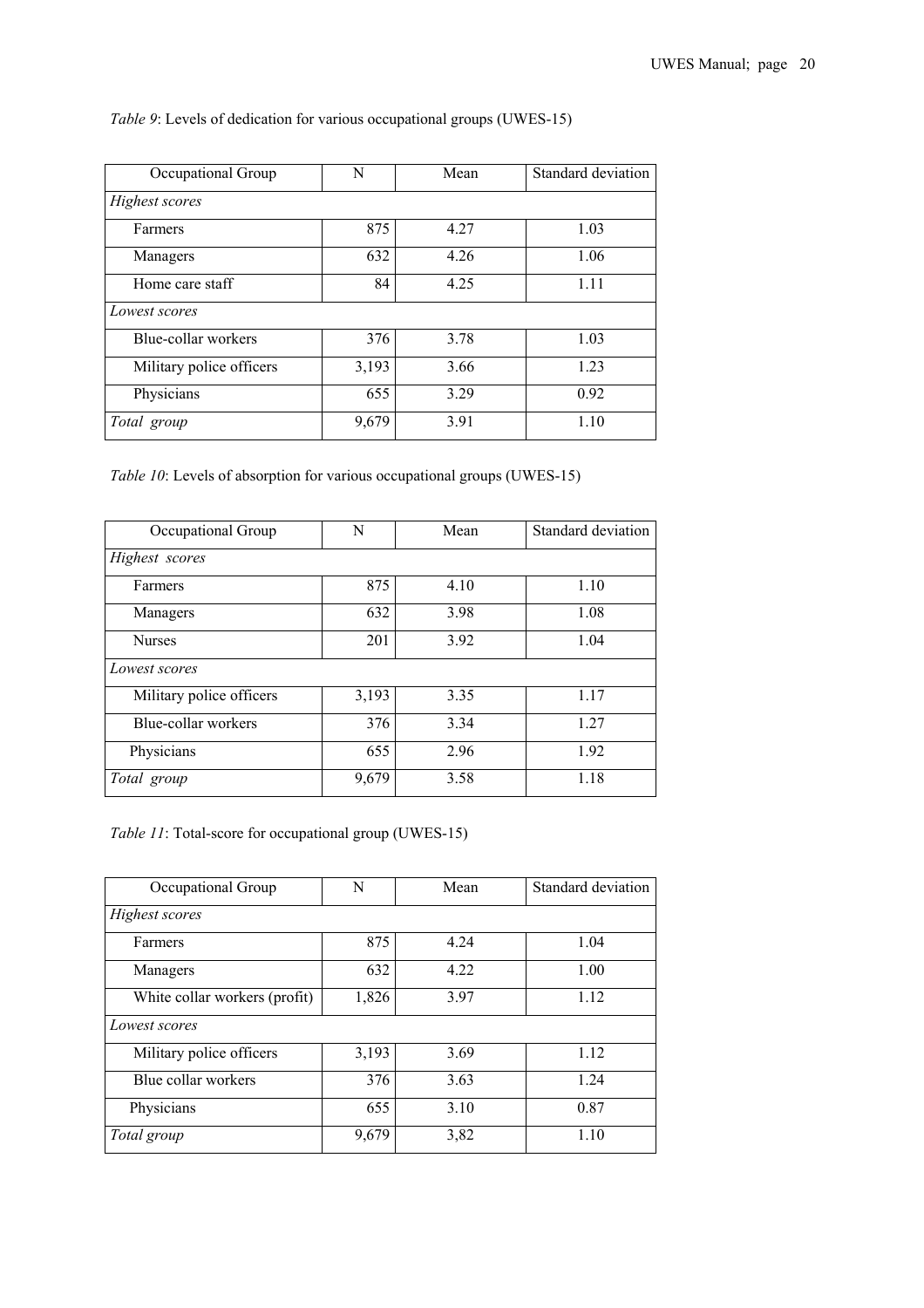#### **4.8. Short version**

In order to shorten the scales of the UWES to three items maximum, an iterative process has been carried out, whereby each sample was analyzed separately. First, of each scale the most characteristic item was selected on face value. Next, this item was regressed on the remaining items of the particular scale. The item with the highest β-value in most samples was then added to the initial item. In the next step, the sum or these two items was regressed on the remaining items of the scale, and again the item with the highest β-value in most samples was added to both items that were previously selected. These three items constitute the final shortened version of that scale.

As most characteristic item for vigor was selected: *''At my work, I feel bursting with energy*' (VI01). This item was supplemented in the next two steps by '*At my job, I feel strong and vigorous'* (VI02), and '*When I get up in the morning, I feel like going to work*' (VI03), respectively. The values of Cronbach's α vary from .75 to .91 (median: .84) across the 25 studies. Correlations with the longer 5-item and 6-item versions vary between .95 and .97 (median: .96), and .93 and .96 (median: .96), respectively.

As most characteristic item for dedication was selected: *'I am enthusiastic about my job*' (DE02). This item was supplemented by '*I am proud on the work that I do'* (DE04), and '*My job inspires me*' (DE03), respectively. The values of Cronbach's α vary from .83 to .93 (median: .89) across all studies. Correlations with the longer, 5-item version vary from .92 to .96 (median: .94).

As most characteristic item for absorption was selected: '*I am immersed in my work*' (AB04). This item was supplemented by '*I get carried away when I'm working'* (AB05), and '*I feel happy when I am working intensely*' (AB03), respectively. The values of Cronbach's α vary from .75 to .94 (median: .79). Correlations with the longer, 5-item and 6-item versions vary between .92 and .96 (median: .95), and .88 and .94 (median: .92), respectively.

Cronbach's  $\alpha$  of the instrument including all 9 items varies from .89 to .97 (median: .93).

#### **4.9. Student version**

In addition to a version for employees, a student version of the UWES has also been developed: the UWES-S (see Appendix). Compared with the employee version, some items have been rephrased, for instance, '*When I'm doing my work as a student, I feel bursting with energy*' instead of *''At my work, I feel bursting with energy*'.

Two independent datasets are available, both of students from the Social Faculty of Utrecht University, who in 2000 (N = 292) and 2003 (N = 235) completed the 17-item UWES-S. The complete dataset (N = 527) is used for the psychometric analyses that are reported below. The majority of the total sample is woman (88%), the remaining 12% is men; age varies between 18 and 49 years, with a mean of 22.8 years (SD =  $3.08$ ).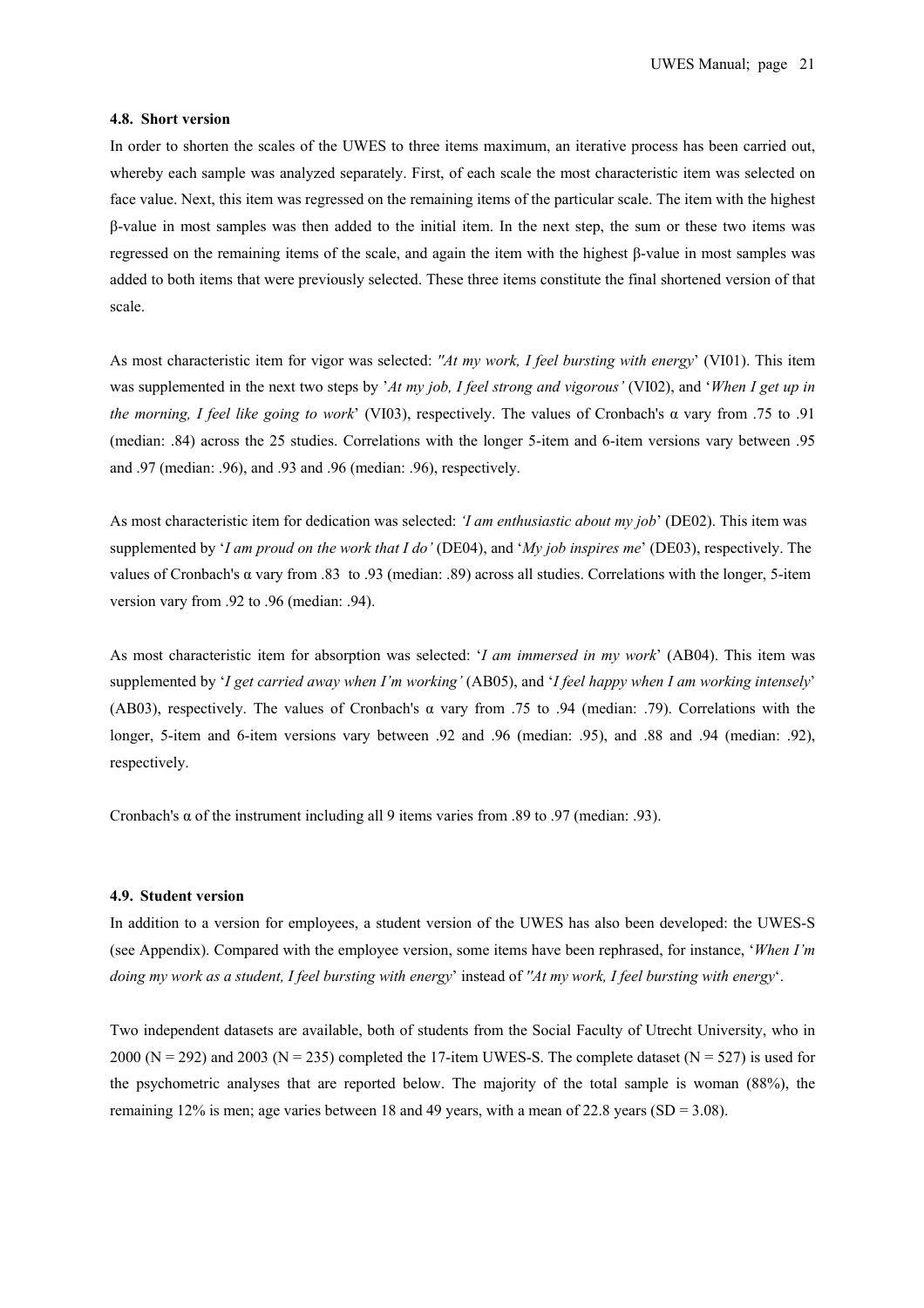All items of the UWES-S are about normally distributed. Neither the skewness nor the kurtosis of any item exceeds the critical value of 1.96. Cronbach's  $\alpha$  for the original vigor (6 items), dedication (5 items) and absorption (6 items) scales is .63, .81 and .72, respectively. The internal consistency of the vigor scale satisfies the criterion of .60 for a newly developed measurement instrument, whereas both other scales exceed the criterion of  $\geq$  .70 for established scales (Nunnaly & Bernstein, 1994).

A similar procedure was followed as outlined in 4.7 in order to develop a shortened version of the UWES-S, which resulted in three identical items for vigor (*'I feel strong and vigorous when I'm studying or going to class*'; '*I feel fit and vigorous when I'm studying or I'm in class*'; *'When I get up in the morning I feel like going to class''*'), but three different items for dedication ('*I find my studies full of meaning and purpose*'; '*My study inspires me'; 'I am proud of my studies'),* and absorption *('Time flies when I am studying'*; *'When I am studying, I forget everything else around me'*; *'I get carried away when I am studying'*). Cronbach's α for the three shortened scales are .73, .76, and .70, respectively, and .84 for the total 9-item scale. Hence, all shortened scales have good internal consistencies, satisfying the criterion of .70.

Table 12 shows the results of confirmatory factor analyses for assessing the fit of the one-factor and three-factor solutions of the UWES-S.

| Model     | $\chi^2$ | df  | <b>GFI</b> | AGFI | <b>RMSEA</b> | <b>NFI</b> | <b>NNFI</b> | <b>CFI</b> |
|-----------|----------|-----|------------|------|--------------|------------|-------------|------------|
| UWES-S-17 |          |     |            |      |              |            |             |            |
| 1-factor  | 1929.52  | 238 | .80        | .74  | .08          | .81        | .80         | .83        |
| 3-factor  | 59.00    | 116 | .89        | .86  | .08          | .82        | .83         | .85        |
| UWES-S-9  |          |     |            |      |              |            |             |            |
| 1-factor  | 173.78   | 27  | .93        | .88  | .10          | .88        | .86         | .89        |
| 3-factor  | 92.75    | 24  | .96        | .93  | .07          | .93        | .92         | .95        |

*Table 12*: The of the one-factor and three-factor solutions of the UWES-S ( $N = 572$ )

Note: GFI *= Goodness-of-Fit Index*; AGFI = *Adjusted Goodness-of-Fit Index*; RMSEA = *Root Mean Square Error of Approximation*; NFI = *Normed Fit Index*; NNFI *= Non-Normed Fit Index*; CFI = *Comparative Fit Index*.

In all cases, the fit of the tree-factor model to the data is superior to that of the one-factor model. Furthermore, the hypothesized three-factor model of the UWES-17 does not fit very well to the data. This is for the most part caused by the low factor loadings of some vigor items; these items have been eliminated in the short version, so that the fit to the data is better.

Table 13 displays the correlations between the latent factors, resulting form the confirmatory factor analyses as well as between the manifest or observed scale scores. As noted before, the former are by definition higher than the latter. Compared to Table 6 the correlations between the scales are lower for the student version than for the employee version.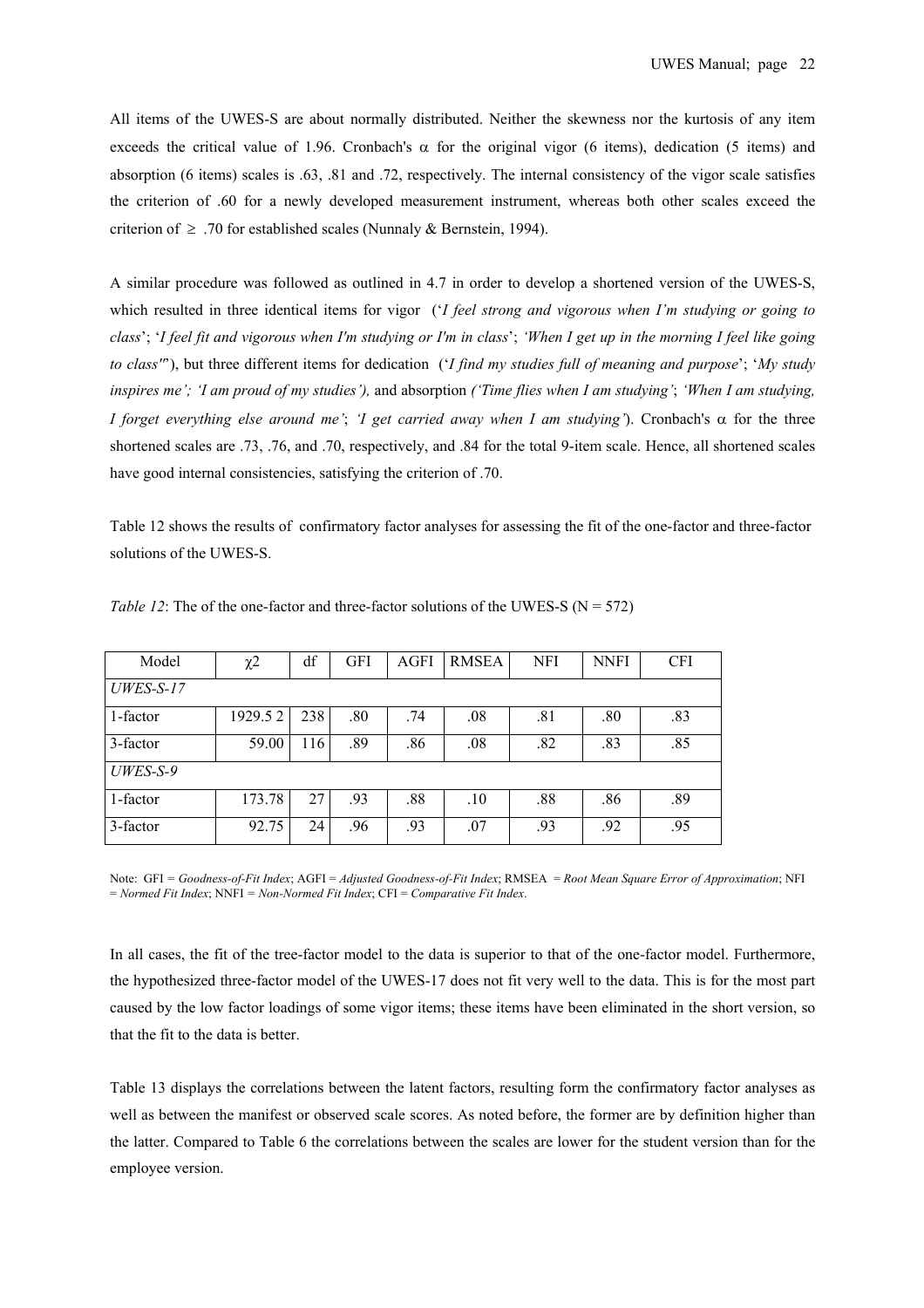|                         | UWES-S-17 (manifest)   UWES-S-9 (manifest)   UWES-S-9 (latent) |     |  |
|-------------------------|----------------------------------------------------------------|-----|--|
| Vigor – Dedication      |                                                                |     |  |
| Dedication - Absorption |                                                                | 48  |  |
| $Vigor - Absorption$    |                                                                | .58 |  |

*Table 13*: Correlations between the scales of the UWES-S ( $N = 572$ )

Based on the internal consistency as well as the fit of the three-factor model, the shortened version of the UWES-S is to be preferred above the original 17-item version. Like in case of the employee version, the total score as well as the three sub-scale scores of the (shortened) student version can be used as indicators of engagement.

Engagement among students (UWES-S-9) is weakly correlated with the age: vigor  $r = .23$ , dedication  $r = .13$  and absorption  $r = 0.15$ . The older the students, the more engaged they feel. Levels of engagement (UWES-S-9) do not differ significantly between male and female students.

In addition to the UWES-S, all students also completed the student version of the UBOS – the Dutch version of the MBI-GS (Schaufeli et al., 2002b). Table14 displays the correlations between burnout and engagement among students.

*Table 14*: Correlation between the UWES-S-9 and the UBOS-S ( $N = 572$ )

|                  | Vigor  | Dedication | Absorption |
|------------------|--------|------------|------------|
| Exhaustion       | $-.16$ | $-.07$     | $-.00$     |
| Cynicism         | $-.35$ | $-.60$     | $-.26$     |
| Reduced efficacy | $-.56$ | $-.53$     | -.46       |

Against expectations, but in accordance with the results among employees, vigor and exhaustion are only weakly negatively related. However, as expected, the correlation between dedication and cynicism is rather strong. Like among employees, correlations with reduced efficacy are highest (see Table 7).

# **5. Other language versions**

Below, the psychometric quality of the UWES is investigated using an international database, including studies among different occupational groups in various countries. First the composition of the database is discussed and next the results are presented of various psychometric analyses. Finally, a short version of the UWES is presented, as well as a slightly adapted version for students.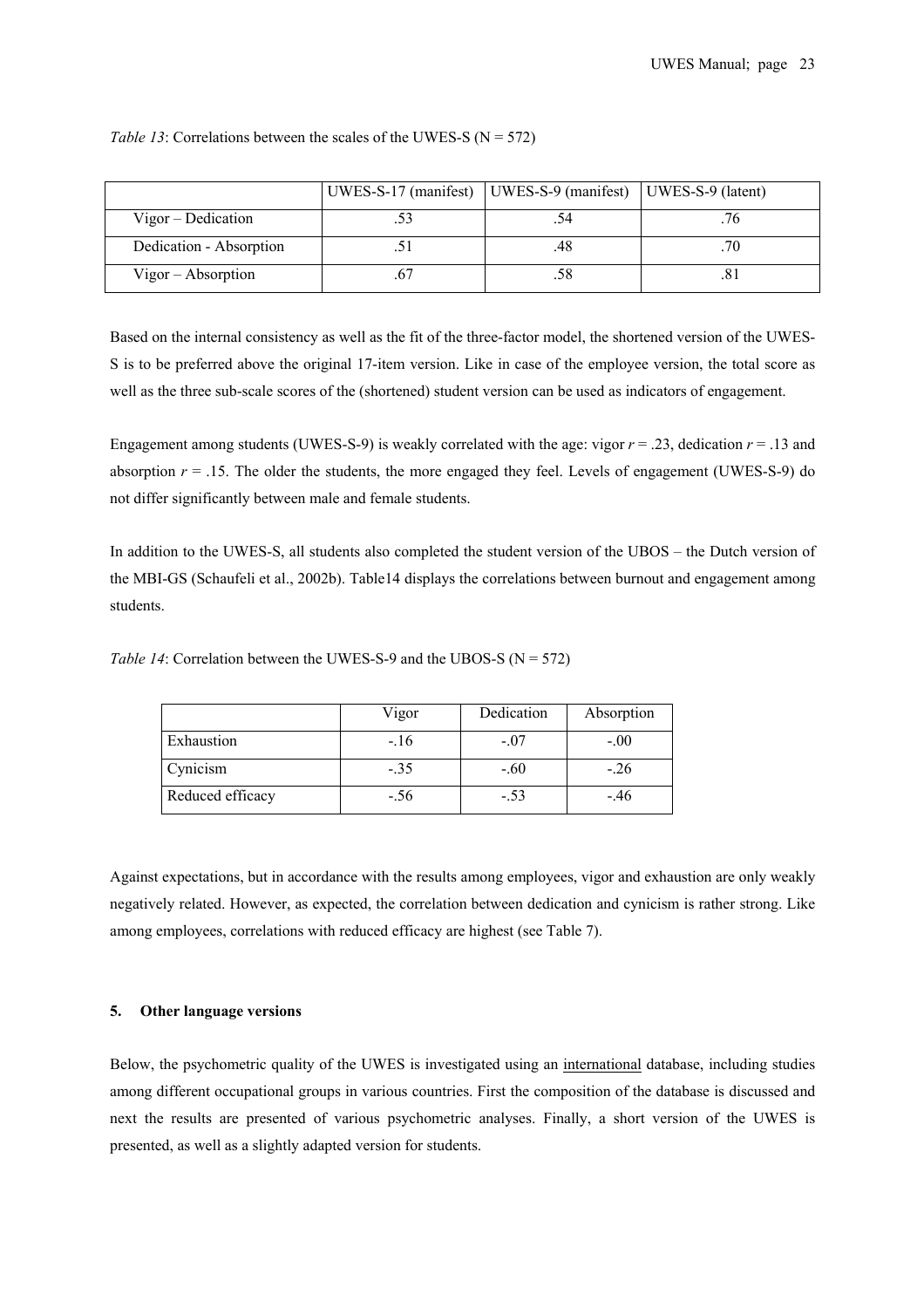#### **5.1. Description of the international language database**

For the purpose of carrying out psychometric evaluations of the UWES, a database has been compiled that includes 23 studies that have been conducted between 1999 and 2003 in 9 countries. These studies took either place in a single organization, sometimes including multiple sites, or included specific professional groups such as teachers or police officers (see Table 15).

| <i>Table 15:</i> Countries included in the international database of the UWES |
|-------------------------------------------------------------------------------|
|-------------------------------------------------------------------------------|

|                | Country      | N      | $\frac{0}{0}$ |
|----------------|--------------|--------|---------------|
| 1              | Australia    | 473    | 3.7           |
| $\overline{2}$ | Canada       | 267    | 2.1           |
| 3              | Finland      | 3,651  | 28.9          |
| 4              | France       | 221    | 1.7           |
| 5              | Germany      | 821    | 6.5           |
| 6              | Greece*      | 470    | 3.7           |
| 7              | Norway       | 2,349  | 18.6          |
| 8              | South Africa | 2,547  | 20.2          |
| 9              | Spain        | 1,832  | 14.5          |
|                | Total        | 12,631 | 100           |

Note: \* The UWES-15 has been completed

In almost all cases the UWES-17 was used, except in two Greek studies (total  $N = 470$ ) that used the UWES-15. All analyses were run simultaneously with the UWES-15, the UWES-17 and the shortened UWES-9 (see 5.8). In Canada, Australia and South Africa, the English version of the UWES was used, whereas in the remaining countries local language versions were employed (see Appendix).

The database includes 46.9% men and 53.1% women, and age ranged from 15 to 80 years ( $M = 40.2$  years; SD = 12.9). Table 16 presents the occupational groups that are included in the database.

*Table 16*: Occupational groups included the international database of the UWES

| Occupational group                   | N     | $\frac{0}{0}$ |
|--------------------------------------|-------|---------------|
| Salvation Army officers              | 470   | 37            |
| Blue collar workers                  | 1,210 | 9.6           |
| Hospital staff                       | 78    | .6            |
| White collar workers (profit sector) | 1,912 | 15.1          |
| Civil servants                       | 147   | 12            |
| <i>Table 16:</i> Continued           |       |               |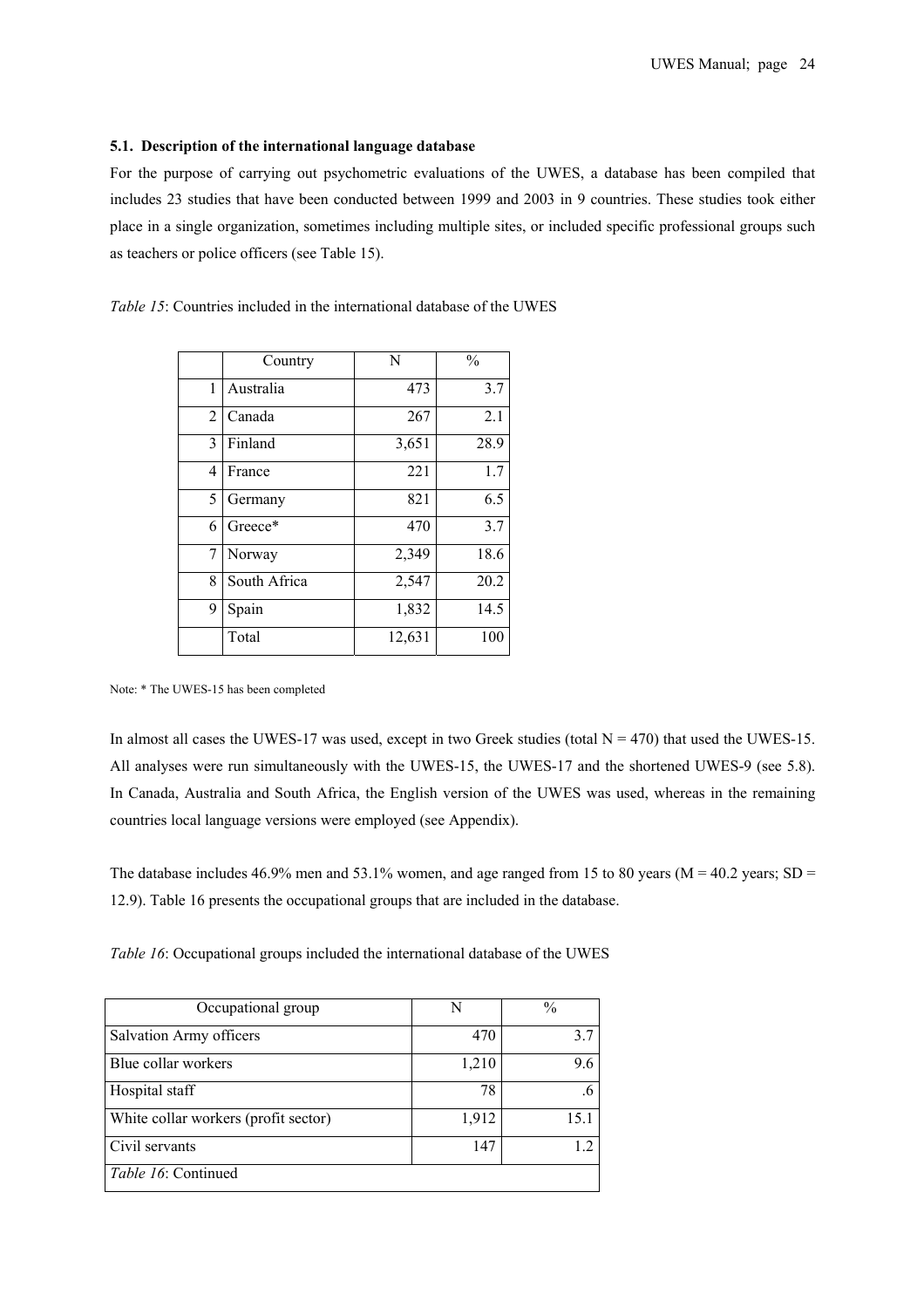| Occupational group                           | N      | $\frac{0}{0}$ |
|----------------------------------------------|--------|---------------|
| Physicians                                   | 50     | $\cdot$ 4     |
| <b>Nurses</b>                                | 385    | 3.4           |
| University staff                             | 428    | 2.4           |
| Paramedics                                   | 681    | 5.4           |
| Police officers                              | 2,547  | 20.2          |
| Teachers                                     | 2,601  | 20.6          |
| Managers                                     | 226    | 1.8           |
| White collar workers (not-for-profit sector) | 1,488  | 11.8          |
| Social workers/psychologists                 | 147    | 1.2           |
| Information missing                          | 258    | 2.0           |
| Total                                        | 12.631 | 100.0         |

The studies that are included in the database are neither representative for a specific country, nor for a specific occupational group. Samples from three countries include only one occupational group: Australian Salvation Army officers, South African police officers, and French salespersons. However, the database is rather heterogeneous, not only as far as its international composition is concerned, but also regarding occupational groups that are represented that range from blue-collar workers to university staff. Like the Dutch language database, the international database also includes employees who work predominantly with people (in health care and education), things (e.g. blue collar workers), or information (office clerks, managers); a distinction that can be made as far as the object of employee's jobs is concerned (Fine & Cronshaw, 1999). Hence, albeit that the database as such is not representative, it is heterogeneous enough to carry out psychometric analyses.

## **5.2. Distribution characteristics of the items**

It was checked in samples of all 9 countries separately to what extent the frequency distributions of the UWES items deviate from normality as far as their skewness and kurtosis is concerned. It appeared that, generally speaking, items are normally distributed. Only in the French and German samples deviations from the critical value of 1.96 were found. As far as skewness is concerned these were items the DE01 (Germany), and AB02 and VI01 (France). For kurtosis these were the items DE01 and AB01 (Germany), and VI01, VI02, VI03, VI06, DE01, DE02, DE05, AB02, and AB06 (France). Except for the kurtosis of DE01 (Germany), and VI01 and AB02 (France) all deviations from normality were rather small (i.e. < 3.0). Thus, it can be concluded that with only a very few exceptions in samples from two countries the work engagement items are normally distributed.

#### **5.3. Reliability**

Two aspects of reliability are considered: internal consistency and test-retest reliability, also called stability.

#### *Internal consistency*

Table 17 shows the internal consistencies (Cronbach's  $\alpha$ ) of the scales of the various versions of the UWES (for the short UWES-9, see 5.8). The  $\alpha$ -values have been computed for the total database as well as for the individual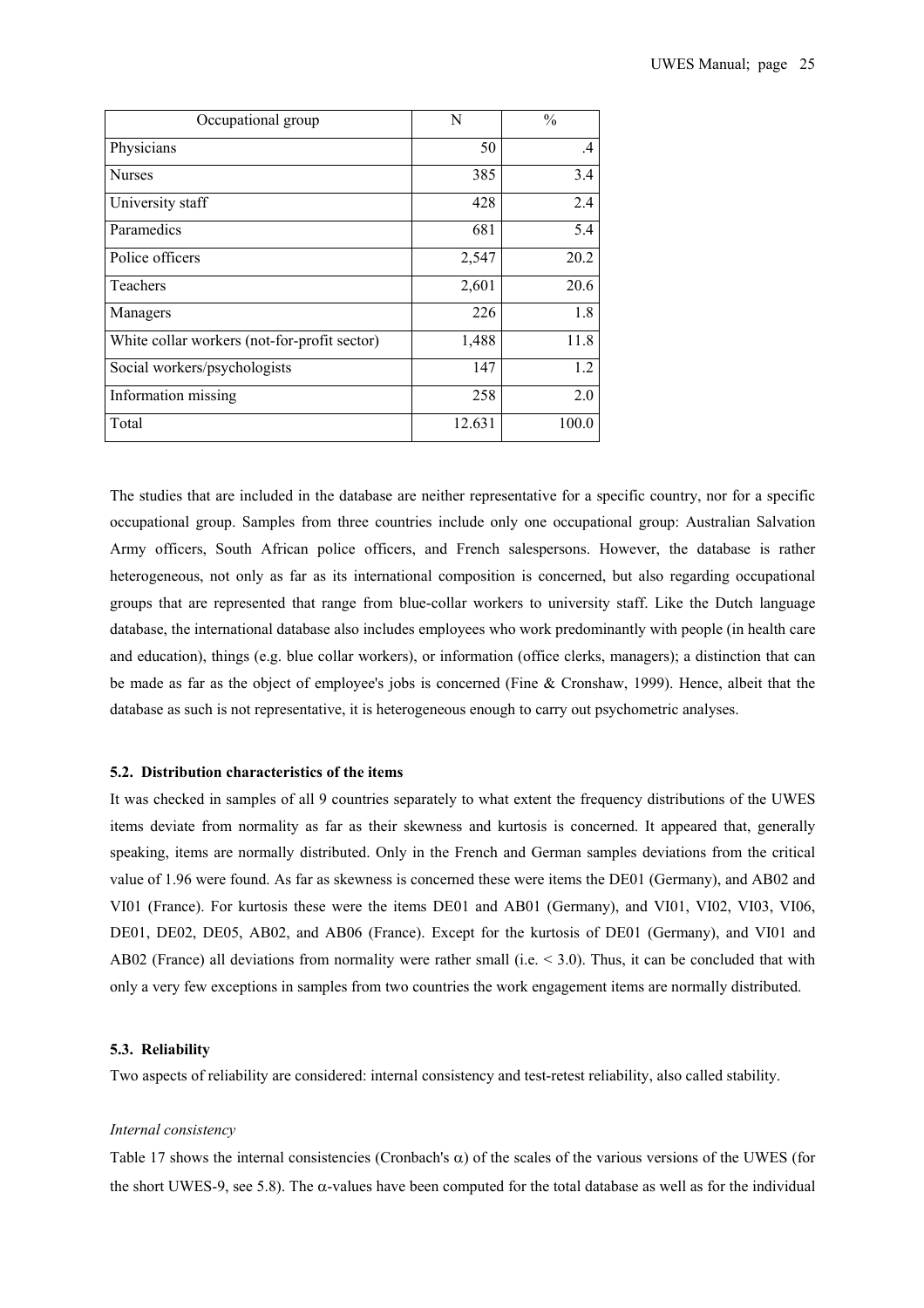studies. Table 17 displays the range of  $\alpha$  as well as its median (Md). The latter is based on the samples from all 9 countries.

|             | UWES-9 ( $N = 12,631$ ) |     |             |       |     | UWES-15 ( $N = 12,631$ ) | UWES-17 ( $N = 12,161$ ) |     |             |
|-------------|-------------------------|-----|-------------|-------|-----|--------------------------|--------------------------|-----|-------------|
|             | Total                   | Md  | Range       | Total | Md  | Range                    | Total                    | Md  | Range       |
| Vigor       | .72                     | .76 | $.60 - .87$ | .80   | .80 | $.56 - .88$              | .82                      | .82 | $.66 - .87$ |
| Dedication* | .84                     | .87 | $.74 - .90$ | .89   | .89 | $.83 - .92$              | .89                      | .89 | $.83 - .92$ |
| Absorption  | 77                      | .79 | $.66 - .85$ | .81   | .82 | $.73 - .88$              | .83                      | .83 | $.79 - .88$ |
| Total score | .90                     | .91 | $.85 - .94$ | .92   | .94 | $.88 - .96$              | .93                      | .93 | $.88 - .95$ |

#### *Table 17:* Cronbach's  $\alpha$  of the UWES-scales

Note. \* The dedication scales of the UWES-15 and UWES-17 are identical.

As can be seen from Table 17, the internal consistencies are quite good for the short version as well as for both longer versions. Because Cronbach's α increases with test-length, α's for the UWES-9 scales, that only include three items per subscale, are somewhat lower than the corresponding values of the longer subscales of the UWES-15 and the UWES-17 (see also 5.8). However, with one exception (French sales persons) the internal consistencies of the shortened scales largely exceed the generally accepted criterion for existing scales of  $\alpha \geq$ .70 (Nunnaly & Bernstein, 1994). Basically, the 6-item versions of the vigor and absorption scales that are included in the UWES-17 are slightly more internally consistent than the 5-item versions from the UWES-15. Only in one specific sample, namely French salespersons, there is large discrepancy observed; Cronbach's α for the 5-item vigor scale of this sample is only .56, against .66 for the 6-item version.

#### *Test-retest reliability*

There are two longitudinal studies included in the international database which allow to assess the stability of the UWES across time. The UWES was administered twice with an interval of one year among 293 Australian Salvation Army officers and among 563 Norwegian paramedics. The stability coefficients  $(r_t)$  are shown in Table 18.

*Table 18*: Test-retest reliability  $(r_t)$  of the UWES scales

| Scale   | <b>Salvation Army</b> | Paramedics        |
|---------|-----------------------|-------------------|
|         | $(AUS) (N = 293)$     | $(NOR) (N = 563)$ |
| Vigor-6 | .64                   | .71               |
| Vigor-5 | .64                   | .70               |
| Vigor-3 | .61                   | -71               |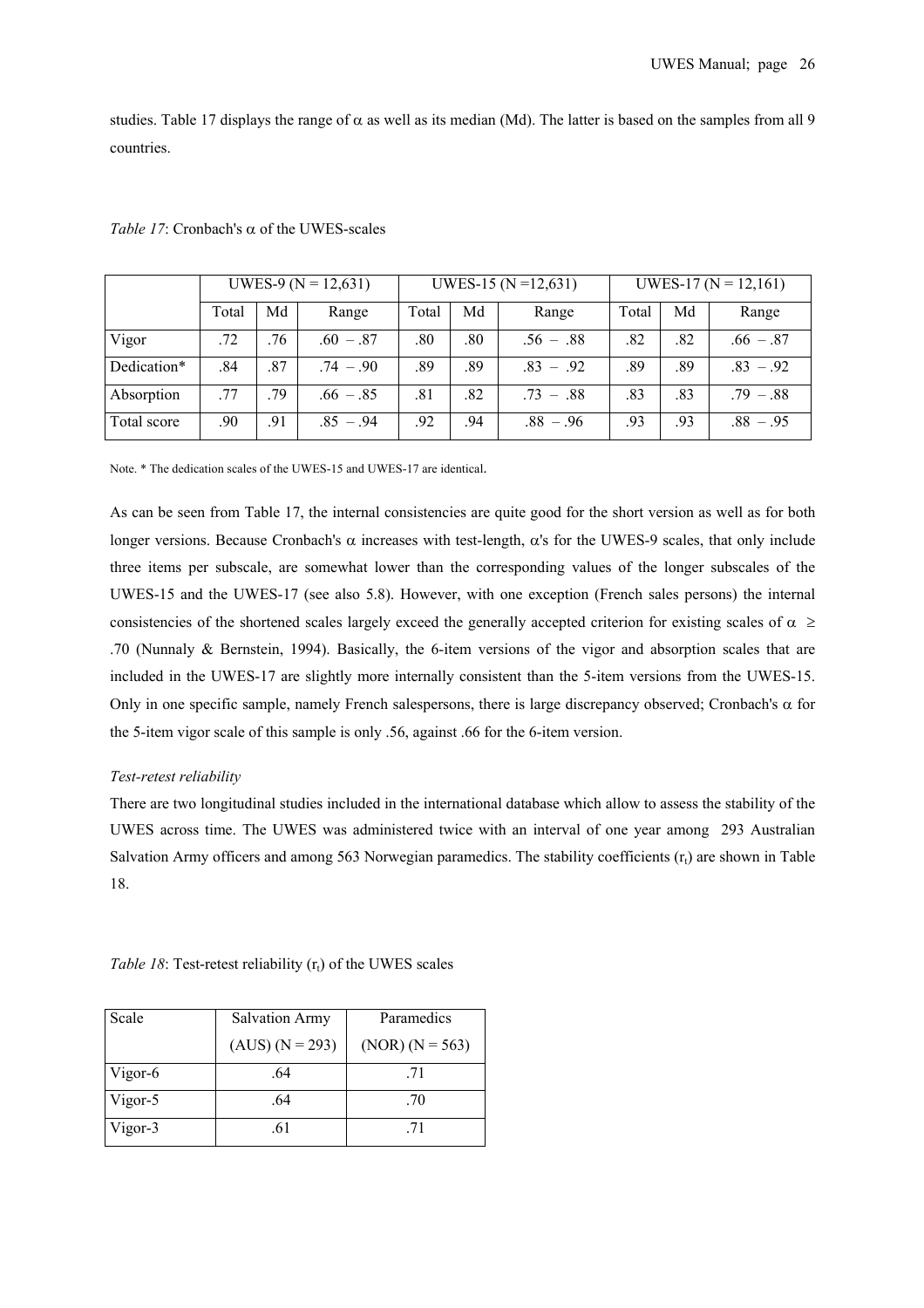|                | <i>Table 18:</i> Continued |                   |  |  |  |  |  |  |  |  |
|----------------|----------------------------|-------------------|--|--|--|--|--|--|--|--|
| Scale          | <b>Salvation Army</b>      | Paramedics        |  |  |  |  |  |  |  |  |
|                | $(AUS) (N = 293)$          | $(NOR) (N = 563)$ |  |  |  |  |  |  |  |  |
| Dedication-5   | .58                        | .69               |  |  |  |  |  |  |  |  |
| Dedication-3   | .56                        | .66               |  |  |  |  |  |  |  |  |
| Absorption-6   | .58                        | .69               |  |  |  |  |  |  |  |  |
| Absorption-5   | .58                        | .68               |  |  |  |  |  |  |  |  |
| Absorption3    | .57                        | .63               |  |  |  |  |  |  |  |  |
| UWES-17        | .63                        | .72               |  |  |  |  |  |  |  |  |
| <b>UWES-15</b> | .62                        | .72               |  |  |  |  |  |  |  |  |
| UWES-9         | .64                        | .73               |  |  |  |  |  |  |  |  |

The stability coefficients are slightly higher in the Norwegian sample, but in about the same range as in the Australian sample. No large differences in stability exist between the three dimensions of the UWES, perhaps with the exception of vigor that seems to be slightly more stable across time. Also, the length of the (sub)scales does not seem to influence the level of stability. The one-year stability of the UWES is in about the same range as that for the Maslach Burnout Inventory (see Schaufeli & Van Dierendonck, 2000).

In conclusion: all scales of the UWES are highly internally consistent. Furthermore, adding another item to the vigor and absorption scales hardly increases the scales' internal consistency. In other words, as far as the internal consistency is concerned, both extra items (VIT06 and ABS06) might just as well be eliminated. Although – as expected – the internal consistencies of the shortened version are somewhat lower, they are still within the acceptable range. Finally, the stability of engagement across a one-year time lag is similar to that of burnout and does differ much between the three dimensions, although the stability coefficient of vigor seems to be somewhat higher. The stability of the shortened version is similar to that of both longer versions.

#### **5.4. Factor structure and inter-correlations**

In order to investigate the factor structure of the UWES, a number of confirmatory factor analyses have been carried out. The analyses have been carried out using the total database and using the data of each country simultaneously, using the so-called Multiple Group method. (see also 4.4) The fit of the one-factor solution that assumes that all three aspects of work engagement load on one underlying dimension is assessed, as well as the fit of the three factor solution that assumes that the three aspects of work engagement (vigor, dedication and absorption) are independent, yet correlated factors (Table 19). In other words, it is investigated if work engagement is a one-dimensional or three-dimensional construct.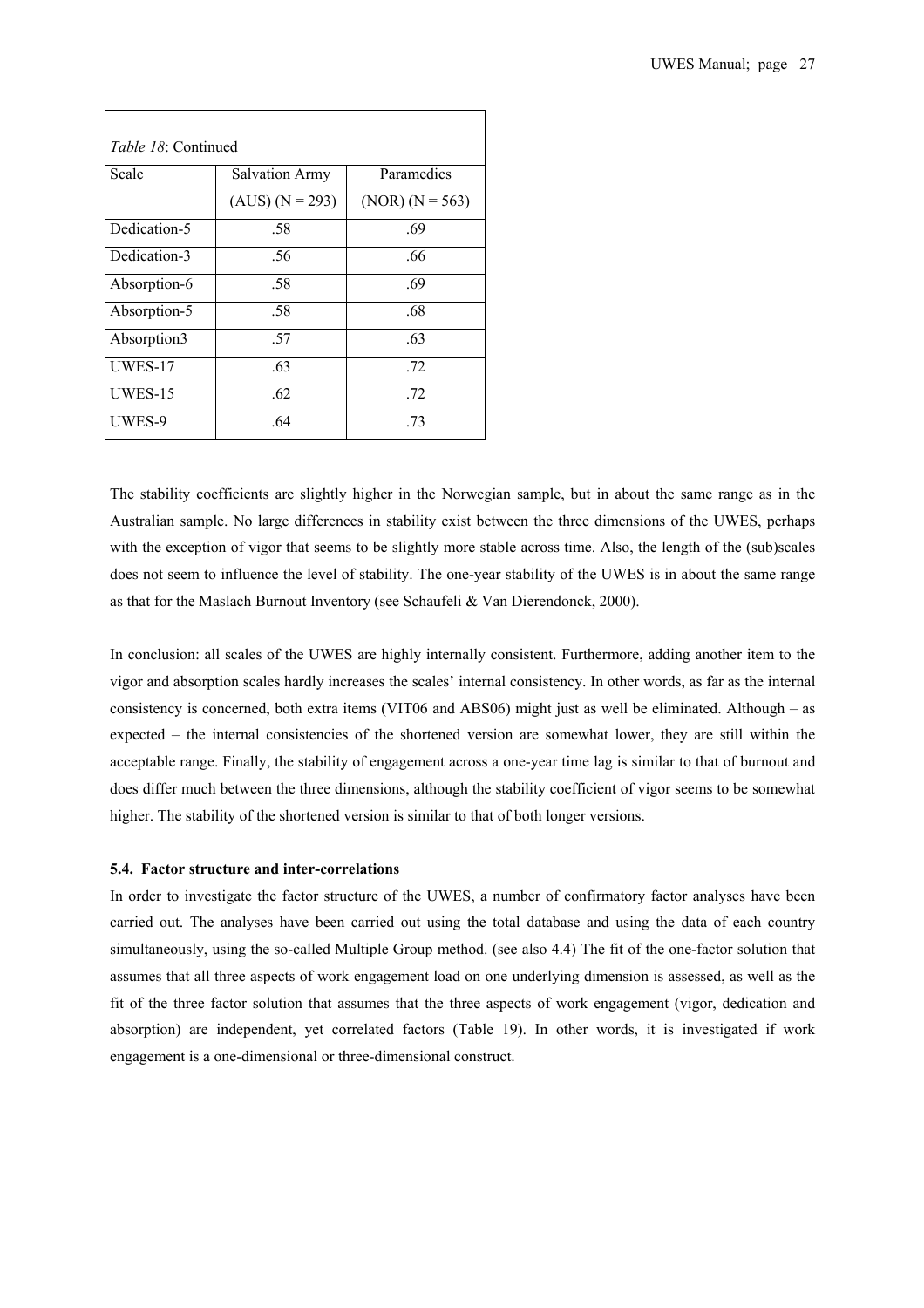| Model                    | $\chi^2$ | df  | <b>GFI</b> | AGFI | <b>RMSEA</b> | NFI | <b>NNFI</b> | <b>CFI</b> |
|--------------------------|----------|-----|------------|------|--------------|-----|-------------|------------|
| UWES-9 ( $N = 12,631$ )  |          |     |            |      |              |     |             |            |
| 1-factor                 | 3605.09  | 27  | .93        | .89  | .10          | .93 | .91         | .93        |
| 1-factor MG              | 6317.45  | 243 | .89        | .81  | .04          | .90 | .87         | .90        |
| 3-factor                 | 1666.02  | 24  | .97        | .95  | .07          | .97 | .95         | .97        |
| 3-factor MG              | 3522.35  | 216 | .94        | .89  | .03          | .94 | .92         | .95        |
| 1-factor                 | 8735.72  | 90  | .90        | .87  | .09          | .91 | .89         | .91        |
| 1-factor MG              | 15041.83 | 810 | .84        | .78  | .04          | .86 | .85.        | .87        |
| 3-factor                 | 5483.06  | 87  | .94        | .92  | .07          | .94 | .93         | .94        |
| 3-factor MG              | 10081.09 | 783 | .89        | .84  | .03          | .90 | .89         | .91        |
| UWES-17 ( $N = 12,161$ ) |          |     |            |      |              |     |             |            |
| 1-factor                 | 11136.17 | 119 | .89        | .86  | .09          | .90 | .88         | .90        |
| 1-factor MG              | 18341.74 | 952 | .82        | .77  | .04          | .85 | .83         | .85        |
| 3-factor                 | 7439.64  | 116 | .93        | .90  | .07          | .93 | .92         | .93        |
| 3-factor MG              | 14239.45 | 928 | .86        | .82  | .03          | .88 | .87         | .89        |

*Table 19*: The fit of the one-factor and three-factor solutions of the UWES in 9 different countries

Note: MG = Multiple-Group method; GFI *= Goodness-of-Fit Index*; AGFI = *Adjusted Goodness-of-Fit Index*; RMSEA = *Root Mean Square Error of Approximation*; NFI = *Normed Fit Index*; NNFI *= Non-Normed Fit Index*; CFI = *Comparative Fit Index*.

Table 19 shows that the fit of the three-factor solution is superior to that of the one-factor solution. However, as far as the UWES-9 is concerned, the fit of the one-factor model is also acceptable; that is, all relative fit indices (NFI, NNFI en CFI) exceed the critical value of .90 (Byrne, 2001)<sup>5</sup>. Moreover, the one-factor as well as the three-factor solution of the UWES-9 is relatively invariant across the 9 countries that were included in the analyses. This can be inferred from the result that the fit of both models in the total group does not deviate substantially from the fit that is obtained using the MG-method. Also, the three-factor solution of UWES-15 is invariant across the 9 countries involved, albeit to a somewhat lesser extent. In contrast, the invariance of the three-factor structure of the UWES-17 is somewhat poor.

*Table 20*: The fit of the 3-factor UWES-15 model in the national samples

 $\overline{a}$ 

| Country   | N     | $\chi$ <sup>2</sup> | df | <b>GFI</b> | AGFI | <b>RMSEA</b> | NFI | <b>NNFI</b> | <b>CFI</b> |
|-----------|-------|---------------------|----|------------|------|--------------|-----|-------------|------------|
| Australia | 473   | 552.63              | 87 | .86        | .80  | .11          | .89 | .89         | .90        |
| Canada    | 267   | 285.66              | 87 | .87        | .82  | .09          | .89 | .91         | .92        |
| Finland   | 3,651 | 2350.19             | 87 | .91        | .88  | .08          | .90 | .89         | .91        |
| France    | 221   | 189.84              | 87 | .90        | .86  | .07          | .89 | .90         | .91        |
| Germany   | 821   | 1173.59             | 87 | .82        | .75  | .12          | .83 | .81         | .84        |

<sup>5</sup> In principle, RMSEA should be smaller than .08, or at least .10 (Byrne, 2001), but in very large samples a somewhat larger value of RMSEA is usually observed.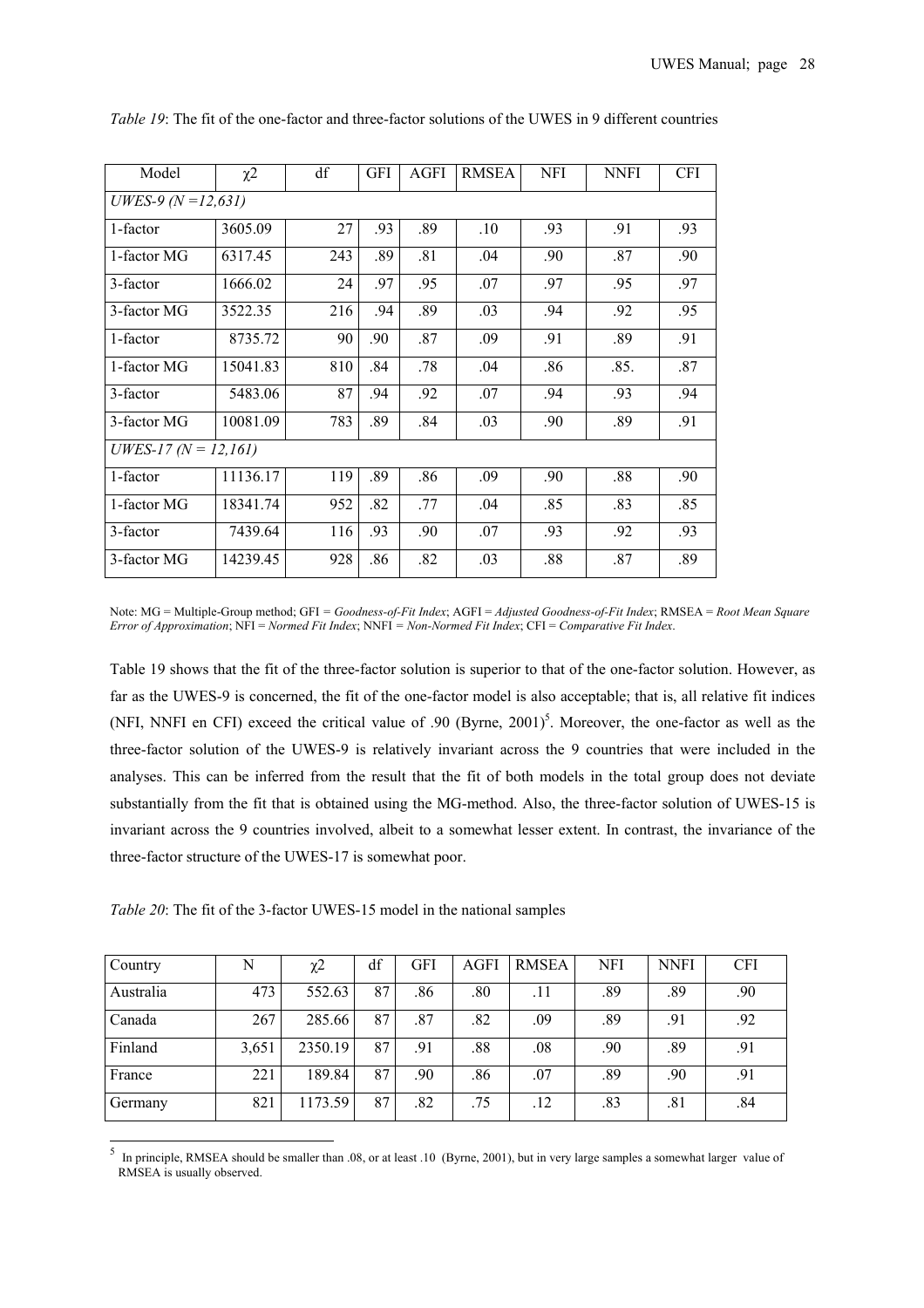| <i>Table 20:</i> Continued |       |          |    |            |      |              |            |             |            |  |
|----------------------------|-------|----------|----|------------|------|--------------|------------|-------------|------------|--|
| Country                    | N     | $\chi^2$ | df | <b>GFI</b> | AGFI | <b>RMSEA</b> | <b>NFI</b> | <b>NNFI</b> | <b>CFI</b> |  |
| Greece                     | 470   | 644.29   | 87 | .84        | .77  | .12          | .89        | .88         | .90        |  |
| Norway                     | 2,349 | 2483.58  | 87 | .86        | .81  | .10          | .91        | .89         | .91        |  |
| South Africa               | 2,547 | 1668.94  | 87 | .92        | .88  | .08          | .92        | .91         | .93        |  |
| Spain                      | 1,832 | 1531.06  | 87 | .89        | .85  | $.10\,$      | .88        | .86         | .89        |  |

*Table 21*: The fit of the 3-factor UWES-9 model in the national samples

| Country      | N     | $\chi$ <sup>2</sup> | df | <b>GFI</b> | <b>AGFI</b> | <b>RMSEA</b> | <b>NFI</b> | <b>NNFI</b> | <b>CFI</b> |
|--------------|-------|---------------------|----|------------|-------------|--------------|------------|-------------|------------|
| Australia    | 473   | 150.14              | 24 | .94        | .88         | .11          | .95        | .94         | .96        |
| Canada       | 267   | 271.22              | 24 | .93        | .86         | .11          | .93        | .91         | .94        |
| Finland      | 3,651 | 522.21              | 24 | .97        | .94         | .08          | .96        | .95         | .96        |
| France       | 221   | 230.26              | 24 | .90        | .80         | .14          | .93        | .90         | .94        |
| Germany      | 821   | 1176.54             | 24 | .89        | .80         | .14          | .93        | .90         | .93        |
| Greece       | 470   | 494.55              | 24 | .96        | .93         | .09          | .96        | .95         | .96        |
| Norway       | 2,349 | 657.76              | 24 | .94        | .89         | .09          | .91        | .91         | .94        |
| South Africa | 2,547 | 475.95              | 24 | .94        | .89         | .10          | .93        | .90         | .93        |
| Spain        | 1,832 | 135.20              | 24 | .89        | .80         | .13          | .92        | .89         | .93        |

As can be seen from Tables 20 and 21 the hypothesized three-factor model of the UWES-15 and the UWES-9 fits reasonably well in most countries, with relative fit-indices NFI, NNFI, and CFI either satisfying or approaching the criterion of .90. Only in the Spanish and German samples, the fit of the UWES-15 is relatively weak. However, the UWES-9 does fit well to the data of these both countries.

Although the fit of the three-factor solution appears to be better than that of the one-factor solution, the correlations between the three scales of the UWES are rather strong. This applies both to the correlations of the latent factors from the confirmatory factor analysis, as well as from the correlations between the manifest or observed scale scores (Table 22). Please note that the correlations between latent the scores are by definition higher than correlations between observed scores because they are free of measurement error.

*Table 22*: Correlations between latent and manifest UWES-factors

|                         | Total group |          |        | Median   | Range       |            |
|-------------------------|-------------|----------|--------|----------|-------------|------------|
|                         | Latent      | Manifest | Latent | Manifest | Latent      | Manifest   |
| UWES-9 ( $N = 12,631$ ) |             |          |        |          |             |            |
| Vigor - Dedication      | .96         | .75      | .95    | .78      | $.87 - .99$ | $.69 - 83$ |
| Dedication - Absorption | .84         | .67      | .89    | .77      | $65 - 96$   | $.52 - 84$ |
| Vigor - Absorption      | .79         | .59      | .83    | .70      | $72 - 99$   | $.42 - 81$ |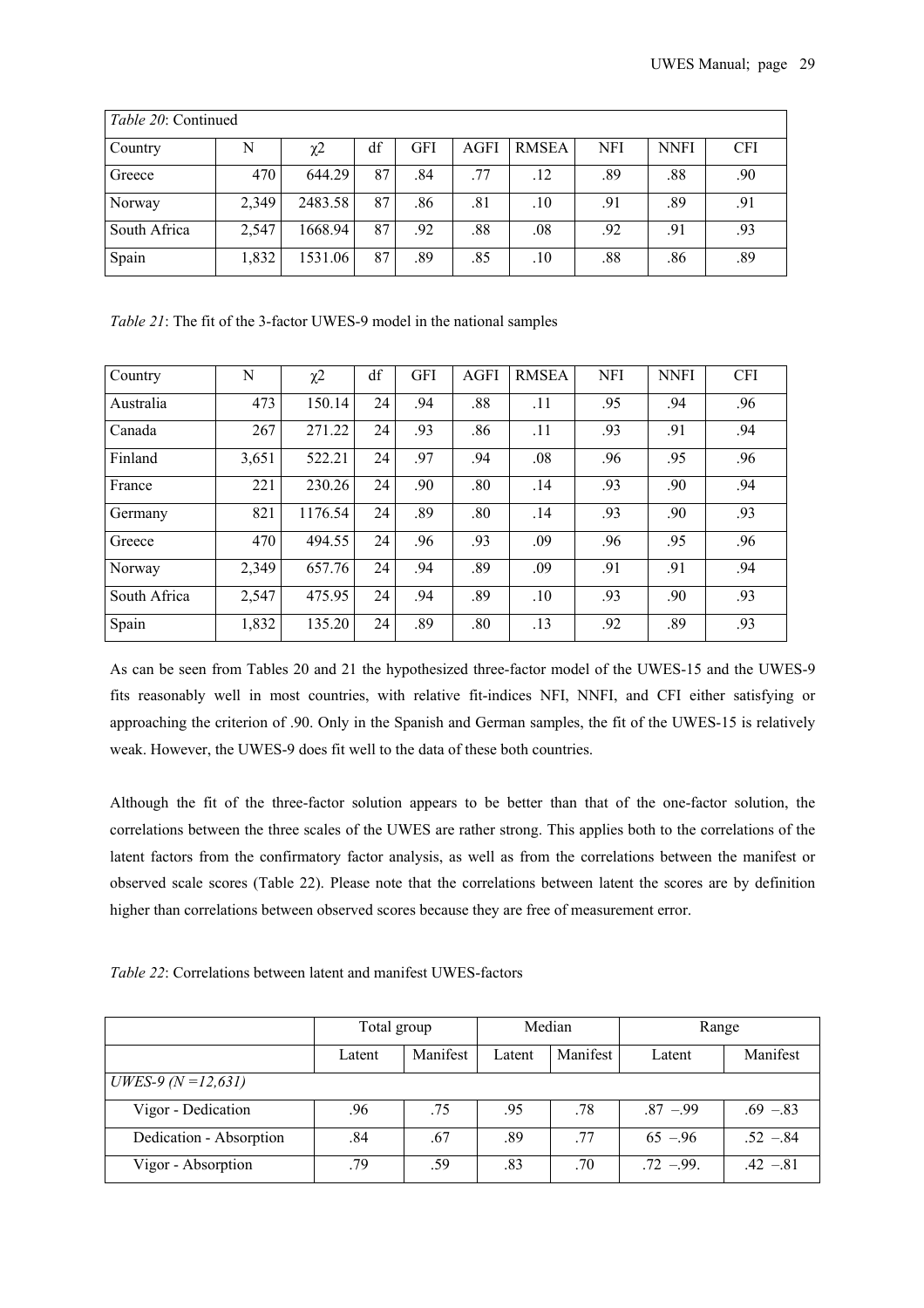| <i>Table 22:</i> Continued  |                                                        |     |     |     |             |             |  |  |  |  |
|-----------------------------|--------------------------------------------------------|-----|-----|-----|-------------|-------------|--|--|--|--|
| UWES-15 ( $N = 12,631$ )    |                                                        |     |     |     |             |             |  |  |  |  |
| Vigor - Dedication          | .94                                                    | .76 | .94 | .82 | $.86 - .99$ | $.60 - .84$ |  |  |  |  |
| Dedication - Absorption     | .84                                                    | .69 | .92 | .80 | $.67 - .97$ | $.52 - .85$ |  |  |  |  |
| Vigor - Absorption          | $.52 - .83$<br>.79<br>$.70 - .99$<br>.85<br>.67<br>.94 |     |     |     |             |             |  |  |  |  |
| <i>UWES-17 (N = 12,161)</i> |                                                        |     |     |     |             |             |  |  |  |  |
| Vigor - Dedication          | .93                                                    | .78 | .94 | .80 | $.82 - .99$ | $.60 - .84$ |  |  |  |  |
| Dedication - Absorption     | .85                                                    | .72 | .91 | .78 | $.75 - .94$ | $.66 - .85$ |  |  |  |  |
| Vigor - Absorption          | .86                                                    | .70 | .90 | .76 | $.73 - .99$ | $.58 - .86$ |  |  |  |  |

The very high correlations between the (latent) factors of the UWES suggest that although psychometrically speaking we deal with an instrument that is composed of three dimensions, for practical purposes the three factors might be collapsed into one score. This applies particularly to the shortened version, because the onefactor model of the UWES-9 fits well to the data (see Tables 19 and 21)

In conclusion: Work engagement, as assesses by the UWES may be considered a one-dimensional as well as a three-dimensional construct. The high correlations between the three dimensions (see Table 22) and the high values for Cronbach's α for the total scale (see Table 17) support a one-dimensional model, whereas the superior fit of the three dimensional model supports the three-dimensional model (at least for the UWES-15 and UWES-17) (see Tables 19-21).

In case that one is interested in the different dimensions of work engagement, evidently the three-dimensional scale should be used. This might also be the case when work engagement is included in a linear structural model where the latent engagement factor may be represented by the three manifest factors vigor, dedication and absorption. However, when one is interested in the concept of engagement *as such*, rather than in its constituting parts, the total score may be used. In that case one may prefer to use the shortened 9-item version. Since the three scales of the UWES are so strongly correlated, they should not be entered simultaneously in multivariate regression analyses in order to avoid problems with multicollinearity. Also in that case, the use of the total score is preferred.

#### **5.5. Relationship with burnout**

In all except two Norwegian studies (total  $N = 2,114$ ), the Maslach Burnout Inventory (Maslach, Leiter & Jackson, 1986) has been administered as well. This allows us to examine the correlations between the three dimensions of burnout – exhaustion, cynicism, and professional inefficacy – and work engagement. It is expected that burnout and engagement are negatively correlated, especially as far as vigor and exhaustion, and dedication and cynicism are concerned (see 1). Tables 23 and 34 present the correlations that are obtained in the total group of 10,427 employees as well as the median and the range of correlations that are found across the 9 countries separately for the UWES-15 and the UWES-9, respectively.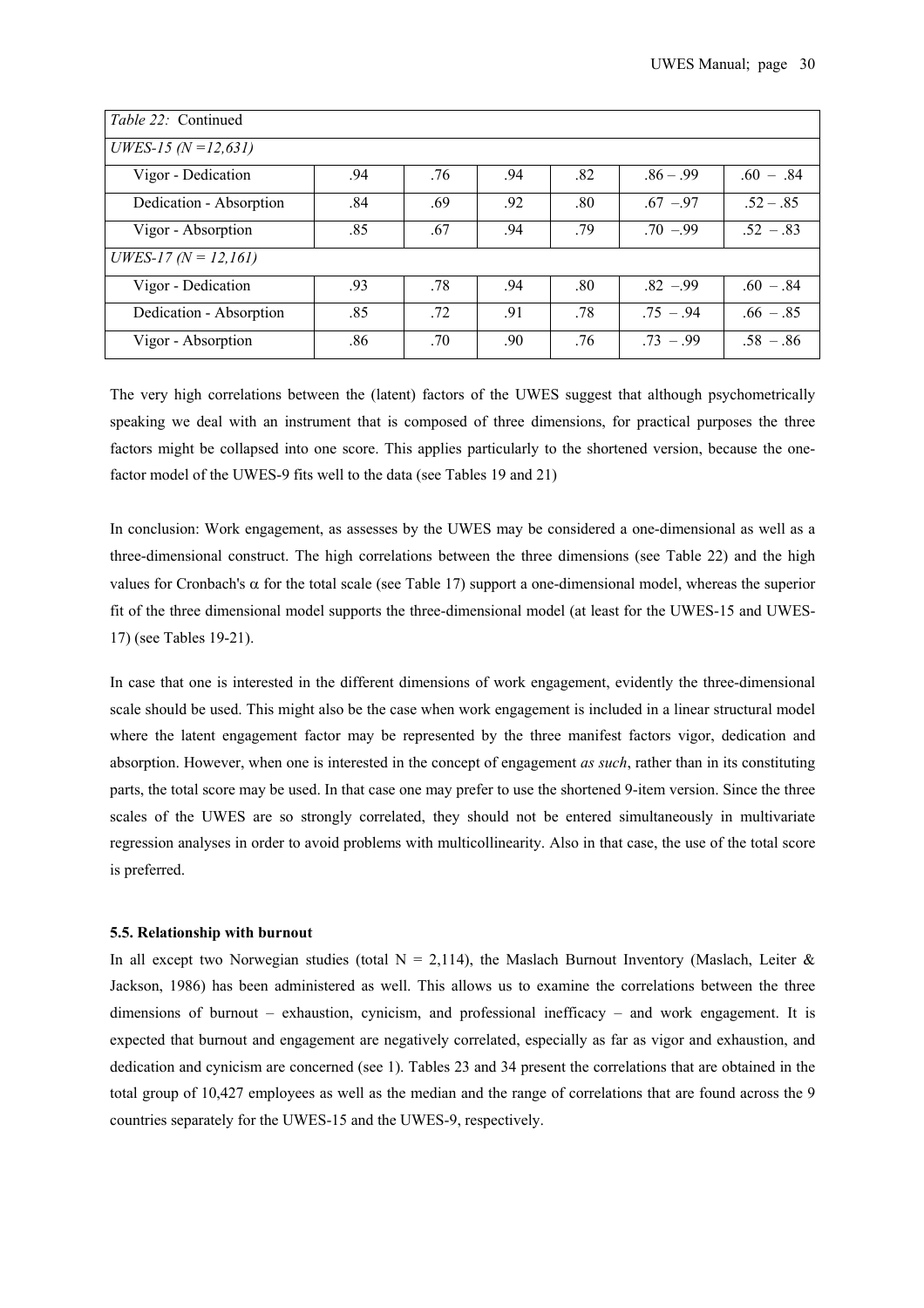|                     |                            | Vigor          | Dedication     | Absorption     | <b>UWES-15</b> |
|---------------------|----------------------------|----------------|----------------|----------------|----------------|
| Exhaustion          | Correlation in total group | $-.33$         | $-.31$         | $-.09$         | $-.27$         |
|                     | Median                     | $-.32$         | $-31$          | $-24$          | $-.25$         |
|                     | Range                      | $-.07 - .49$   | $-0.01 - 0.45$ | $-.03 - .28$   | $-0.02 - 0.44$ |
| Cynicism            | Correlation in total group | $-37$          | $-44$          | $-.21$         | $-.38$         |
|                     | Median                     | $-.36$         | $-49$          | $-.28$         | $-.40$         |
|                     | Range                      | $-0.03 - 0.63$ | $-.29 - .65$   | $-0.06 - 0.53$ | $-17 - -64$    |
| Reduced             | Correlation in total group | $-.50$         | $-.51$         | $-.39$         | $-.52$         |
| professional Median |                            | $-.59$         | $-.57$         | $-45$          | $-.63$         |
| efficacy            | Range                      | $-.28 - .70$   | $-.28 - .72$   | $-23 - 59$     | $-.29 - .74$   |

*Table 23*: Correlations between burnout (MBI-GS) and work engagement (UWES-15) ( $N = 6,726$ )

*Table 24*: Correlations between burnout (MBI) and work engagement (UWES-9) ( $N = 6,726$ )

|          |                                         | Vigor          | Dedication     | Absorption     | <b>UWES-15</b> |
|----------|-----------------------------------------|----------------|----------------|----------------|----------------|
|          | Exhaustion   Correlation in total group | $-.38$         | $-.34$         | $-.10$         | $-.31$         |
|          | Median                                  | $-.37$         | $-34$          | $-13$          | $-.31$         |
|          | Range                                   | $-0.05 - 0.51$ | $-0.03 - 0.41$ | $-0.05 - 0.37$ | $-0.00 - 0.45$ |
| Cynicism | Correlation in total group              | $-0.39$        | $-45$          | $-.23$         | $-.40$         |
|          | Median                                  | $-42$          | $-51$          | $-28$          | $-.46$         |
|          | Range                                   | $-16 - 62$     | $-.32 - .65$   | $-0.06 - 0.51$ | $-.27 - .64$   |
| Reduced  | Correlation in total group              | $-44$          | $-.50$         | $-.36$         | $-0.49$        |
| efficacy | Median                                  | $-.56$         | $-.56$         | $-46$          | $-.57$         |
|          | Range                                   | $-.26 - .61$   | $-39 - 71$     | $-.31 - .56$   | $-.27-.68$     |

Almost all correlations between the burnout and work engagement scales in the samples from the various countries are significant and negative. Of the total of 120 correlations involving the UWES-15, only 8 were nonsignificant, for the UWES-9, seven non-significant correlations were observed. Almost all non-significant correlations were obtained in either the Greek or the French samples. The three engagement scales – but particularly vigor and dedication – are most strongly correlated with reduced efficacy, which may have been caused by the fact that the items of the efficacy scale are positively worded and have been reversed in order assess *in*efficacy (see 3). As expected, dedication is relatively strongly negatively correlated with cynicism, but contrary to expectations, the correlation between vigor and exhaustion is relatively low. Absorption is least correlated with the burnout scales. The total score on engagement is most strongly correlated with reduced efficacy, followed by cynicism and exhaustion, respectively. In other words, engaged employees are not cynical and feel competent in their jobs, and – to a somewhat lesser degree – do not feel very fatigued.

#### **5.6. Relationships with age and gender**

In the total sample, virtually no relationship is observed between work engagement and age; except for a correlation of .05 with vigor that lacks any practical relevance. Correlations with age in the separate samples from the 9 countries are significantly positive. The older the employees, the more engaged they feel. Generally speaking the size of the correlations is rather small  $(< .20)$ , with the exception of the Canadian sample (.30 < r  $<$ .35). This is, in most cases, the percentage of shared variance is rather small – i.e., less than 4%. Since no strong and systematic relationship is with age observed, it was decided not to compute age-specific norm scores.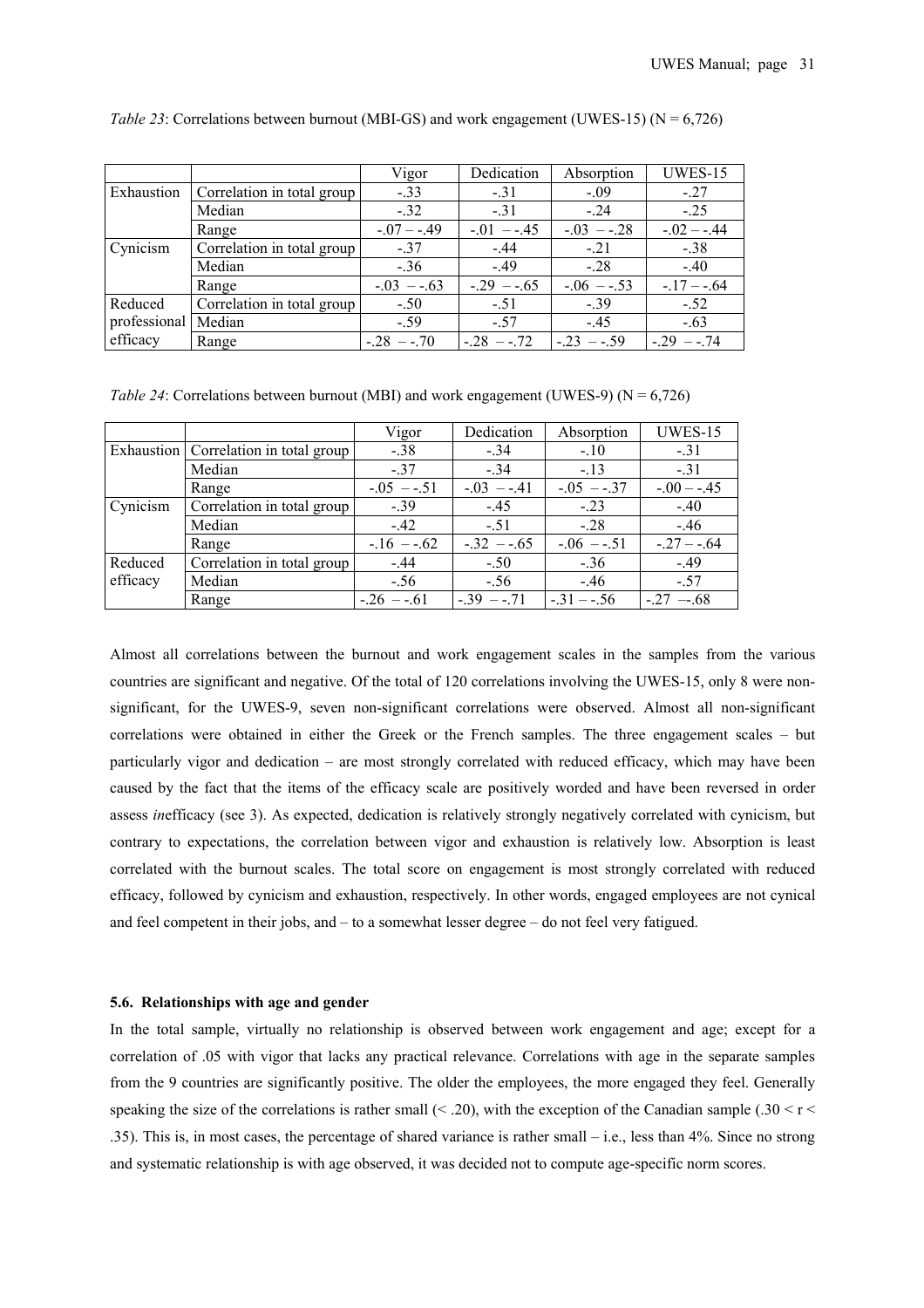In the total database, men ( $N = 6,469$ ) score significantly higher than women ( $N = 5,722$ ), on all three aspects of engagement: means for men on vigor, dedication and absorption are 4.28, 3.83, and 4.36, respectively, against 4.11, 3.77, and 4.26 for women. Although these differences are statistically significant, they lack practical significance because their size is very small; i.e. much less than one standard deviation. The total-score on the UWES-15 for males is 4.10 against 4.05 for women; a minor difference of only .05, which is again far less than the standard deviation. With a few exceptions, the picture emerges from the analyses of the separate samples: generally speaking, compared to women, men show slightly higher values on the three aspects of engagement, but in none of the cases this difference is of practical importance; i.e. more than one standard deviation. Since mean levels of engagement do not differ much between men and woman, it was decided not to compute genderspecific norm scores.

#### **5.6 Differences between countries**

Although differences in levels of engagement have been computed between countries, these are difficult to interpret since the composition of the samples from the various countries differs to a large extent. For instance, the Finnish sample includes schoolteachers and academic teaching staff, whereas the South African sample only includes police officers. Hence, the country samples are contaminated with occupational group. This being said, fairly large differences were observed between countries. For instance the highest scores for vigor, dedication and absorption were observed for the Finnish (M = 4.57), the French (M = 4,80) and again the French (M = 4.56) samples, respectively. The lowest scores for all three aspects of engagement were observed for the Canadian sample:  $M = 3.35$ ,  $M = 3.41$ , and  $M = 3.72$ , respectively. The French sample includes sales persons, whereas the Canadian sample includes white and blue-collar workers. Hence the different scores of the countries might just as well reflect differences between occupational groups. In any case, the scales of the UWES are sensitive to differences in scoring between countries and/or occupational groups. Because it is not clear how the observed differences have to be interpreted, neither country specific nor occupational specific norms haven been computed.

#### **5.7 Shortened version**

In order to shorten the scales of the UWES to three items maximum, a similar iterative process was carried out as described in 4.8. As most characteristic item for vigor was selected: *''At my work, I feel bursting with energy*'. This item was supplemented in the next two steps by '*At my job, I feel strong and vigorous'*, and '*When I get up in the morning, I feel like going to work*', respectively. The former item showed the highest β-value in *all*  national samples, whereas the latter showed the highest β-value in all but two samples (Finland and Spain). The values of Cronbach's α vary from .60 to .87 (median: .76) across the 9 national samples. Except for Finland and France, all α–values exceed .70. Correlations with the longer, 5-item and 6-item versions vary between .80 and .96 (median: .91), and .82 and .96 (median: .90), respectively.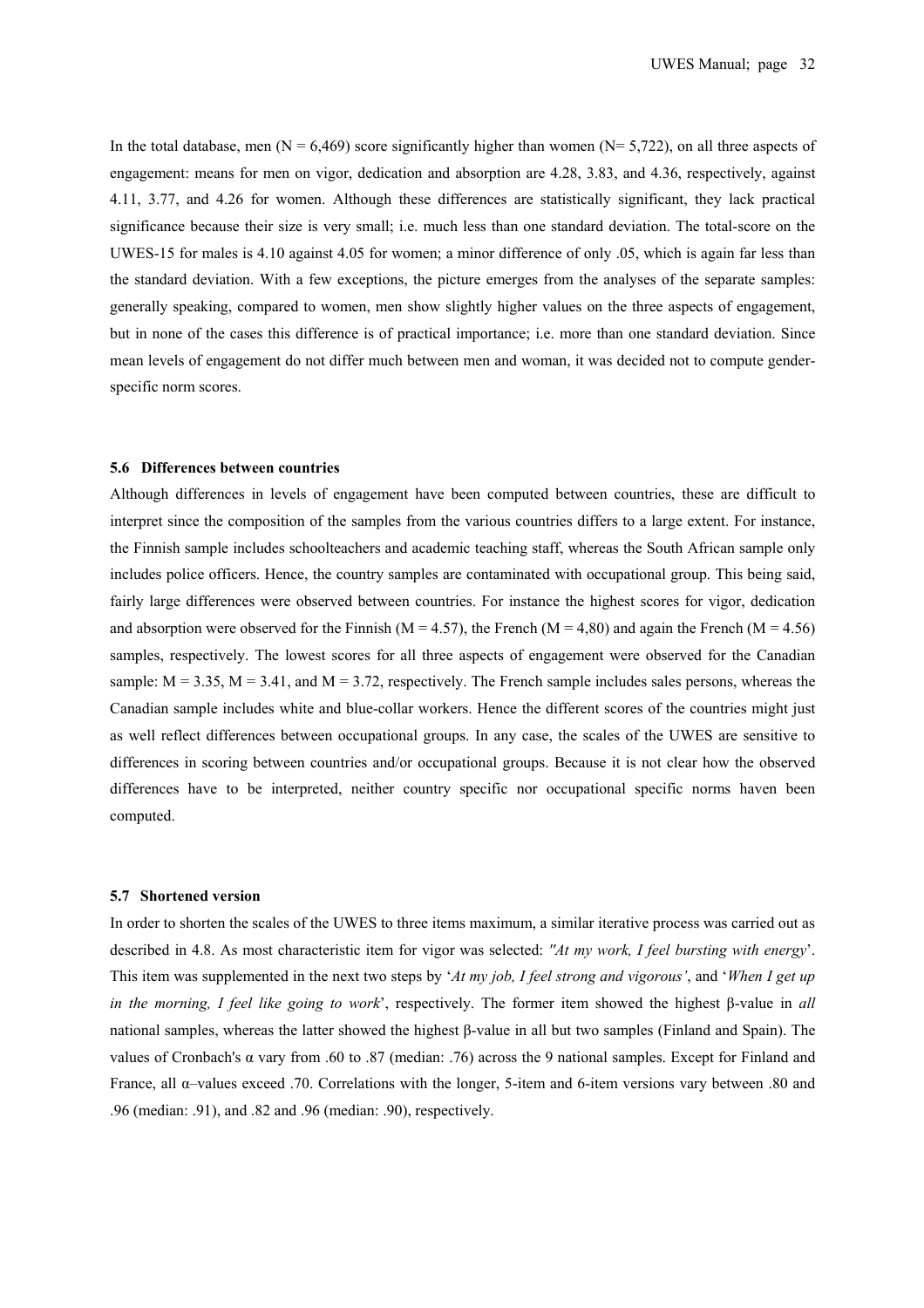As most characteristic item for dedication was selected: *'I am enthusiastic about my job*'. This item was supplemented by '*My job inspires me*' and '*I am proud on the work that I do'*, respectively. The former item showed the highest β-value in all national samples except France, whereas the latter showed the highest β-value in all but two samples (Germany and Greece). The values of Cronbach's α vary from .74 to .90 (median: .87) across countries. Correlations with the longer, 5-item version vary from .93 to .98 (median: .96).

As most characteristic item for absorption was selected: '*I am immersed in my work*'. This item was supplemented by '*I get carried away when I'm working'*, and '*I feel happy when I am working intensely*', respectively. The former item showed the highest β-value in all national samples except South Africa, France and Canada and Finland, whereas the latter showed the highest β-value in all but two samples (Canada and Greece). The values of Cronbach's  $\alpha$  vary from .66 to .85 (median: .79). Except for Spain all  $\alpha$  -values exceed .70. Only correlations with the longer, 5-item and 6-item versions vary between .90 and .96 (median: .94), and .88 and .96 (median: .92), respectively.

Cronbach's α of all 9 items varies from .85 to .94 (median: .91) across the 9 national samples. The α –value for the total database is .90.

#### **6. Practical use**

In this final chapter of the test-manual, the completion and the scoring of the UWES is discussed. Furthermore, norms of the various (langue) versions of UWES are presented that are based on statistical cut-offs points.

#### **6.1. Completion and scoring**

It takes about 5-10 minutes to complete the UWES, which can be done individually as well as group wise. The UWES may be used for individual assessment as well as for group assessment, for instance as part of an employee satisfaction survey, or a psychosocial risk evaluation. The instruction at the top of the UWES test-form is self-evident (see Appendix). If necessary, it can be checked if the subject(s) have understood the instruction..

In order to avoid answering bias that might result from specific connotations related to 'work engagement' this term is not used in the title of the questionnaire. Instead, the more neutral term '*Work & Well-being Survey*' is chosen with UWES between parentheses.

The mean scale score of the three UWES subscales is computed by adding the scores on the particular scale and dividing the sum by the number of items of the subscale involved. A similar procedure if followed for the total score. Hence, the UWES, yields three subscale scores and/or a total score that range between 0 and 6.

For the content of the items and the meaning of the scale scores the reader is referred to Chapter 2.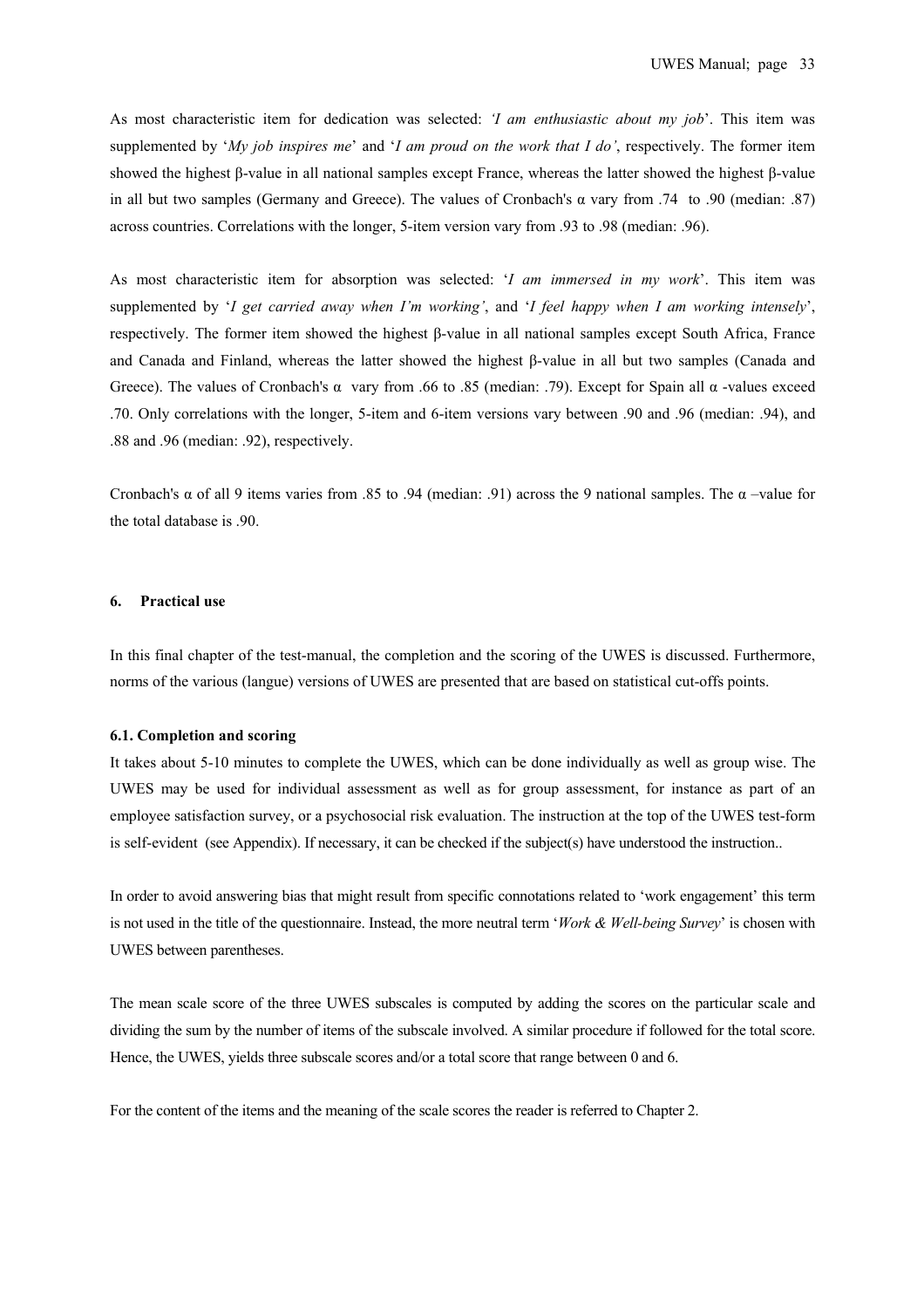#### **6.2. Dutch norms**

#### *Group norms*

In order to interpret the scores of a particular group of employees on (a dimension of) the UWES, the mean score from the database can be used (Tables 25 and 26). A simple t-test can be used in order to test the significance of the difference between the specific group at hand and the database score. As has been mentioned before, the use of either the UWES-15 or the UWES-9 is recommended. However, in the tables below the values of the UWES-17 are included as well, which do not basically differ from those of the UWES-15.

Tables 25 and 26 show the means, standard errors, and standard deviations of the three engagement dimensions of the various versions of the UWES, and of the total-scores of the UWES, respectively.

*Table 25*: Mean (M), standard error (SE), and standard deviation (SD) of the UWES dimensions

| Dimension  | UWES-9 ( $N = 9,679$ ) |           |           |      | UWES-15 ( $N = 9,679$ ) |           | UWES-17 ( $N = 2,313$ ) |           |           |
|------------|------------------------|-----------|-----------|------|-------------------------|-----------|-------------------------|-----------|-----------|
|            | Μ                      | <b>SE</b> | <b>SD</b> | М    | <b>SE</b>               | <b>SD</b> | М                       | <b>SE</b> | <b>SD</b> |
| Vigor      | 4.01                   | .01       | 1.14      | 3.99 | .01                     | 1.11      | 3.99                    | .01       | 1.08      |
| Dedication | 3.88                   | .01       | 1.38      | 3.91 | .01                     | 1.31      | 3.91                    | .01       | 1.31      |
| Absoprtion | 3.35                   | .01       | 1.32      | 3.59 | .01                     | 1.18      | 3.56                    | .01       | 1.18      |

*Table 26*: Mean (M), standard error (SE), and standard deviation (SD) of the total UWES scores

| Version        |       | Mean | Standard error | Standard deviation |  |
|----------------|-------|------|----------------|--------------------|--|
| UWES-9         | 9.679 | 3.74 |                |                    |  |
| <b>UWES-15</b> | 9.679 | 3.82 | .UI            | 1.10               |  |
| UWES-17        | 2,313 | 3.82 |                | 0.09               |  |

In addition to means, also scoring percentages may be compared. In order to make this possible, the scores on the (dimensions of the) UWES have been recoded as follows:

- 0 to .99  $\rightarrow$  1 (once a year or less)
- 1 to 1.99  $\rightarrow$  2 (at least once a year)
- 2 to 2.99  $\rightarrow$  3 (at least once a month)
- 3 to 3.99  $\rightarrow$  4 (at least a couple of times a month)
- 4 to 4.99  $\rightarrow$  5 (at least once a week)
- $5 \text{ to } 6 \rightarrow 6$  (a couple of times per week or daily)

The three tables below show distributions of the scoring categories 1 to 6 of the UWES-9, UWES-15, and UWES-17, respectively.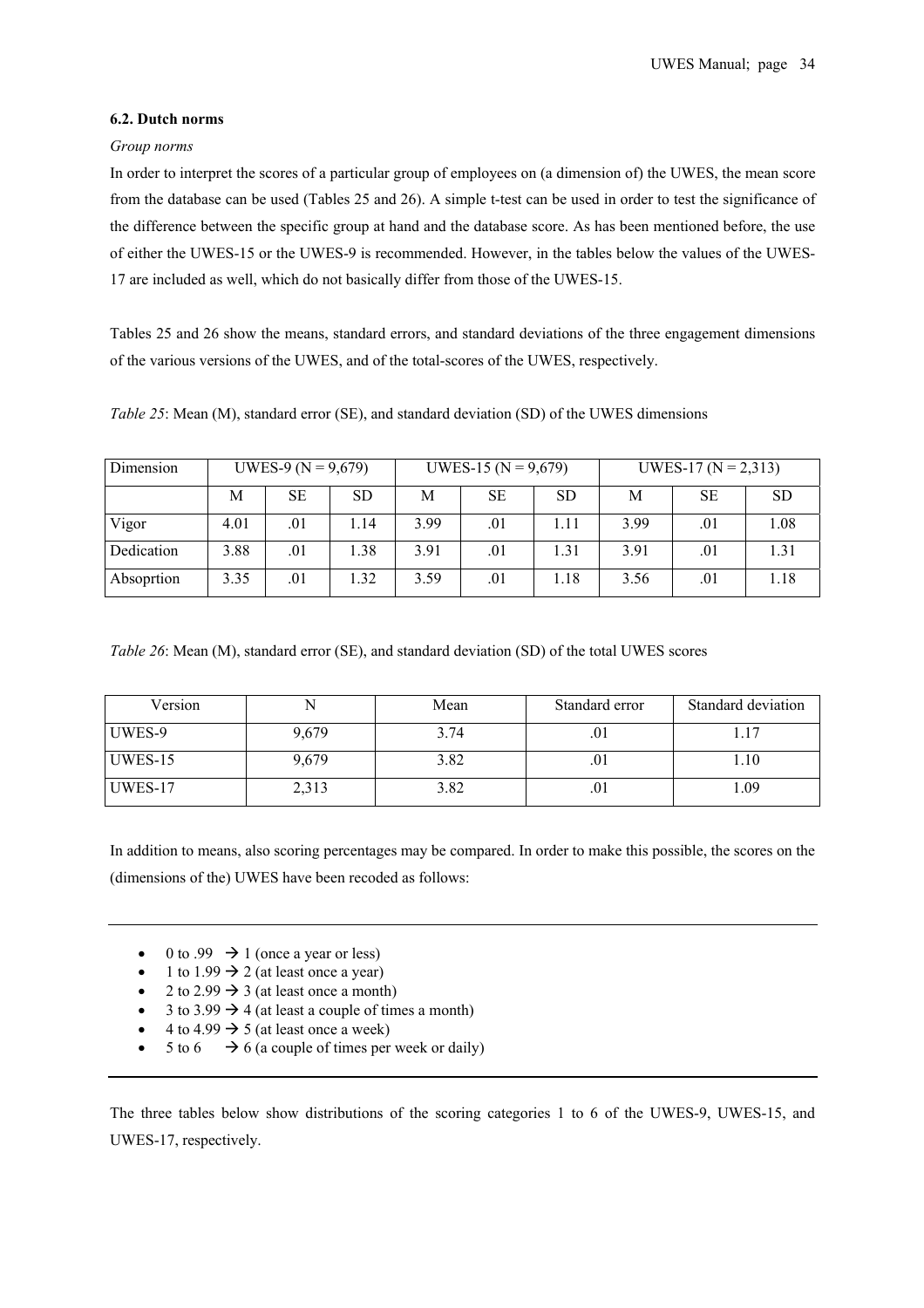|                | Vigor | Dedication | Absorption | Total-score |
|----------------|-------|------------|------------|-------------|
|                | 0.5   | 1.9        | 2.7        | 1.1         |
| 2              | 2.8   | 6.2        | 10.1       | 5.8         |
| 3              | 13.0  | 15.2       | 23.0       | 19.1        |
| $\overline{4}$ | 25.0  | 21.7       | 27.6       | 28.3        |
| 5              | 31.4  | 25.8       | 21.5       | 28.7        |
| 6              | 27.2  | 29.3       | 15.1       | 17.0        |

*Table 27*: Scoring distribution in percentages of the UWES-9 ( $N = 9,679$ )

*Table 28*: Scoring distribution in percentages of the UWES-15 ( $N = 9,679$ )

|                | Vigor | Dedication | Absorption | Total-score |
|----------------|-------|------------|------------|-------------|
|                | 0.6   | 1.7        | 1.2        | 0.8         |
| $\overline{2}$ | 3.0   | 6.0        | 6.9        | 4.5         |
| 3              | 13.7  | 14.9       | 20.6       | 17.5        |
| $\overline{4}$ | 27.1  | 23.5       | 29.9       | 29.5        |
| 5              | 32.4  | 27.4       | 27.0       | 31.2        |
| 6              | 23.4  | 26.5       | 14.4       | 16.5        |

*Table 29*: Scoring distribution in percentages of the UWES-17 ( $N = 2,313$ )

|                | Vigor | Dedication | Absorption | Total-score |
|----------------|-------|------------|------------|-------------|
|                | 0.5   | 1.7        | 1.3        | 0.8         |
| $\overline{2}$ | 2.8   | 6.0        | 7.0        | 4.4         |
| 3              | 13.3  | 14.9       | 21.4       | 17.7        |
| 4              | 28.0  | 23.5       | 30.5       | 30.1        |
| 5              | 33.0  | 27.4       | 26.2       | 31.1        |
| 6              | 22.4  | 26.5       | 13.8       | 15,9        |

Tables 27 to 29 show that over half of the employees have a mean score of either 5 or 6 on the vigor as well as the dedication scales, whereas this is true for 40% and 45% as far as absorption and the total-score are concerned. This means that relatively many employees score high on job engagement; against about 2% who report feelings of engagement to occur once per year or less, 20% report that they experience such feelings at least once a week, or even daily.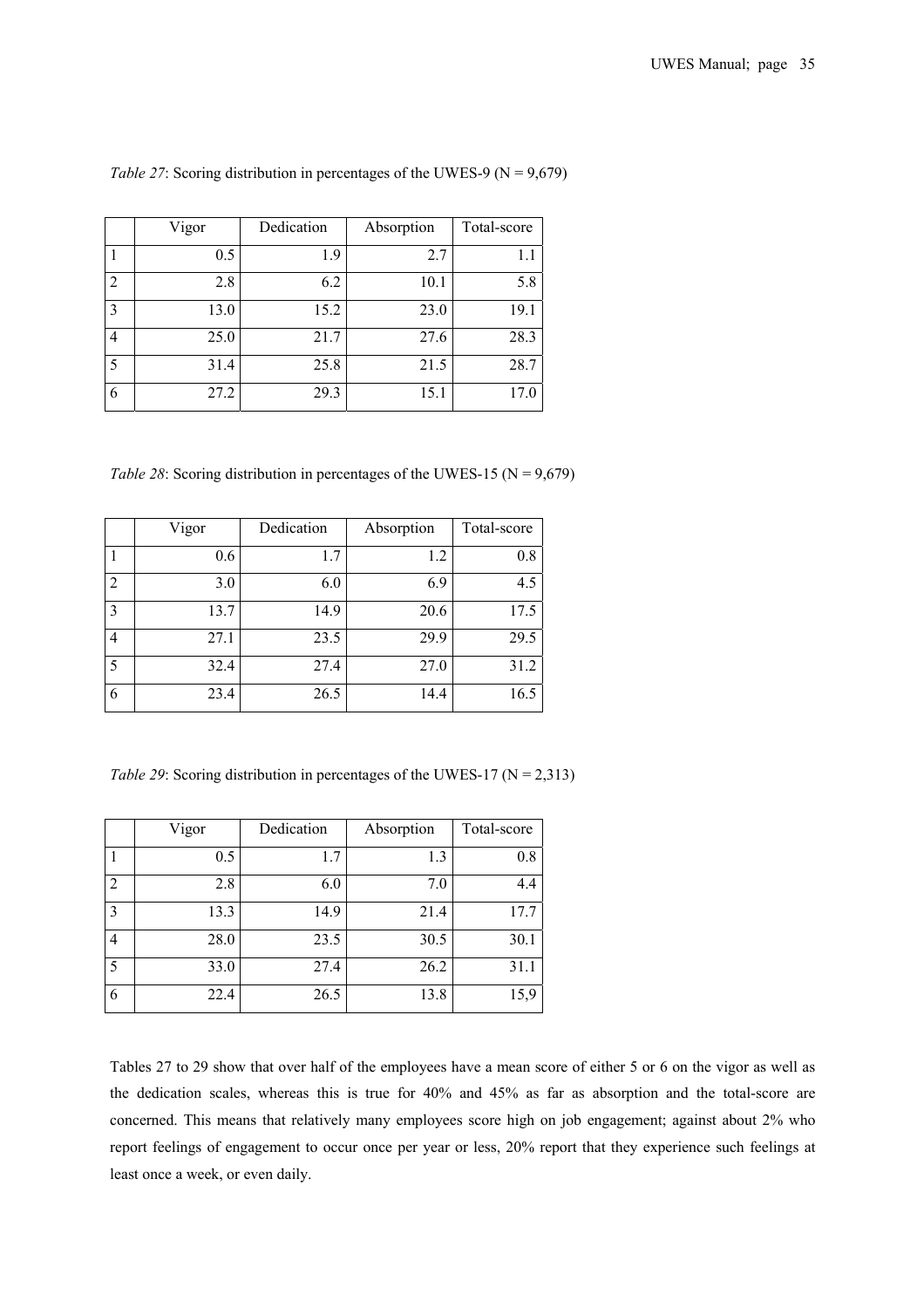# *Individual norms*

For the establishment of statistical norms for the UWES it was decided to use five categories: 'very low', 'low', 'average', 'high', and 'very high'. Table 30 shows the definition of these five categories. This choice was, amongst others, motivated by the distribution of the items and by considerations concerning the standard measurement error. The categories are defined as follows.

| Table 30: Scoring categories for the UWES                 |                                                                                                           |                  |                                           |                                    |                                                                                |  |  |  |
|-----------------------------------------------------------|-----------------------------------------------------------------------------------------------------------|------------------|-------------------------------------------|------------------------------------|--------------------------------------------------------------------------------|--|--|--|
| Qualification                                             | Lower limit                                                                                               |                  |                                           |                                    | Upper limit                                                                    |  |  |  |
| 'Very high'<br>'High'<br>'Average'<br>'Low'<br>'Very low' | $95^e$ percentile<br>$75^{\circ}$ percentile $\leq$<br>$25^{\circ}$ percentile $\leq$<br>$5^e$ percentile | $\leq$<br>$\leq$ | score<br>score<br>score<br>score<br>score | $\lt$<br>$\lt$<br>$\lt$<br>$\,<\,$ | $95^e$ percentile<br>$75e$ percentile<br>$25^e$ percentile<br>$5^e$ percentile |  |  |  |
|                                                           |                                                                                                           |                  |                                           |                                    |                                                                                |  |  |  |

Tables 31 to 33 display the norm scores for the UWES-9, UWES-15 and UWES-17, respectively.

|           | Vigor         | Dedication    | Absorption    | Total score   |
|-----------|---------------|---------------|---------------|---------------|
| Very low  | $\leq 2.00$   | $\leq 1.33$   | $\leq 1.17$   | $\leq 1.77$   |
| Low       | $2.01 - 3.25$ | $1.34 - 2.90$ | $118 - 2.33$  | $1.78 - 2.88$ |
| Average   | $3.26 - 4.80$ | $2.91 - 4.70$ | $2,34 - 4.20$ | $2.89 - 4.66$ |
| High      | $4.81 - 5.65$ | $4.71 - 5.69$ | $4.21 - 5.33$ | $4.67 - 5.50$ |
| Very high | $\geq 5.66$   | $\ge 5.70$    | $\geq 5.34$   | $\ge 5.51$    |
| M         | 4.01          | 3.88          | 3.35          | 3.74          |
| <b>SD</b> | 1.13          | 1.38          | 1.32          | 1.17          |
| <b>SE</b> | .01           | .01           | .01           | .01           |
| Range     | $.00 - 6.00$  | $.00 - 6.00$  | $.00 - 6.00$  | $.00 - 6.00$  |

*Table 31*: Norm scores for de UWES-9 ( $N = 9,679$ )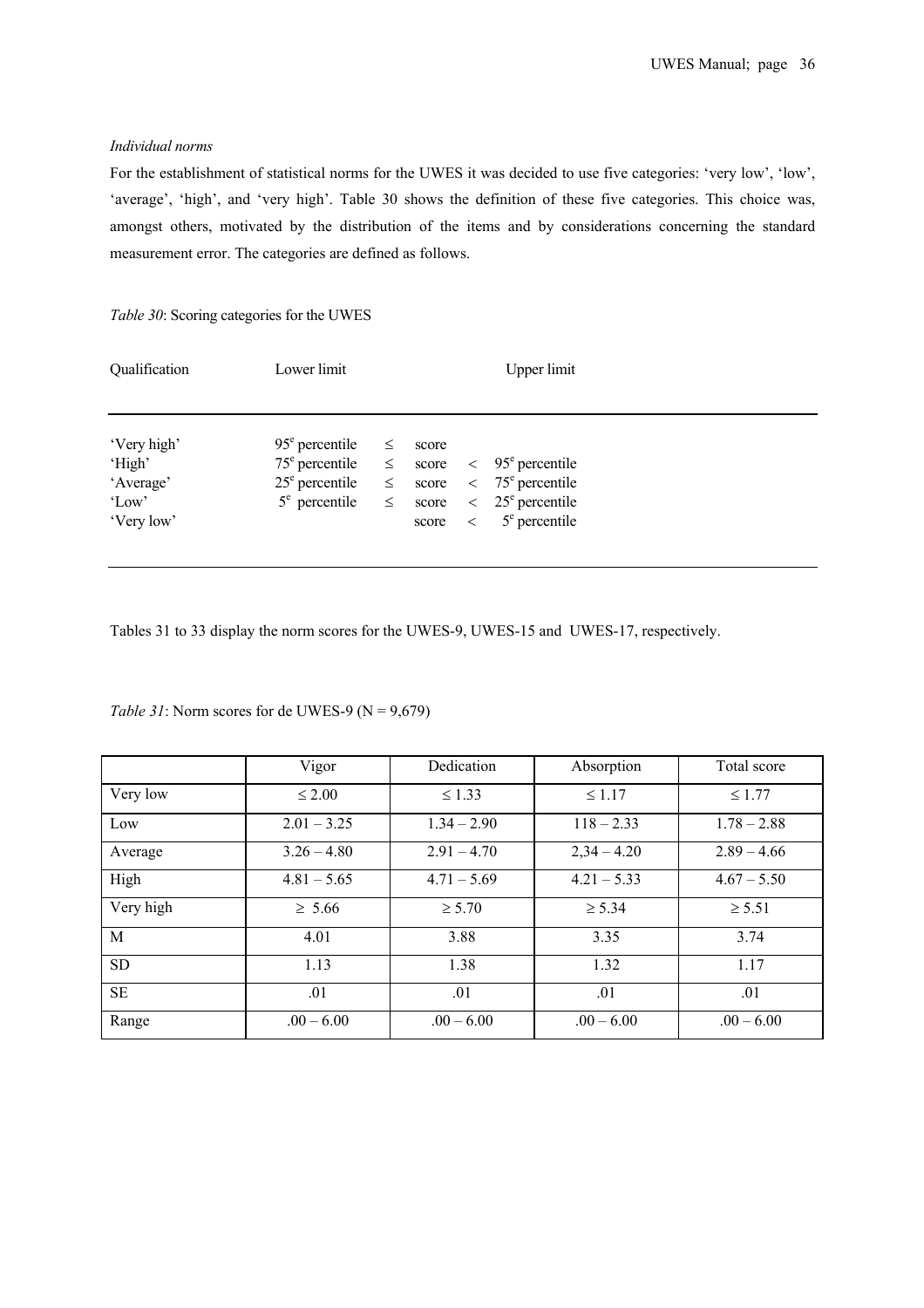|           | Vigor         | Dedication    | Absorption    | Total score   |
|-----------|---------------|---------------|---------------|---------------|
| Very low  | $\leq 2.00$   | $\leq 1.60$   | $\leq 1.60$   | $\leq$ 1.93   |
| Low       | $2.01 - 3.20$ | $1.61 - 3.00$ | $1.61 - 2.75$ | $1.94 - 3.06$ |
| Average   | $3.21 - 4.80$ | $3.01 - 4.90$ | $2.76 - 4.40$ | $3.07 - 4.66$ |
| High      | $4.81 - 5.65$ | $4.91 - 5.79$ | $4.41 - 5.40$ | $4.67 - 5.53$ |
| Very high | $\geq 5.66$   | $\geq 5.80$   | $\geq 5.41$   | $\geq 5.54$   |
| M         | 3.99          | 3.81          | 3.59          | 3.82          |
| <b>SD</b> | 1.11          | 1.31          | 1.18          | 1.10          |
| SE        | .01           | .01           | .01           | .01           |
| Range     | $.00 - 6.00$  | $.00 - 6.00$  | $.00 - 6.00$  | $.00 - 6.00$  |

*Table 32*: Norm scores for the UWES-15 ( $N = 9,679$ )

*Table 33*: Norm scores for the UWES-17 ( $N = 2,313$ )

|           | Vigor         | Dedication    | Absorption    | Total score   |
|-----------|---------------|---------------|---------------|---------------|
| Very low  | $\leq 2.17$   | $\leq 1.60$   | $\leq 1.60$   | $\leq 1.93$   |
| Low       | $2.18 - 3.20$ | $1.61 - 3.00$ | $1.61 - 2.75$ | $1.94 - 3.06$ |
| Average   | $3.21 - 4.80$ | $3.01 - 4.90$ | $2.76 - 4.40$ | $3.07 - 4.66$ |
| High      | $4.81 - 5.60$ | $4.91 - 5.79$ | $4.41 - 5.35$ | $4.67 - 5.53$ |
| Very high | $\geq 5.61$   | $\geq 5.80$   | $\ge 5.36$    | $\ge 5.54$    |
| M         | 3.99          | 3.81          | 3.56          | 3.82          |
| <b>SD</b> | 1.08          | 1.31          | 1.10          | 1.10          |
| <b>SE</b> | .01           | .01           | .01           | .01           |
| Range     | $.00 - 6.00$  | $.00 - 6.00$  | $.00 - 6.00$  | $.00 - 6.00$  |

# **6.3. Other language norms**

# *Group norms*

In order to interpret the scores of a particular group of employees on (a dimension of) the UWES, the mean score from the database can be used. A simple t-test can be used in order to test the significance of the difference between the specific group at hand and the database score. Table 34 shows the means, standard errors, and standard deviations of the three engagement dimensions of the various versions of the UWES, and of the totalscores of the UWES.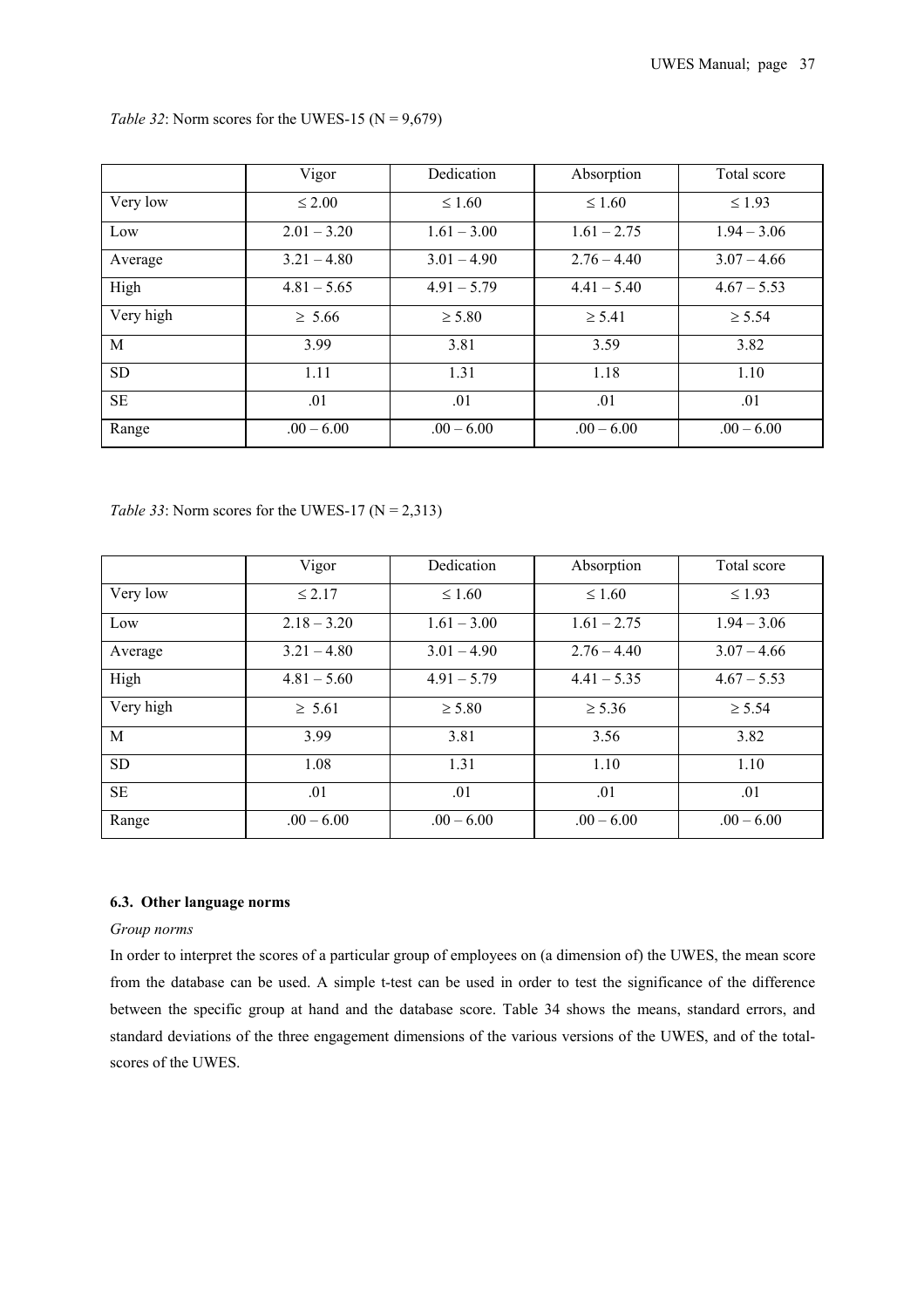| Dimension   | UWES-9 ( $N = 12,631$ ) |     |           | UWES-15 ( $N = 12,631$ ) |           |           | UWES-17 ( $N = 12,161$ ) |     |           |
|-------------|-------------------------|-----|-----------|--------------------------|-----------|-----------|--------------------------|-----|-----------|
|             | М                       | SЕ  | <b>SD</b> | М                        | <b>SE</b> | <b>SD</b> | М                        | SE  | <b>SD</b> |
| Vigor       | 4.18                    | .01 | 1.24      | 4.22                     | .01       | 1.37      | 4.24                     | .01 | 1.09      |
| Dedication  | 4.28                    | .01 | 1.36      | 4.33                     | .01       | 1.30      | 4.33                     | .01 | 1.36      |
| Absorption  | 3.68                    | .01 | 1.43      | 3.82                     | .01       | 1.31      | 3.77                     | .01 | 1.28      |
| Total score | 4.05                    | .01 | 1.19      | 4.12                     | .01       | 1.12      | 4.10                     | .01 | 1.11      |

*Table 34*: Mean (M), standard error (SE), and standard deviation (SD) of the UWES dimensions

In addition to means, also scoring percentages may be compared. In order to make this possible, the scores on the (dimensions of the) UWES have been recoded as follows:

- 0 to .99  $\rightarrow$  1 (once a year or less)
- 1 to 1.99  $\rightarrow$  2 (at least once a year)
- 2 to 2.99  $\rightarrow$  3 (at least once a month)
- 3 to 3.99  $\rightarrow$  4 (at least a couple of times a month)
- 4 to 4.99  $\rightarrow$  5 (at least once a week)
- $5 \text{ to } 6 \rightarrow 6$  (a couple of times per week or daily)

The three tables below show distributions of the scoring categories 1 to 6 of the UWES-9, UWES-15, and UWES-17, respectively.

|   | Vigor | Dedication | Absorption | Total-score |
|---|-------|------------|------------|-------------|
|   | 1.0   | 1.5        | 3.0        | 1.1         |
| 2 | 3.5   | 4.1        | 7.4        | 4.3         |
| 3 | 10.1  | 9.5        | 15.1       | 12.6        |
| 4 | 20.7  | 18.0       | 22.5       | 24.4        |
| 5 | 29.5  | 25.6       | 23.3       | 32.6        |
| 6 | 35.3  | 41.3       | 23.4       | 25.1        |

*Table 35*: Scoring distribution in percentages of the UWES-9 ( $N = 12,631$ )

*Table 36*: Scoring distribution in percentages of the UWES-15 ( $N = 12,631$ )

|                | Vigor | Dedication | Absorption | Total-score |
|----------------|-------|------------|------------|-------------|
|                | 0.7   | 1.3        | 2.1        | 0.8         |
| $\overline{2}$ | 2.8   | 3.9        | 6.6        | 3.5         |
| 3              | 9.5   | 9.7        | 15.3       | 11.6        |
| 4              | 22.6  | 18.0       | 24.7       | 24.1        |
| 5              | 32.7  | 26.8       | 28.5       | 34.5        |
| 6              | 31.7  | 40.3       | 22.9       | 25.5        |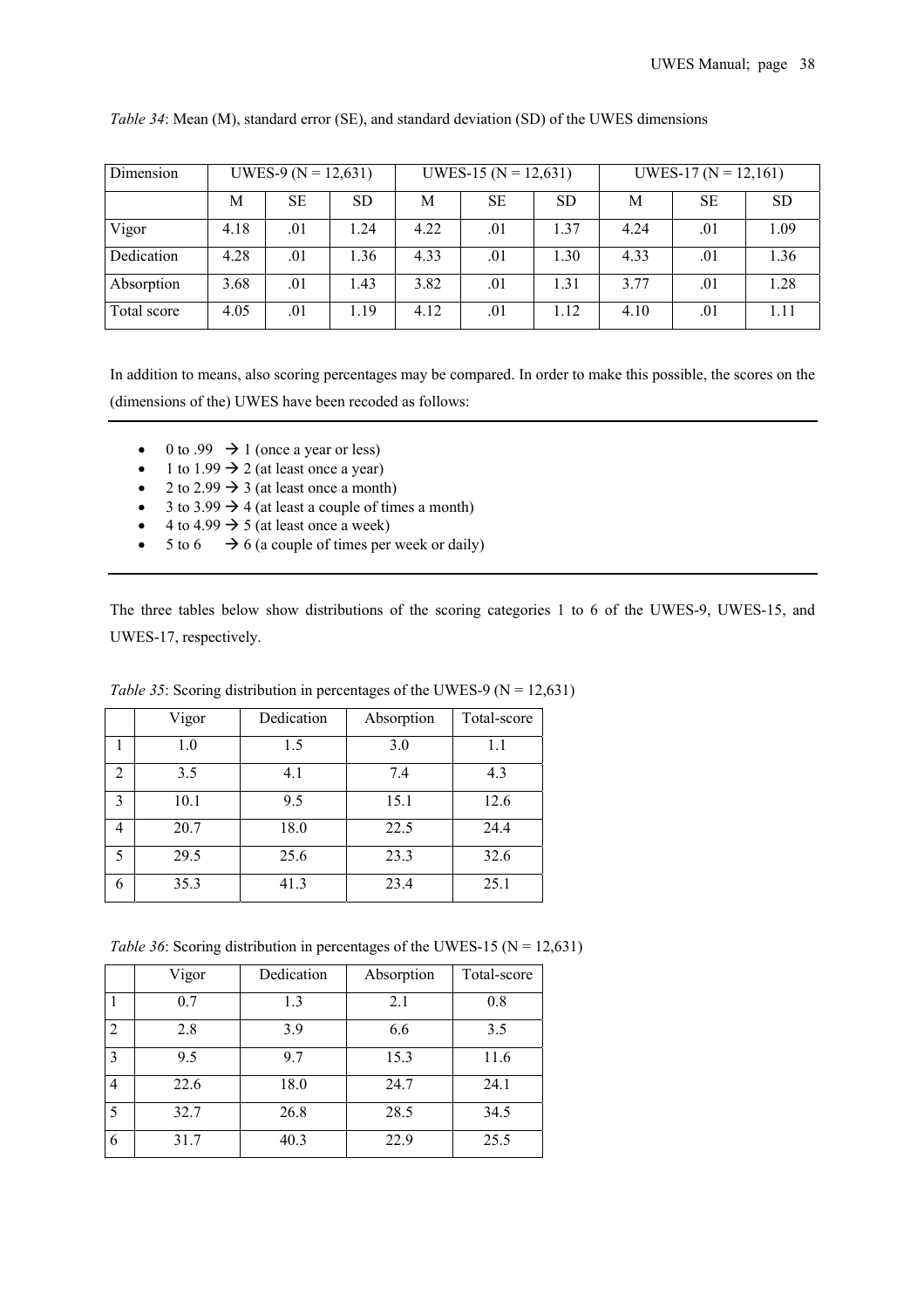|   | Vigor | Dedication | Absorption | Total-score |
|---|-------|------------|------------|-------------|
|   | 0.6   | 1.3        | 2.0        | 0.7         |
| 2 | 2.5   | 3.9        | 6.6        | 3.5         |
| 3 | 9.4   | 9.7        | 16.3       | 11.8        |
| 4 | 22.1  | 18.0       | 25.2       | 24.9        |
| 5 | 34.4  | 26.8       | 28.9       | 34.8        |
| 6 | 31.1  | 40.3       | 21.0       | 24.3        |

#### *Table 37*: Scoring distribution in percentages of the UWES-17 ( $N = 12,161$ )

Tables 35 to 37 show that over half of the employees have a mean score of either 5 or 6 on the three engagement scales, whereas less that 10% scores a 1 or a 2. This means that relatively many employees score high on job engagement; against about 2% who report feelings of engagement to occur once per year or less, 25% report that they experience such feelings at least a couple of times per week, or even daily.

#### *Individual norms*

For the establishment of statistical norms for the UWES it was decided to use five categories: 'very low', 'low', 'average', 'high', and 'very high'. Table 30 shows the definition of these five categories. This choice was, amongst others, motivated by the distribution of the items and by considerations concerning the standard measurement error. The categories are defined as follows.

#### *Table 38*: Scoring categories for the UWES

| Qualification                                             | Lower limit                                                                                       |                            |                                               |         | Upper limit                                                                                               |  |
|-----------------------------------------------------------|---------------------------------------------------------------------------------------------------|----------------------------|-----------------------------------------------|---------|-----------------------------------------------------------------------------------------------------------|--|
| 'Very high'<br>'High'<br>'Average'<br>'Low'<br>'Very low' | $95^e$ percentile<br>$75^{\circ}$ percentile $\leq$<br>$25^{\circ}$ percentile<br>$5e$ percentile | $\leq$<br>$\leq$<br>$\leq$ | score<br>$score \leq$<br>score $\lt$<br>score | $\prec$ | score $\lt$ 95 <sup>e</sup> percentile<br>$75e$ percentile<br>$25^{\circ}$ percentile<br>$5^e$ percentile |  |

Tables 39 to. 41 display the norm scores for the UWES-9, UWES-15 and UWES-17, respectively.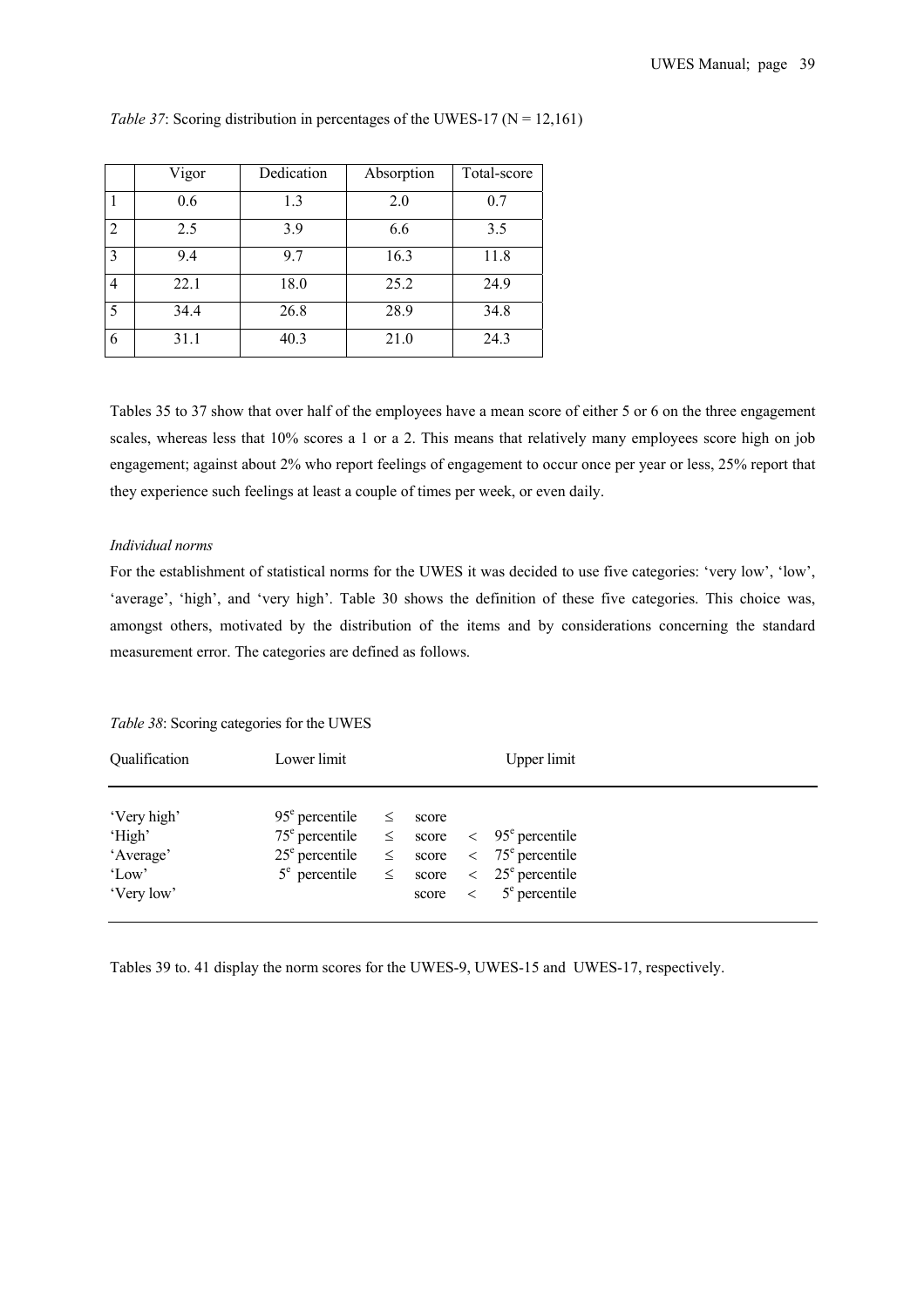|              | Vigor         | Dedication    | Absorption    | Total score   |
|--------------|---------------|---------------|---------------|---------------|
| Very low     | $\leq 2.00$   | $\leq 1.33$   | $\leq 1.17$   | $\leq 1.77$   |
| Low          | $2.01 - 3.25$ | $1.34 - 2.90$ | $118 - 2.33$  | $1.78 - 2.88$ |
| Average      | $3.26 - 4.80$ | $2.91 - 4.70$ | $2,34 - 4.20$ | $2.89 - 4.66$ |
| High         | $4.81 - 5.65$ | $4.71 - 5.69$ | $4.21 - 5.33$ | $4.67 - 5.50$ |
| Very high    | $\geq 5.66$   | $\ge 5.70$    | $\geq 5.34$   | $\ge 5.51$    |
| $\mathbf{M}$ | 4.01          | 3.88          | 3.35          | 3.74          |
| <b>SD</b>    | 1.13          | 1.38          | 1.32          | 1.17          |
| <b>SE</b>    | .01           | .01           | .01           | .01           |
| Range        | $.00 - 6.00$  | $.00 - 6.00$  | $.00 - 6.00$  | $.00 - 6.00$  |

# *Table 39*: Norm scores for de UWES-9 ( $N = 9,679$ )

*Table 40*: Norm scores for the UWES-15 ( $N = 9,679$ )

|           | Vigor         | Dedication    | Absorption    | Total score   |
|-----------|---------------|---------------|---------------|---------------|
| Very low  | $\leq 2.00$   | $\leq 1.60$   | $\leq 1.60$   | $\leq 1.93$   |
| Low       | $2.01 - 3.20$ | $1.61 - 3.00$ | $1.61 - 2.75$ | $1.94 - 3.06$ |
| Average   | $3.21 - 4.80$ | $3.01 - 4.90$ | $2.76 - 4.40$ | $3.07 - 4.66$ |
| High      | $4.81 - 5.65$ | $4.91 - 5.79$ | $4.41 - 5.40$ | $4.67 - 5.53$ |
| Very high | $\geq 5.66$   | $\geq 5.80$   | $\geq 5.41$   | $\geq 5.54$   |
| M         | 3.99          | 3.81          | 3.59          | 3.82          |
| <b>SD</b> | 1.11          | 1.31          | 1.18          | 1.10          |
| <b>SE</b> | .01           | .01           | .01           | .01           |
| Range     | $.00 - 6.00$  | $.00 - 6.00$  | $.00 - 6.00$  | $.00 - 6.00$  |

# *Table 41*: Norm scores for the UWES-17 ( $N = 2,313$ )

|           | Vigor         | Dedication    | Absorption    | Total score   |
|-----------|---------------|---------------|---------------|---------------|
| Very low  | $\leq 2.17$   | $\leq 1.60$   | $\leq 1.60$   | $\leq 1.93$   |
| Low       | $2.18 - 3.20$ | $1.61 - 3.00$ | $1.61 - 2.75$ | $1.94 - 3.06$ |
| Average   | $3.21 - 4.80$ | $3.01 - 4.90$ | $2.76 - 4.40$ | $3.07 - 4.66$ |
| High      | $4.81 - 5.60$ | $4.91 - 5.79$ | $4.41 - 5.35$ | $4.67 - 5.53$ |
| Very high | $\geq 5.61$   | $\geq 5.80$   | $\ge 5.36$    | $\ge 5.54$    |
| M         | 3.99          | 3.81          | 3.56          | 3.82          |
| <b>SD</b> | 1.08          | 1.31          | 1.10          | 1.10          |
| <b>SE</b> | .01           | .01           | .01           | .01           |
| Range     | $.00 - 6.00$  | $.00 - 6.00$  | $.00 - 6.00$  | $.00 - 6.00$  |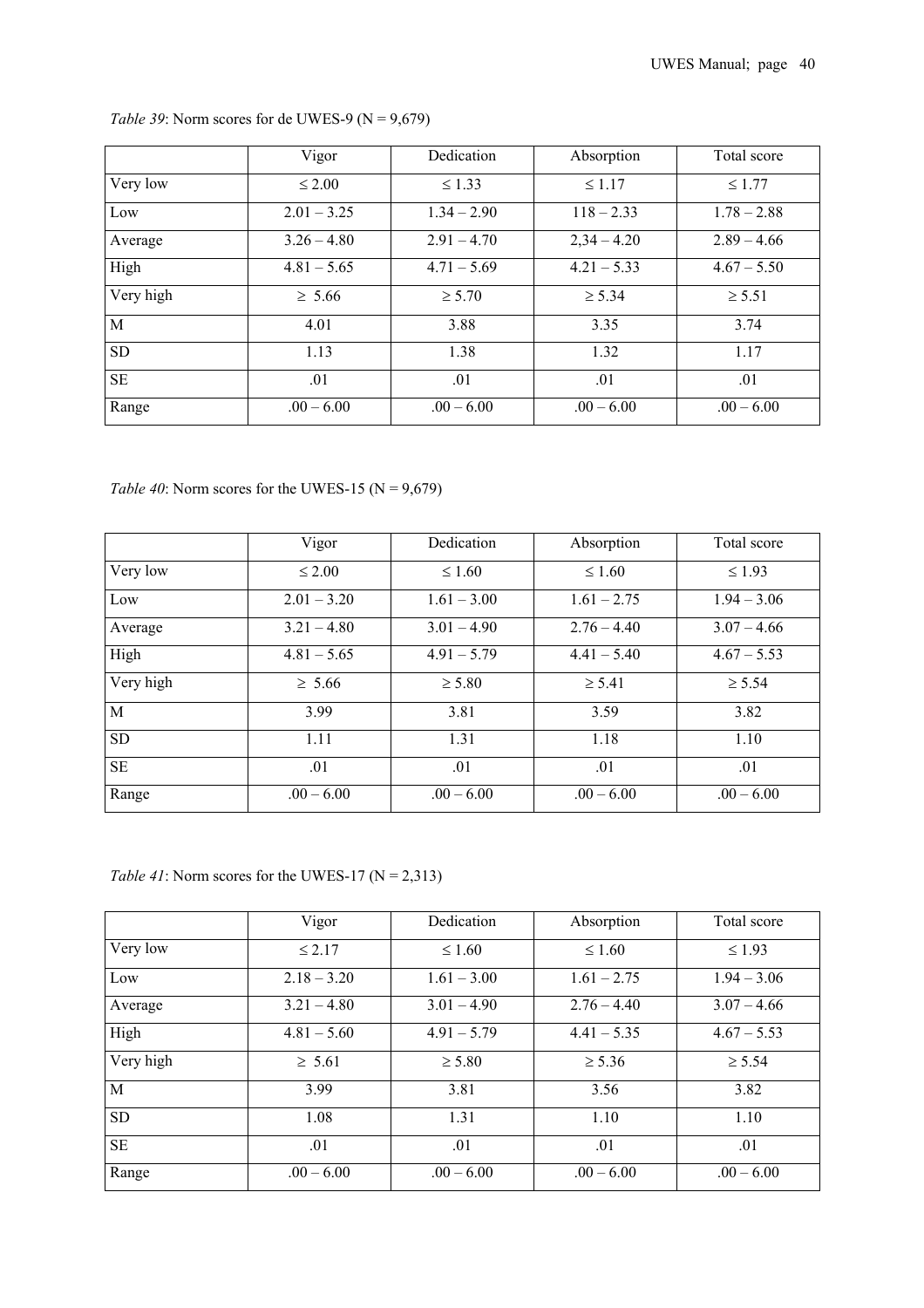#### **7. Conclusion**

Work engagement has recently emerged as the antipode of burnout. After investigating burnout for more than 25 years, research expanded to include it's assumed opposite. The UWES operationalizes this new concept of work engagement by using three scales: vigor, dedication, and absorption. This preliminary test-manual summarizes the psychometric analyses that have been carried out using two large databases: a Dutch language database that includes almost 10,000 respondents from The Netherlands and Belgium, and an international database that includes almost 12,000 respondents from nine different countries.

It appears that the UWES has quite satisfactory psychometric properties:

- 1. The three subscales are internally consistent and stable across time;
- 2. The three-factor structure is confirmed, and seems to be invariant across samples from different countries;
- 3. Engagement as measured with the UWES is negatively related to burnout, albeit that instead of loading on burnout, professional efficacy loads on engagement;
- 4. Engagement is very weakly positively related to age;
- 5. Men show slightly higher engagement scores than women; although statistically significant, these differences are practically speaking irrelevant;
- 6. Small differences in levels of engagement between occupational groups exist, but these also lack practical significance.

In addition to the version for employees, also a student version is available (only in Dutch and Spanish). Moreover, a short 9-item version has been developed that shows similar positive psychometric characteristics as the longer 15-item version.

Taken together, it seems that with the UWES, we have a valid and reliable indicator of work engagement that can be used for future research on work engagement.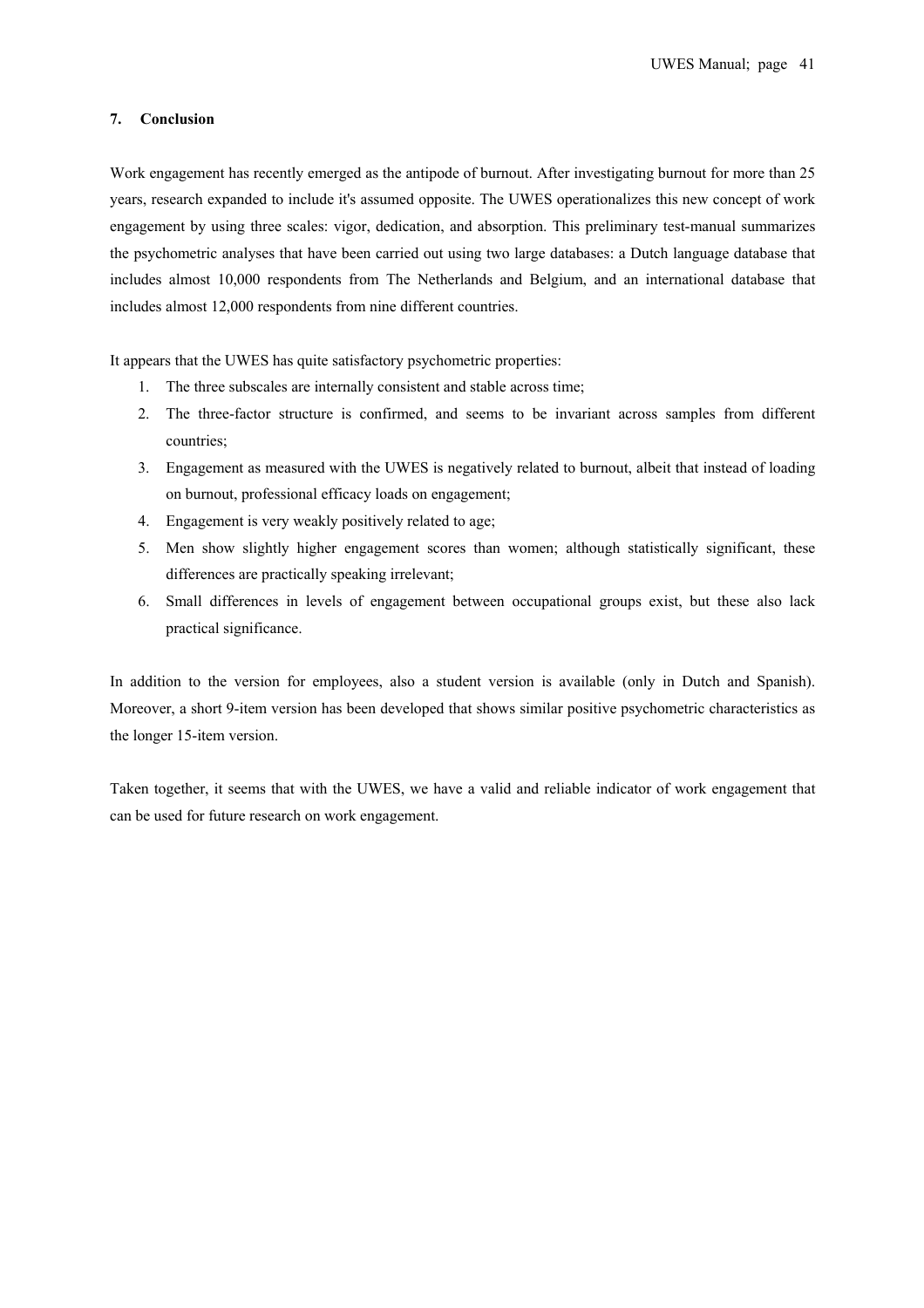#### **References**

- Bakker, A.B. & Schaufeli, W.B. (2001). *Socially induced burnout*. Paper presented at the 5<sup>th</sup> EAWOP Congress, Prague, May 16-19.
- Bakker, A.B., Demerouti, E., & Schaufeli, W.B. (2003). The socially induced burnout model. In S.P. Shohov (Ed.), *Advances in Psychology Research* (Vol. 25; pp. 13-30). New York: Nova Science Publishers
- Bakker, A.B. Demerouti, E. & Schaufeli, W.B. (2003). *Crossover of burnout and engagement among working couples*. Manuscript in preparation.
- Bakker, Euwema & van Dierendonck (2003). *Job resources foster engagement and motivation to change*. Manuscript in preparation.
- Bakker, A.B., Salanova, M., Schaufeli, W.B., & Llorens, S. (2003). *Job resources and engagement: A longitudinal study.* Manuscript in preparation.
- Bakker, A.B., Schaufeli, W.B., Bulters, A.J. Van Rooijen, A. & Ten Broek, E. (2002). Carrière-counseling voor artsen via internet [Career counseling for physicians via the internet]. *Medisch Contact, 57*, 454-456.
- Bouman, A.M., Te Brake, H. & Hoogstraten, J. (2002). Significant effects due to rephrasing the Maslach Burnout Inventory's personal accomplishment items. *Psychological Reports, 91*, 825-826.
- Byrne, B.M. (2001). *Structural equation modeling with AMOS*. Mahwah, NJ: Lawrance Erlbaum.
- Demerouti, E., Bakker, A.B., Janssen, P.P.M. & Schaufeli, W.B. (2001). Burnout and engagement at work as a function of demands and control. *Scandinavian Journal of Work, Environment & Health, 27*, 279-286.
- Fine, S.A. & Cronshaw, S.F. (1999). *Functional job analysis: A foundation for human resources management*. Mahwah, NJ: Lawrance Erlbaum.
- Hakanen, J., Schaufeli, W.B. & Bakker, A.B.(2003). *Job demands, job resources and their relationships with burnout and engagement among Finnish teachers*. Manuscript in preparation..
- Maslach, C., & Leiter, M. P. (1997). *The truth about burnout: How organizations cause personal stress and what to do about it.* San Francisco, CA: Jossey-Bass.
- Maslach, C., Jackson, S. E., & Leiter, M. (1996). *Maslach Burnout Inventory. Manual (3rd ed.)*. Palo Alto, CA: Consulting Psychologists Press.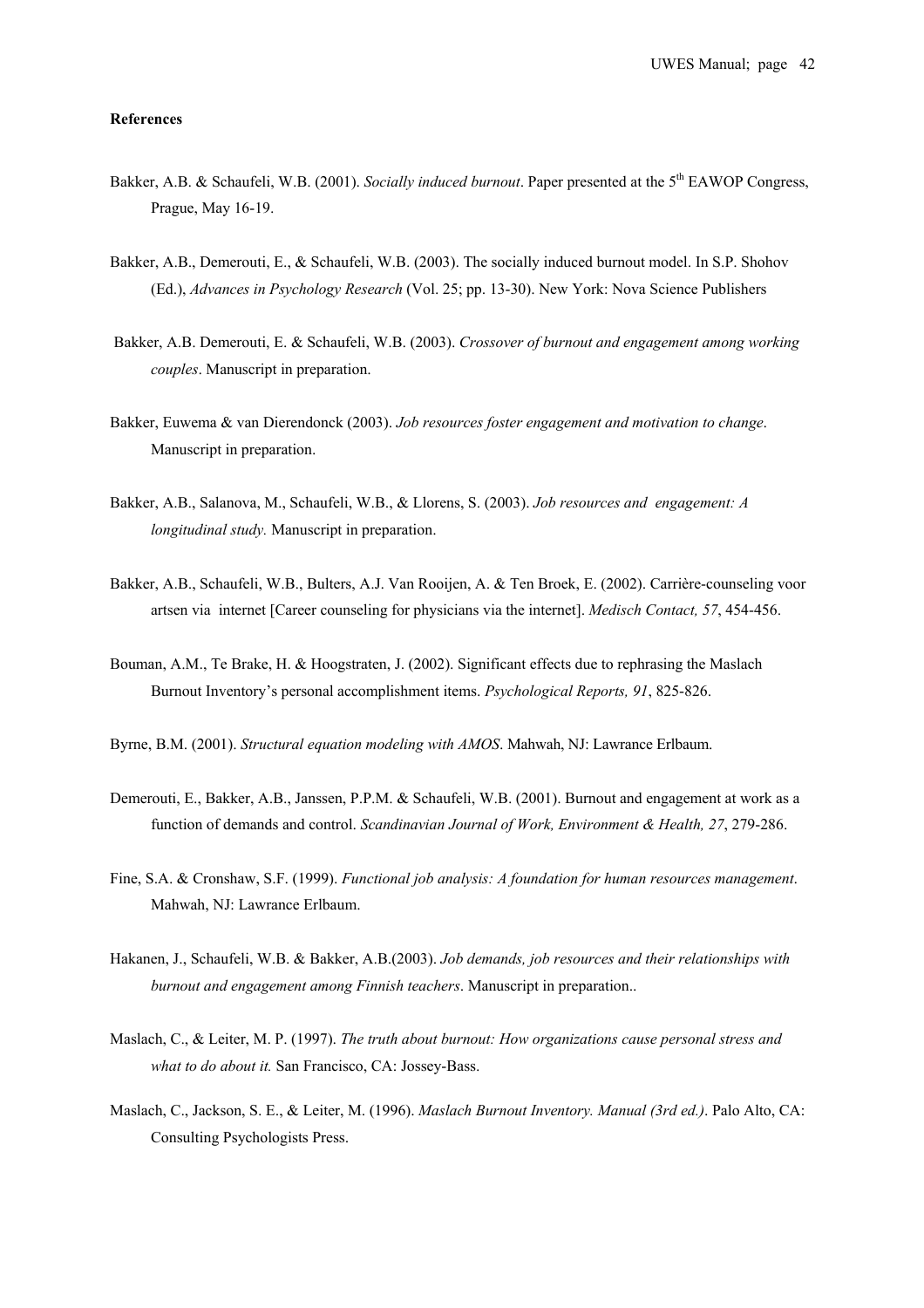Maslach, C., Schaufeli, W.B., & Leiter, M.P. (2001). Job burnout. *Annual Review of Psychology, 52*, 397-422.

Montgomery, A., Peeters, M.C.W., Schaufeli, W.B. & Den Ouden, M. (2003). Work-home interference among newspaper managers: Its relationship with Burnout and engagement. *Anxiety, Stress & Coping, 16*, 195- 211.

Nunnaly, J.C. & Bernstein, I.H.(1994). *Psychometric Theory* (3<sup>rd</sup> ed.), New York: McGraw-Hill.

- Salanova, M. Grau, R., Llorens, S., & Schaufeli, W.B. (2001). Exposición a las tecnologías de la información, burnout y engagement: el rol modulador de la autoeficacia profesional [Exposure to information technology, burnout and engagement: about the role of professional self-efficacy]. *Psicología Social Aplicada, 11*, 69-89.
- Salanova, M., Schaufeli, W.B., Llorens, S., Pieró, J.M., & Grau, R. (2001). Desde el 'burnout' al 'engamement': una nueva perspectiva [From burnout to engagement: A new persepctive]. *Revista de Psicología del Trabajo y de las Organizaciones, 16,* 117-134.
- Salanova, M., Brescó, E. & Schaufeli, W.B. (2003). *Hacia un modelo espiral de la autoeficacia en el estudio del burnout y engagemen* [Towars a spiral model of self-efficacy in the study of burnout and engagement]. Submitted for publication.
- Salanova, M., Carrero, V., Pinanzo, D., & Schaufeli, W.B. (2003*). Job characteristics and proactive behaviour: The mediating role of job engagement*. Submitted for publication.
- Salanova, M, Llorens, S., Cifre, E., Martinez, I., & Schaufeli, W.B. (2003). Perceived collective efficacy, subjective well-being and task performance among electronic work groups: An experimental study. *Small Groups Research, 34,* 43-73.
- Salanova, M., Agut, S., & Pieró, J.M. (2003). *Linking organizational facilitators and work engagement to extrarole performance and customer loyalty : The mediating role of service climate.* Submitted for publication.
- Salanova, M., Llorens, S., Peiró, J.M., & Schaufeli, W.B. (2003). *How emotions predict self-efficacy: The mediating role of job engagement.* Submitted for publication.
- Schaufeli, W.B., & Bakker, A.B. (2001).Werk en welbevinden: Naar een positieve benadering in de Arbeids- en Gezondheidspsychologie [Work and well-being: Toward a positive apporach in Occupational Health.
- Schaufeli, W.B., Taris, T., Le Blanc, P., Peeters, M., Bakker, A. & De Jonge, J. (2001). Maakt arbeid gezond? Op zoek naar de bevlogen werknemer [Does work make happy. In search of the engaged worker]. *De Psycholoog, 36,* 422-428.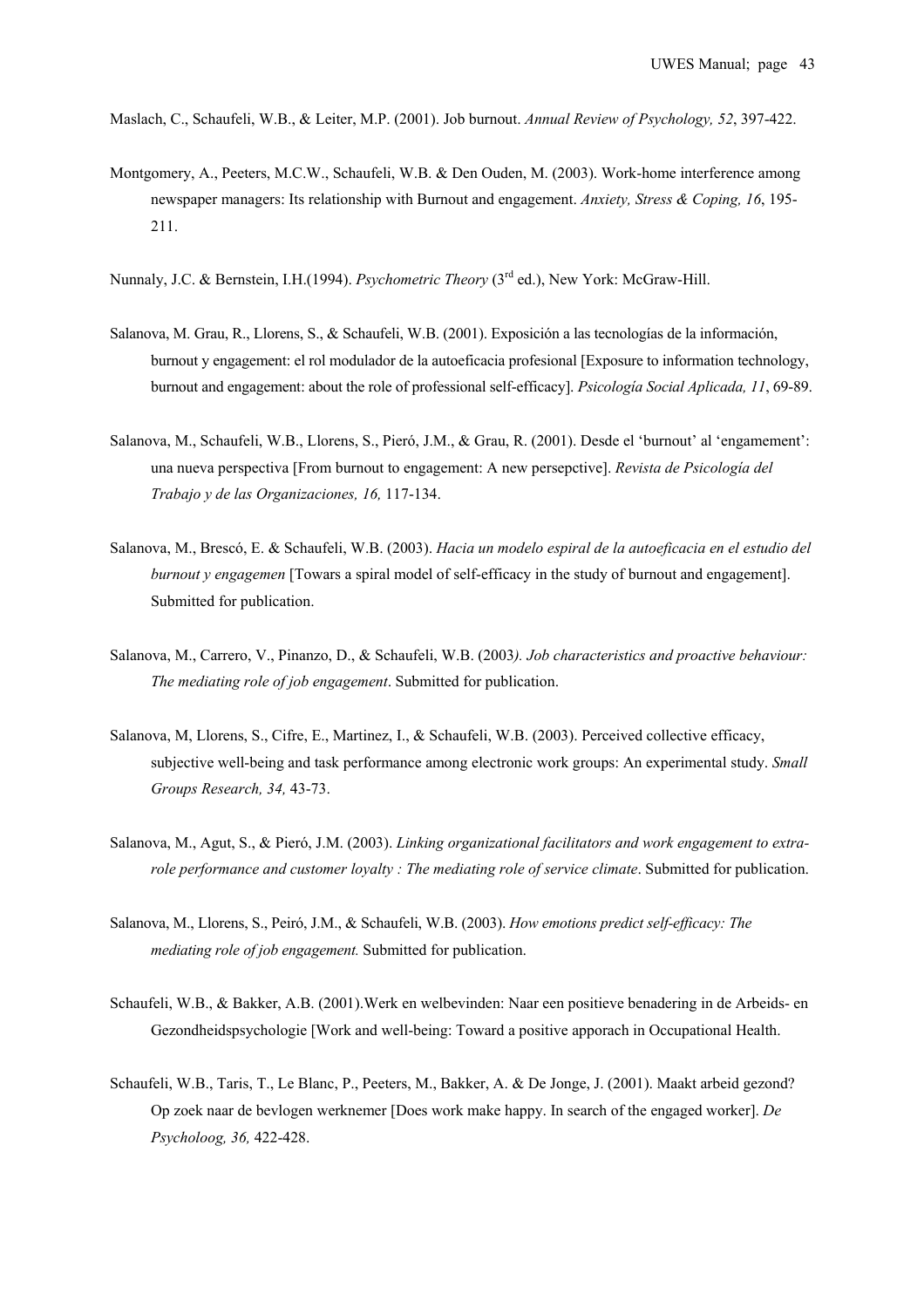- Schaufeli, W.B. & Bakker, A.B. (in press). Job demands, job resources and their relationship with burnout and engagement: A multi-sample study. *Journal of Organizational Behavior*.
- Schaufeli, W.B. & Van Dierendonck, D. (2000). *UBOS -- Utrechtse Burnout Schaal. Handleiding* [UBOS Test Manual]. Lisse, The Netherlands: Swets Test Services.
- Schaufeli, W.B., Salanova, M., Gonzalez-Roma. V. & Bakker, A.B. (2002a). The measurement of engagement and burnout and: A confirmative analytic approach. *Journal of Happiness Studies, 3*, 71-92.
- Schaufeli, W.B., Martinez, I., Marques Pinto, A. Salanova, M. & Bakker, A.B. (2002b). Burnout and engagement in university students: Across national study*. Journal of Cross- Cultural Psychology, 33*, 464-481.
- Schaufeli, W.B., Taris, T.W., & Van Rhenen, W. (2003). *Workaholism, burnout and engagement: Three of a kind or three different kinds of employee well-being*? Submitted for publication.
- Shirom, A. (2002). Job related burnout: A review. In J.C. Quick & L. E. Tetrick (Eds.). *Handbook of Occupational Health Psychology* (pp. 245-264). American Psychological Association: Washington DC.
- Sonnentag, S. (2003). Recovery, work engagement, and proactive behavior (2003): A new Look at the interface between non-work and work. *Journal of Applied Psychology, 88*, 518-528.
- Waegenmakers, K. (2003). *Burnout, bevlogenheid en studieprestaties bij studenten* [Burnout, engagement and academic performance in students]. Unpublished M.A. thesis. Psychology Department, Utrecht University, The Netherlands.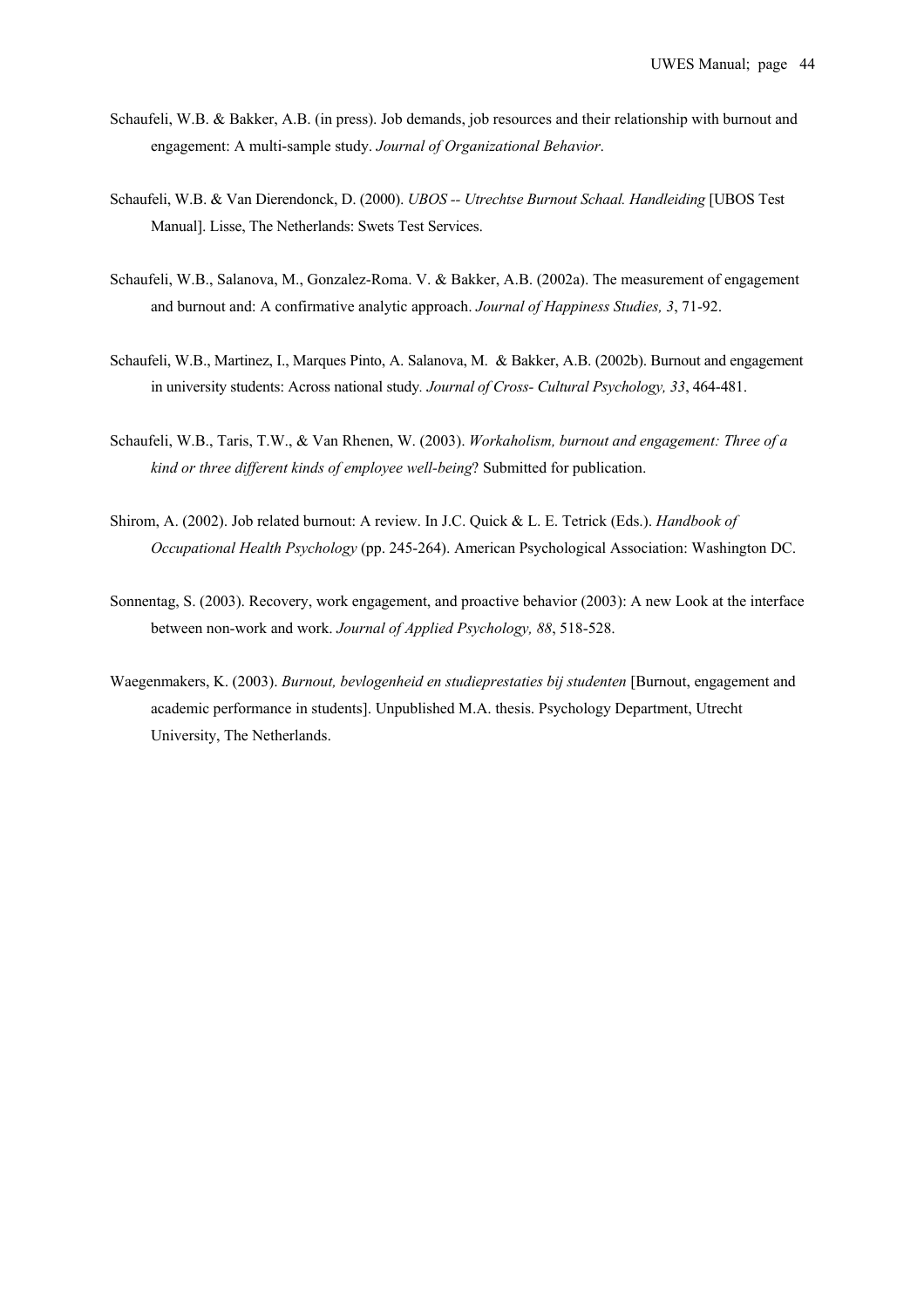# Appendix

#### UWES versions

- 1a. Dutch version
- b. Dutch student version
- 2. English version
- 3. German version
- 4. French version
- 5. Norwegian version
- 6. Swedish version
- 7. Finnish version
- 8a. Spanish version
- b. Spanish student version
- 9. Greek version
- 10. Russian version
- 11. Portuguese student version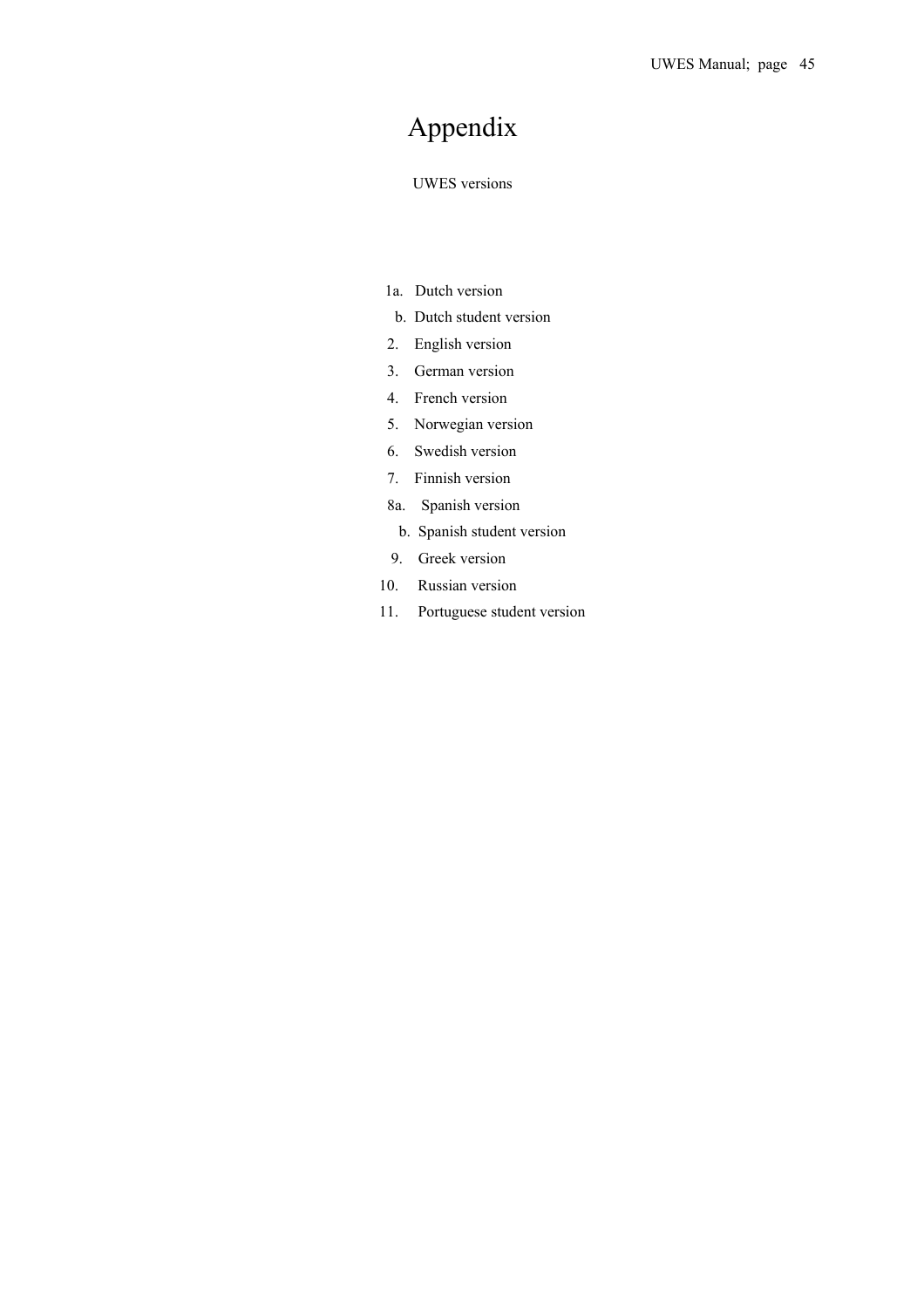## Dutch version

# **Werkbelevingslijst (UBES)** ©

*De volgende uitspraken hebben betrekking op hoe u uw werk beleeft en hoe u zich daarbij voelt. Wilt u aangeven hoe vaak iedere uitspraak op u van toepassing is door steeds het best passende cijfer (van 0 tot 6) in te vullen?* 

|                                                                                                     |                           | Sporadisch                                                                                                                                                                                                                                                                                                                                                                            | Af en toe                           | Regelmatig                                                                                                                                                                                                                                                                                                                                                                                                                                                                                                                                          | Dikwijls                           | Zeer dikwijls                  | Altijd         |
|-----------------------------------------------------------------------------------------------------|---------------------------|---------------------------------------------------------------------------------------------------------------------------------------------------------------------------------------------------------------------------------------------------------------------------------------------------------------------------------------------------------------------------------------|-------------------------------------|-----------------------------------------------------------------------------------------------------------------------------------------------------------------------------------------------------------------------------------------------------------------------------------------------------------------------------------------------------------------------------------------------------------------------------------------------------------------------------------------------------------------------------------------------------|------------------------------------|--------------------------------|----------------|
|                                                                                                     | $\boldsymbol{0}$<br>Nooit | 1<br>Een paar keer<br>per jaar of<br>minder                                                                                                                                                                                                                                                                                                                                           | 2<br>Eens per<br>maand of<br>minder | 3<br>Een paar<br>keer per<br>maand                                                                                                                                                                                                                                                                                                                                                                                                                                                                                                                  | $\overline{4}$<br>Eens per<br>week | 5<br>Een paar keer<br>per week | 6<br>Dagelijks |
| 1.<br>2.<br>3.<br>4.<br>5.<br>6.<br>7.<br>8.<br>9.<br>10.<br>11.<br>12.<br>13.<br>14.<br>15.<br>16. |                           | Op mijn werk bruis ik van energie. $(VIOI)^*$<br>Als ik werk voel ik me fit en sterk. (VI02)*<br>Ik ben enthousiast over mijn baan. (DE02)*<br>Mijn werk inspireert mij. $(DE03)^*$<br>Ik ben trots op het werk dat ik doe. $(DE04)^*$<br>Ik ga helemaal op in mijn werk. $(AB04)^*$<br>Mijn werk is voor mij een uitdaging. (DE05)<br>Mijn werk brengt mij in vervoering. $(AB05)^*$ |                                     | Ik vind het werk dat ik doe nuttig en zinvol. (DE01)<br>Als ik aan het werk ben, dan vliegt de tijd voorbij. (AB01)<br>Als ik werk vergeet ik alle andere dingen om me heen. (AB02)<br>Als ik 's morgens opsta heb ik zin om aan het werk te gaan $(VI03)^*$<br>Wanneer ik heel intensief aan het werk ben, voel ik mij gelukkig. (AB03)*<br>Als ik aan het werk ben, dan kan ik heel lang doorgaan. (VI04)<br>Op mijn werk beschik ik over een grote mentale (geestelijke) veerkracht. (VI05)<br>Ik kan me moeilijk van mijn werk losmaken. (AB06) |                                    |                                |                |
| 17.                                                                                                 |                           |                                                                                                                                                                                                                                                                                                                                                                                       |                                     | Op mijn werk zet ik altijd door, ook als het tegenzit. (V106)                                                                                                                                                                                                                                                                                                                                                                                                                                                                                       |                                    |                                |                |

\* Verkorte versie (UBES-9); VI = vitaliteit; DE = toewijding; AB = absorptie.

<sup>©</sup> Schaufeli & Bakker (2003) De UBES mag vrij gebruikt worden voor niet-commerciële wetenschappelijke doeleinden. Het is verboden om, zonder schriftelijke toestemming vooraf van de auteurs, de vragenlijst te gebruiken voor commerciële en/of niet-wetenschappelijke doelstellingen.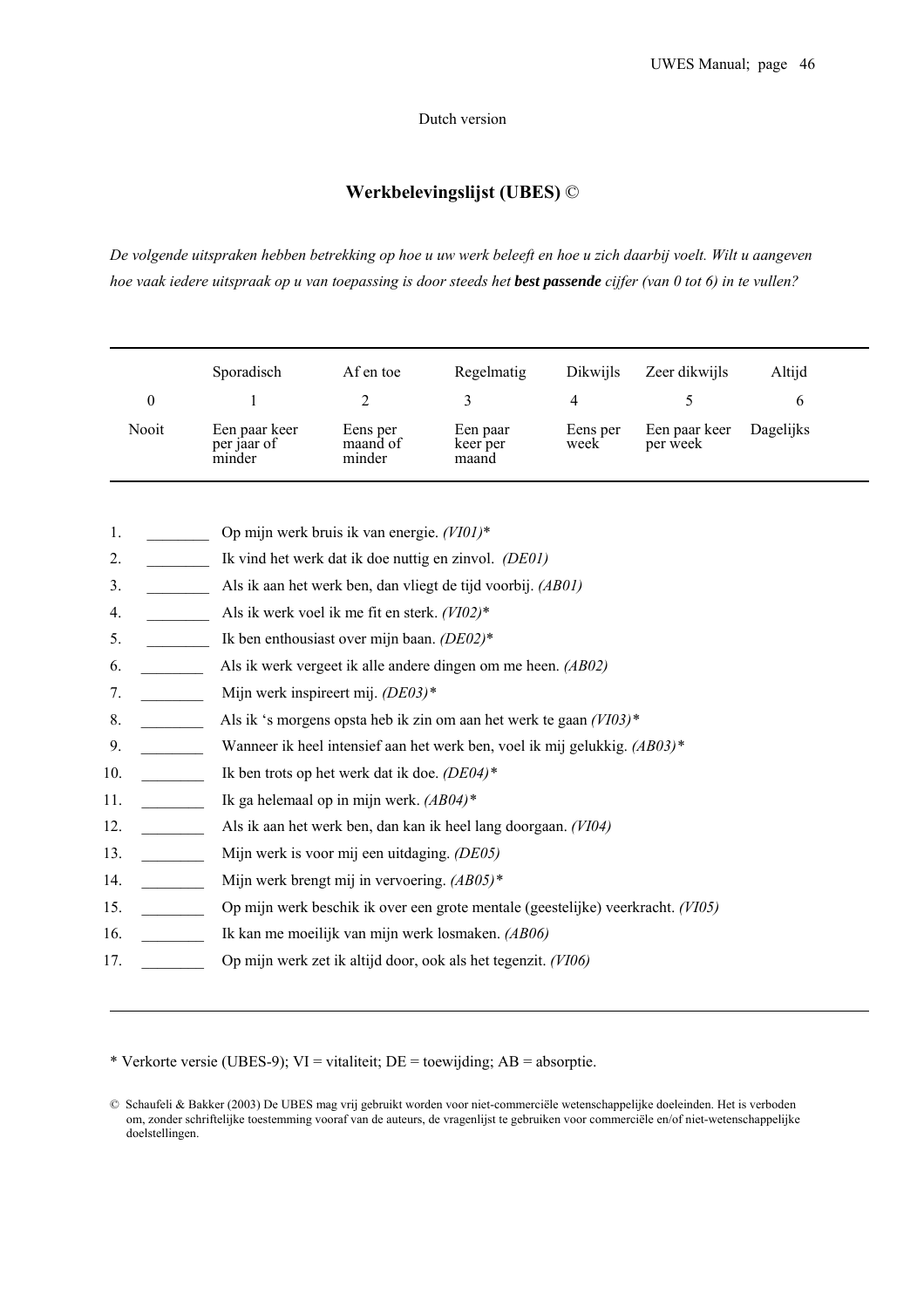#### Dutch student version

# **Studiebelevingslijst (UBES-S) ©**

*De volgende uitspraken hebben betrekking op hoe je je studie beleeft en hoe je je daarbij voelt. Geef s.v.p. aan hoe vaak iedere uitspraak op jou van toepassing is door steeds het best passende cijfer (van 0 tot 6) in te vullen.* 

|       | Sporadisch                             | Af en toe                      | Regelmatig                    | Dikwijls         | Zeer dikwijls             | Altijd    |
|-------|----------------------------------------|--------------------------------|-------------------------------|------------------|---------------------------|-----------|
| 0     |                                        |                                |                               | 4                |                           | O         |
| Nooit | Een paar keer<br>per jaar of<br>minder | Eens per<br>maand of<br>minder | Een paar<br>keer per<br>maand | Eens per<br>week | Een paar keer<br>per week | Dagelijks |

| Als ik studeer bruis ik van de energie. $(VIOI)^*$ |  |
|----------------------------------------------------|--|
|                                                    |  |

- 2. \_\_\_\_\_\_\_\_ Ik vind mijn studie nuttig en zinvol. *(DE01)\**
- 3. \_\_\_\_\_\_\_\_ Wanneer ik studeer vliegt de tijd voorbij. *(AB01)\**
- 4. \_\_\_\_\_\_\_\_ Ik voel mij sterk en fit wanneer ik studeer en colleges volg. *(VI02)\**
- 5. \_\_\_\_\_\_\_\_ Ik ben enthousiast over de inhoud van mijn studie. *(DE02)*
- 6. \_\_\_\_\_\_\_\_ Ik vergeet alles om mij heen als ik verdiept ben in mijn studie. *(AB02)\**
- 7. \_\_\_\_\_\_\_\_ Mijn studie inspireert mij. *(DE03)\**
- 8. \_\_\_\_\_\_\_\_ Als ik 's morgens opsta heb ik zin om naar college te gaan of te gaan studeren *(VI03)\**
- 9. \_\_\_\_\_\_\_\_ Wanneer ik heel intensief aan het studeren ben, voel ik me gelukkig. *(AB03)*
- 10. \_\_\_\_\_\_\_\_ Ik ben er trots op dat ik deze studie doe. *(DE04)\**
- 11. \_\_\_\_\_\_\_\_ Ik ga helemaal op in mijn studie. *(AB04)\**
- 12. \_\_\_\_\_\_\_\_ Als ik aan het studeren ben kan ik heel lang doorgaan. *(VI04)*
- 13. \_\_\_\_\_\_\_\_ Ik vind mijn studie uitdagend. *(DE05)*
- 14. \_\_\_\_\_\_\_\_ Ik laat me meeslepen door de stof wanneer ik studeer. *(AB05)*
- 15. \_\_\_\_\_\_\_\_ Ik beschik over een grote mentale veerkracht voor zover het mijn studie betreft. *(VI05)*
- 16. \_\_\_\_\_\_\_\_ Het is voor mij moeilijk afstand te nemen van mijn studie. *(AB06)*
- 17. \_\_\_\_\_\_\_\_ Ik ga door met studeren, zelfs als het tegenzit. *(VI06)*

\* Verkorte versie (UBES-S-9); VI = vitaliteit; DE = toewijding; AB = absorptie.

<sup>©</sup> Schaufeli & Bakker (2003) De UBES mag vrij gebruikt worden voor niet-commerciële wetenschappelijke doeleinden. Het is verboden om, zonder schriftelijke toestemming vooraf van de auteurs, de vragenlijst te gebruiken voor commerciële en/of niet-wetenschappelijke doelstellingen.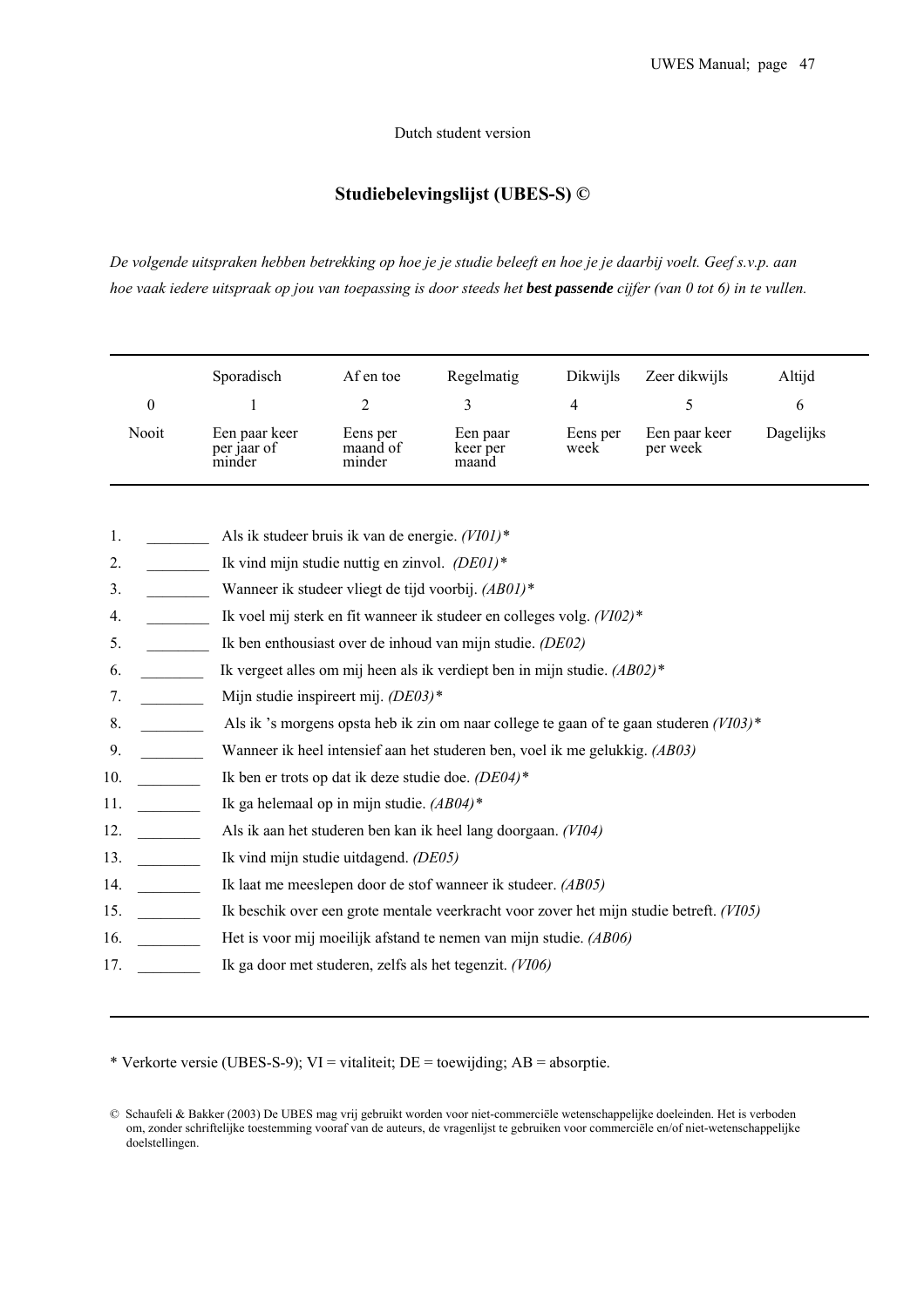#### English version

# **Work & Well-being Survey (UWES)** ©

*The following 17 statements are about how you feel at work. Please read each statement carefully and decide if you ever feel this way about your job. If you have never had this feeling, cross the '0' (zero) in the space after the statement. If you have had this feeling, indicate how often you feel it by crossing the number (from 1 to 6) that best describes how frequently you feel that way.* 

|       | Almost never                  | Rarely                  | Sometimes              | Often       | Very often            | Always    |
|-------|-------------------------------|-------------------------|------------------------|-------------|-----------------------|-----------|
|       |                               |                         |                        |             |                       |           |
| Never | A few times a<br>year or less | Once a month<br>or less | A few times a<br>month | Once a week | A few times a<br>week | Every day |

|  | At my work, I feel bursting with energy* (VII) |  |  |  |
|--|------------------------------------------------|--|--|--|
|--|------------------------------------------------|--|--|--|

- 2. I find the work that I do full of meaning and purpose *(DE1)*
- 3. \_\_\_\_\_\_\_\_ Time flies when I'm working *(AB1)*
- 4. \_\_\_\_\_\_\_\_ At my job, I feel strong and vigorous *(VI2)*\*
- 5. \_\_\_\_\_\_\_\_ I am enthusiastic about my job (*DE2)*\*
- 6. \_\_\_\_\_\_\_\_ When I am working, I forget everything else around me *(AB2)*
- 7. \_\_\_\_\_\_\_\_ My job inspires me *(DE3)*\*
- 8. \_\_\_\_\_\_\_\_ When I get up in the morning, I feel like going to work *(VI3)*\*
- 9. I feel happy when I am working intensely  $(AB3)^*$
- 10. I am proud on the work that I do  $(DE4)^*$
- 11. I am immersed in my work *(AB4)*\*
- 12. I can continue working for very long periods at a time (VI4)
- 13. To me, my job is challenging *(DE5)*
- 14. \_\_\_\_\_\_\_\_ I get carried away when I'm working *(AB5)*\*
- 15. \_\_\_\_\_\_\_\_ At my job, I am very resilient, mentally *(VI5)*
- 16. It is difficult to detach myself from my job *(AB6)*
- 17. \_\_\_\_\_\_\_\_ At my work I always persevere, even when things do not go well *(VI6)*

\* Shortened version (UWES-9); VI= vigor; DE = dedication; AB = absorption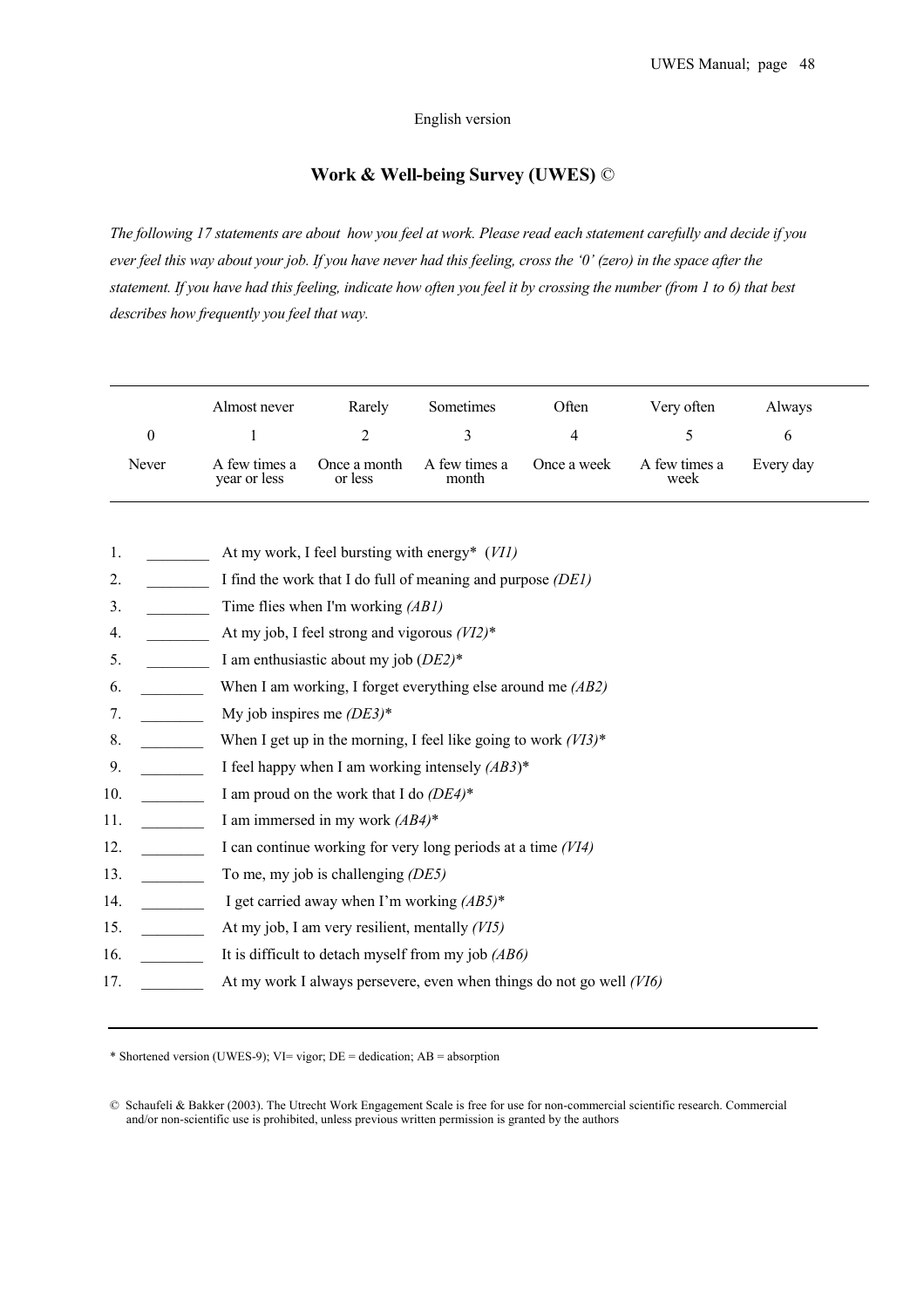# German version

# **Arbeitsengagement** ©

*In der folgenden Liste finden Sie Aussagen dazu, wie man die Arbeit erleben kann. Kreuzen Sie bitte das für Sie Zutreffende an. Bitte beachten Sie, dass Sie hier sieben Antwortmöglichkeiten haben.* 

|          | fast nie                                | ab und zu                          | regelmäßig                             | häufig | sehr häufig                  | Immer     |
|----------|-----------------------------------------|------------------------------------|----------------------------------------|--------|------------------------------|-----------|
| $\theta$ |                                         |                                    |                                        | 4      |                              | 6         |
| Nie      | ein paar Mal im<br>Jahr oder<br>weniger | einmal im<br>Monat oder<br>weniger | ein paar Mal im einmal in der<br>Monat | Woche  | ein paar Mal<br>in der Woche | jeden Tag |

- 1. \_\_\_\_\_\_\_\_ Bei meiner Arbeit bin ich voll überschäumender Energie *(VI1)*\*
- 2. \_\_\_\_\_\_\_\_ Meine Arbeit ist nützlich und sinnvoll *(HI1)*
- 3. \_\_\_\_\_\_\_\_ Während ich arbeite, vergeht die Zeit wie im Fluge *(VA1)*
- 4. \_\_\_\_\_\_\_\_ Beim Arbeiten fühle ich mich fit und tatkräftig *(VI2)\**
- 5. \_\_\_\_\_\_\_\_ Ich bin von meiner Arbeit begeistert *(HI2)\**
- 6. \_\_\_\_\_\_\_\_ Während ich arbeite, vergesse ich alles um mich herum. *(VA2)*
- 7. \_\_\_\_\_\_\_\_ Meine Arbeit inspiriert mich *(HI3)*\*
- 8. \_\_\_\_\_\_\_\_ Wenn ich morgens aufstehe, freue ich mich auf meine Arbeit *(VI3)*\*
- 9. \_\_\_\_\_\_\_\_ Ich fühle mich glücklich, wenn ich intensiv arbeite *(VA3)\**
- 10. **Ich bin stolz auf meine Arbeit** *(HI4)*\*
- 11. \_\_\_\_\_\_\_\_ Ich gehe völlig in meiner Arbeit auf *(VA4)\**
- 12. \_\_\_\_\_\_\_\_ Wenn ich arbeite, kann ich für sehr lange Zeit dran bleiben *(VI4)*
- 13. \_\_\_\_\_\_\_\_ Meine Arbeit ist eine Herausforderung für mich *(HI5)*
- 14. \_\_\_\_\_\_\_\_ Meine Arbeit reißt mich mit *(VA5)\**
- 15. \_\_\_\_\_\_\_\_ Bei meiner Arbeit bin ich geistig sehr widerstandsfähig *(VI5)*
- 16. \_\_\_\_\_\_\_\_ Ich kann mich nur schwer von meiner Arbeit lösen *(VA6)*
- 17. \_\_\_\_\_\_\_\_ Bei meiner Arbeit halte ich immer durch, auch wenn es mal nicht so gut läuft *(VI6)*

\* Kurzversion (UWES-9); VI= Vitalität; HI = Hingabe; AB = Absorbiertheit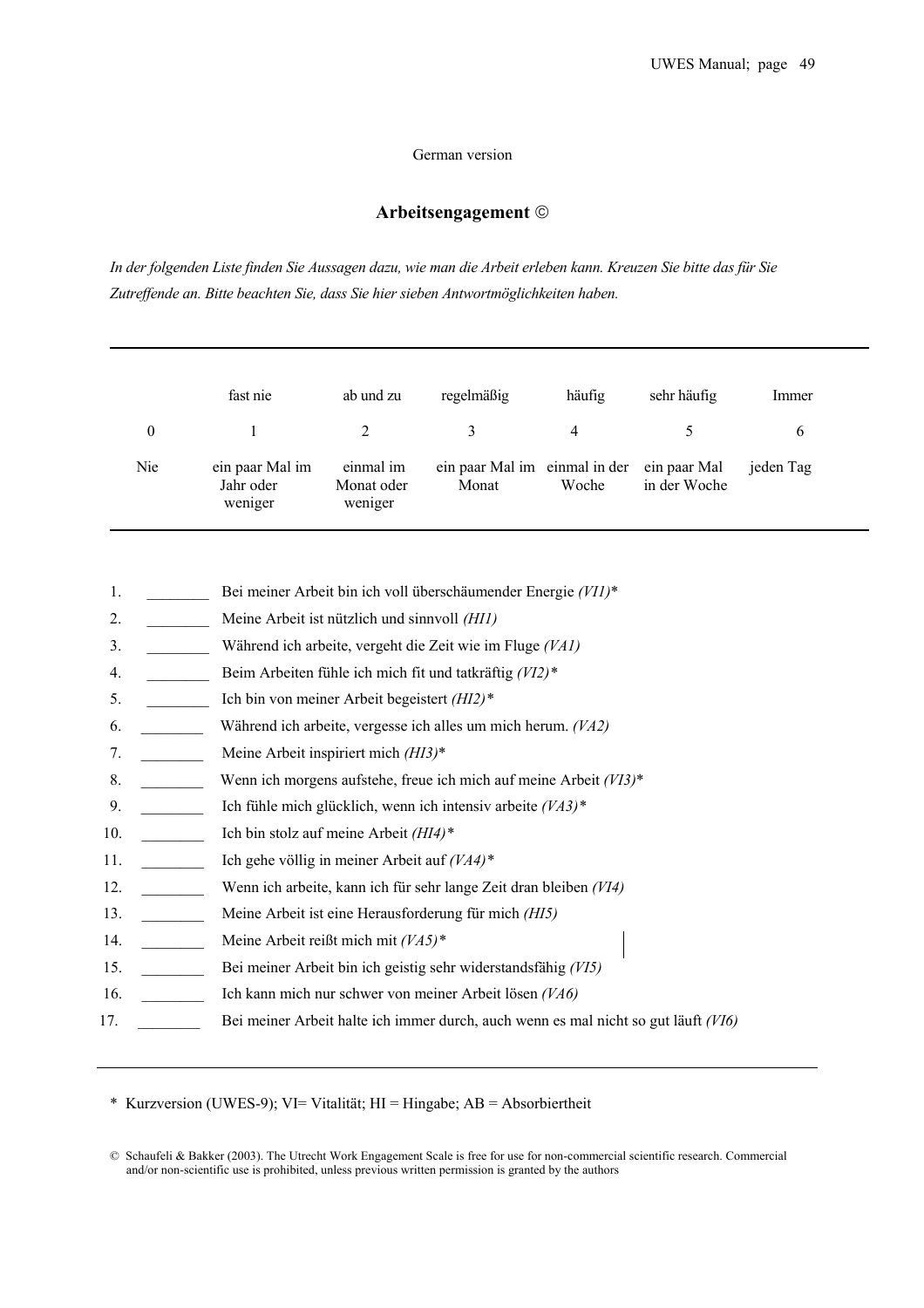# French version

# **Echelle d'engagement au travail (UWES)** ©

*Lisez chaque sentiment que vous éprouvez à l'égard de votre travail et dites si vous éprouvez ce sentiment. Si vous n'avez jamais éprouvé ce sentiment, entourez le chiffre '0' (zero). Si vous éprouvez ce sentiment, indiquez quelle en est la fréquence en entourant le chiffre entre '1' et '6' qui vous correspond le mieux.* 

|                  | Presque jamais                                                     | Rarement                      | Quelquefois                                                              | Souvent                 | Très souvent                                                                         | Toujours          |  |
|------------------|--------------------------------------------------------------------|-------------------------------|--------------------------------------------------------------------------|-------------------------|--------------------------------------------------------------------------------------|-------------------|--|
| $\boldsymbol{0}$ |                                                                    | $\overline{c}$                | 3                                                                        | 4                       | 5                                                                                    | 6                 |  |
| Jamais           | Quelques fois par<br>an ou moins                                   | Une fois par<br>mois ou moins | Quelques fois<br>par mois                                                | Une fois par<br>semaine | Quelques fois<br>par semaine                                                         | Tous les<br>jours |  |
|                  |                                                                    |                               |                                                                          |                         |                                                                                      |                   |  |
| 1.               | Je déborde d'énergie pour mon travail (VII)*                       |                               |                                                                          |                         |                                                                                      |                   |  |
| 2.               |                                                                    |                               | Je trouve que mon travail a un sens et une utilité (DE1)                 |                         |                                                                                      |                   |  |
| 3.               |                                                                    |                               | Le temps passe à allure folle lorsque je travaille $(ABI)$               |                         |                                                                                      |                   |  |
| 4.               | Je me sens fort(e) et vigoureux(se) pour faire ce métier $(VI2)^*$ |                               |                                                                          |                         |                                                                                      |                   |  |
| 5.               | Je suis passionné(e) par mon travail $(DE2)^*$                     |                               |                                                                          |                         |                                                                                      |                   |  |
| 6.               |                                                                    |                               | Lorsque je travaille, j'oublie tout autour de moi (AB2)                  |                         |                                                                                      |                   |  |
| 7.               | Faire ce métier est stimulant (DE3)*                               |                               |                                                                          |                         |                                                                                      |                   |  |
| 8.               |                                                                    |                               | Lorsque je me lève le matin, j'ai envie d'aller travailler $(VI3)^*$     |                         |                                                                                      |                   |  |
| 9.               |                                                                    |                               | Je suis content(e) lorsque je suis captivé(e) par mon activité $(AB3)^*$ |                         |                                                                                      |                   |  |
| 10.              | Je suis fier(e) du travail que je fais $(DE4)^*$                   |                               |                                                                          |                         |                                                                                      |                   |  |
| 11.              |                                                                    |                               | Je suis complètement absorbé(e) par mon travail (AB4)*                   |                         |                                                                                      |                   |  |
| 12.              |                                                                    |                               | J'arrive à travailler longtemps sans m'arrêter (VI4)                     |                         |                                                                                      |                   |  |
| 13.              |                                                                    |                               | Selon moi, mon travail est un véritable challenge (DE5)                  |                         |                                                                                      |                   |  |
| 14.              |                                                                    |                               | Je suis littéralement plongé(e) dans mon travail $(AB5)^*$               |                         |                                                                                      |                   |  |
| 15.              |                                                                    |                               | Je ne me laisse pas abattre dans mon travail (VI5)                       |                         |                                                                                      |                   |  |
| 16.              |                                                                    |                               | Il m'est très difficile de me détacher de mon travail (AB6)              |                         |                                                                                      |                   |  |
| 17.              |                                                                    |                               |                                                                          |                         | Je persévère toujours dans mon travail, même quand les choses ne vont pas bien (VI6) |                   |  |

\* Version raccourcie (UWES-9); VI = vigueur; DE = dévouement; AB = absorption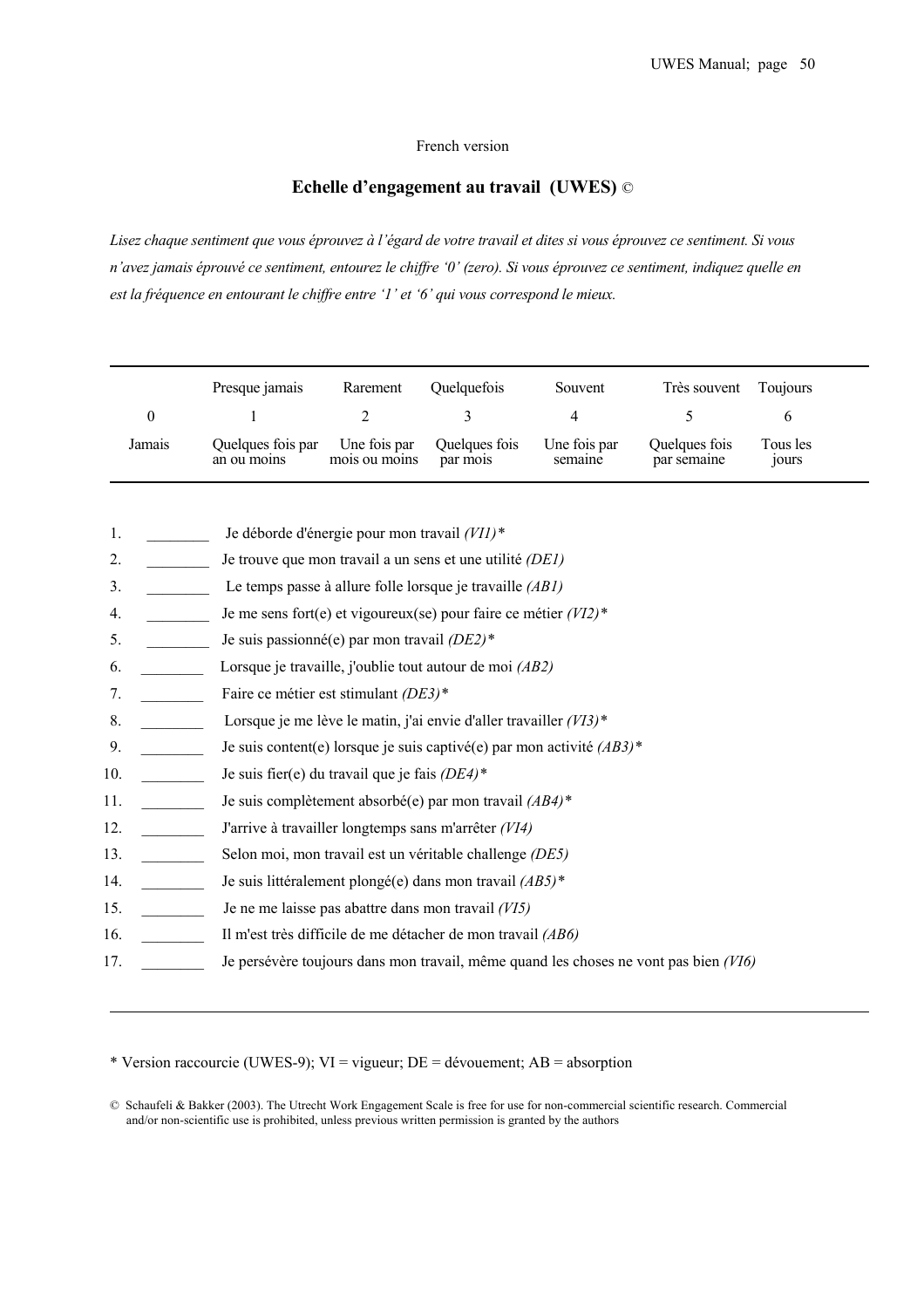Norwegian version

# **Skjema på jobb og velvære (UWES)** ©

*I det følgende presenteres 17 utsagn om følelser du kan ha i forhold til jobben din. For hvert utsagn skal du ta stilling til hvor ofte du føler det på denne måten. Sett ring rundt det nummeret i følge skalaen fra 0 til 6 nedenfor som best beskriver dine følelser.*

| $\boldsymbol{0}$          | $\mathbf{1}$                  | $\overline{2}$                                  | 3                                                                         | $\overline{4}$ | 5                            | 6      |
|---------------------------|-------------------------------|-------------------------------------------------|---------------------------------------------------------------------------|----------------|------------------------------|--------|
| Aldri i det<br>siste året | Noen ganger<br>det siste året | Månedlig                                        | Noen ganger<br>i måneden                                                  | Ukentlig       | Noen ganger<br><i>i</i> uken | Daglig |
| 1.                        |                               | Jeg er full av energi i arbeidet mitt* (VII)    |                                                                           |                |                              |        |
| 2.                        |                               |                                                 | Jeg synes at arbeidet mitt har både mål og mening (DE1)                   |                |                              |        |
| 3.                        |                               | Tiden bare flyr når jeg arbeider (AB1)          |                                                                           |                |                              |        |
| 4.                        |                               |                                                 | Jeg føler meg sterk og energisk på jobben (VI2)*                          |                |                              |        |
| 5.                        |                               | Jeg er entusiastisk i jobben min (DE2)*         |                                                                           |                |                              |        |
| 6.                        |                               |                                                 | Når jeg arbeider glemmer jeg alt annet rundt meg (AB2)                    |                |                              |        |
| 7.                        |                               | Jeg blir inspirert av jobben min (DE3)*         |                                                                           |                |                              |        |
| 8.                        |                               |                                                 | Når jeg står opp om morgenen ser jeg frem til å gå på jobben (VI3)*       |                |                              |        |
| 9.                        |                               |                                                 | Jeg føler meg glad når jeg er fordypet i arbeidet mitt (AB3)*             |                |                              |        |
| 10.                       |                               | Jeg er stolt av det arbeidet jeg gjør $(DE4)^*$ |                                                                           |                |                              |        |
| 11.                       |                               | Jeg er oppslukt av arbeidet mitt $(AB4)^*$      |                                                                           |                |                              |        |
| 12.                       |                               |                                                 | På jobben kan jeg holde på med å arbeide i lange perioder av gangen (VI4) |                |                              |        |
| 13.                       |                               | For meg er jobben en utfordring (DE5)           |                                                                           |                |                              |        |
| 14.                       |                               |                                                 | Jeg blir fullstendig revet med av arbeidet mitt (AB5)*                    |                |                              |        |
| 15.                       |                               | Jeg føler meg psykisk sterk på jobben (VI5)     |                                                                           |                |                              |        |
| 16.                       |                               |                                                 | Det er vanskelig for meg å løsrive meg fra jobben (AB6)                   |                |                              |        |
| 17.                       |                               |                                                 | Jeg er alltid utholdende på jobb, selv når ting ikke går bra (VI6)        |                |                              |        |

\* Forkorte versjon (UBES-9); VI= vitalitet; DE = entusiasme ; AB = fordypning.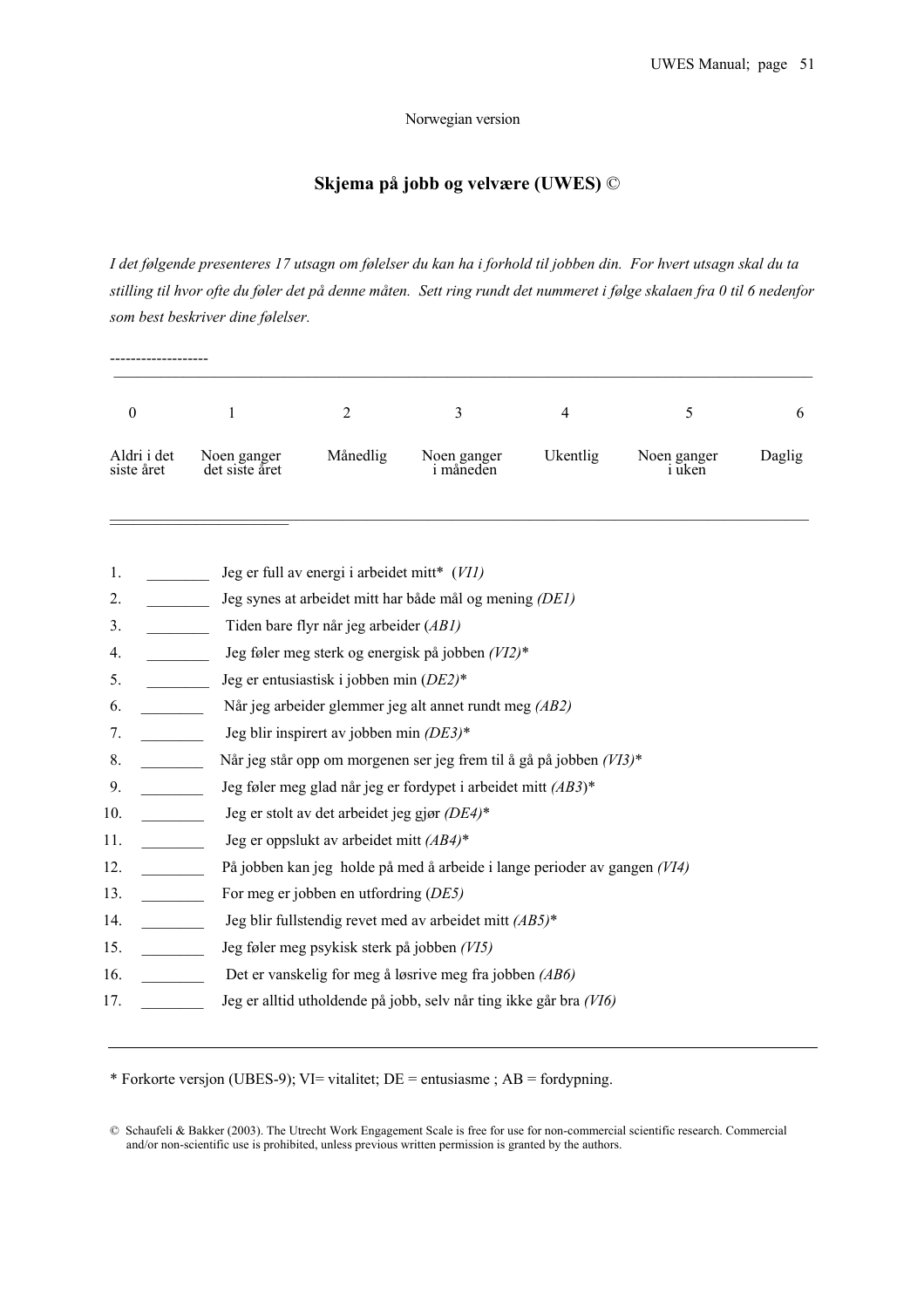#### Swedish version

# **Engagemang (UWES)** ©

*Följande 17 påståenden handlar om hur du brukar känna dig på arbetet. Läs varje påstående noga och tänk efter om du någon gång haft den känslan när du jobbar. Om du aldrig känt dig på det viset, kryssa i '0' (noll) i rutan efter frågan. Om du har upplevt känslan som beskrivs, tala om hur ofta genom att kryssa i den siffra mellan 1 och 6 som bäst stämmer överens med hur vanligt, eller ovanligt, det är att du känner på det här viset när du jobbar.* 

|        | Nästan aldrig                           | Sällan                               | Ibland                       | Ofta                | Mycket ofta              | Alltid    |
|--------|-----------------------------------------|--------------------------------------|------------------------------|---------------------|--------------------------|-----------|
| 0      |                                         |                                      |                              | 4                   |                          |           |
| Aldrig | Några gånger<br>om året<br>eller mindre | En gång i<br>månaden<br>eller mindre | Några<br>gånger i<br>månaden | En gång i<br>veckan | Några gånger<br>ı veckan | Varje dag |

| 1.  | Jag spritter av energi på jobbet * (VII)                                   |
|-----|----------------------------------------------------------------------------|
| 2.  | Jag tycker att mitt jobb har både mening och mål (DE1)                     |
| 3.  | Tiden flyger iväg när jag arbetar (AB1)                                    |
| 4.  | På jobbet känner jag mig stark och energisk (VI2)*                         |
| 5.  | Jag känner mig entusiastisk inför mitt jobb (DE2)*                         |
| 6.  | När jag arbetar glömmer jag allt annat runt omkring mig (AB2)              |
| 7.  | Mitt arbete inspirerar mig $(DE3)*$                                        |
| 8.  | När jag stiger upp på morgonen så känner jag för att gå till jobbet (VI3)* |
| 9.  | Jag känner mig lycklig när jag går upp i mitt arbete (AB3)*                |
| 10. | Jag är stolt över det arbete jag utför $(DE4)^*$                           |
| 11. | Jag rycks med när jag arbetar $(AB4)^*$                                    |
| 12. | Jag kan arbeta i väldigt långa perioder åt gången (VI4)                    |
| 13. | För mig är jobbet en utmaning (DE5)                                        |
| 14. | Jag är uppslukad av mitt arbete $(AB5)^*$                                  |
| 15. | Jag kommer alltid igen efter motgångar på jobbet (VI5)                     |
| 16. | Jag har svårt att släppa tankarna på mitt jobb (AB6)                       |
| 17. | Även om saker på jobbet inte går så bra så ger jag aldrig upp $(VI6)$      |
|     |                                                                            |

\*Kortversion (UWES-9); VI=Vitalitet; DE =Entusiasm; AB = Försjunkenhet (i arbetet)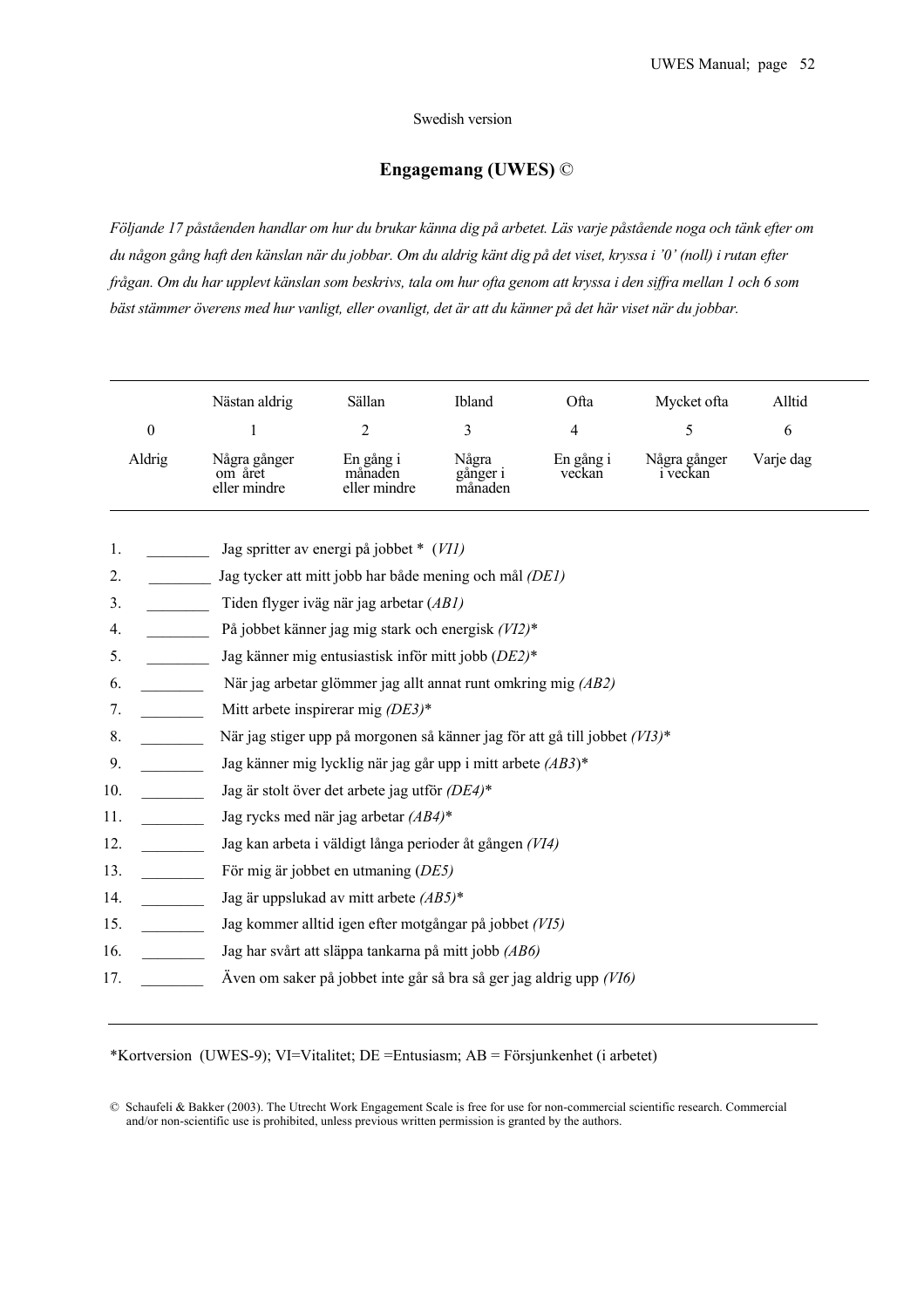#### Finnish version

# **Työn imu (UWES)** ©

*Kuinka usein sinulla on seuraavien väittämien kaltaisia tuntemuksia tai ajatuksia? Lue jokainen väittämä huolellisesti ja päätä, miten usein koet työssäsi väittämässä kuvattua tuntemusta tai ajatusta. Jos sinulla ei koskaan ole ollut kysyttyä kokemusta, rastita '0' (nolla). Jos sinulla on ollut väittämän mukaisia kokemuksia, rastita se vaihtoehto (yhdestä kuuteen), joka parhaiten kuvaa, kuinka usein olet kokenut kuvatulla tavalla.* 

|                  | hyvin<br>harvoin               | harvoin          | joskus                       | melko<br>usein     | hyvin<br>usein                 | $\bullet$<br>aina |
|------------------|--------------------------------|------------------|------------------------------|--------------------|--------------------------------|-------------------|
| 0                |                                |                  |                              | 4                  |                                |                   |
| en/ei<br>koskaan | muutaman<br>kerran<br>vuodessa | kerran<br>kuussa | muutaman<br>kerran<br>kuussa | kerran<br>viikossa | muutaman<br>kerran<br>viikossa | päivittäin        |

| 1.  | Tunnen olevani täynnä energiaa, kun teen työtäni (VII)                          |
|-----|---------------------------------------------------------------------------------|
| 2.  | Työni on mielestäni merkityksellistä ja sillä on selvä tarkoitus (DE1)          |
| 3.  | Työskennellessäni unohdan ajan kulun (A12)                                      |
| 4.  | Tunnen itseni vahvaksi ja tarmokkaaksi työssäni (VI2)*                          |
| 5.  | Olen innostunut työstäni $(DE2)^*$                                              |
| 6.  | Kun työskentelen, unohdan kaiken muun ympärilläni (AB2)                         |
| 7.  | Työni inspiroi minua (DE3)*                                                     |
| 8.  | Aamulla herättyäni minusta tuntuu hyvältä lähteä töihin (VI3)*                  |
| 9.  | Tunnen tyydytystä, kun olen syventynyt työhöni (AB3)*                           |
| 10. | Olen ylpeä työstäni (DE4)*                                                      |
| 11. | Olen täysin uppoutunut työhöni $(AB4)^*$                                        |
| 12. | Jaksan työskennellä hyvinkin pitkiä aikoja kerrallaan (VI4)                     |
| 13. | Minulle työni on haastavaa (DE5)                                                |
| 14. | Kun työskentelen, työ vie minut mukanaan $(AB5)^*$                              |
| 15. | Olen hyvin sinnikäs työssäni (VI5)                                              |
| 16. | Minun on vaikea irrottautua työstäni, kun olen siihen uppoutunut (AB6)          |
| 17. | Jatkan hellittämättä työssäni silloinkin, kun asiat eivät suju niin hyvin (VI6) |
|     |                                                                                 |

Shortened version (UWES-9); VI = tarmokkuus; DE = omistautuminen; AB = uppoutuminen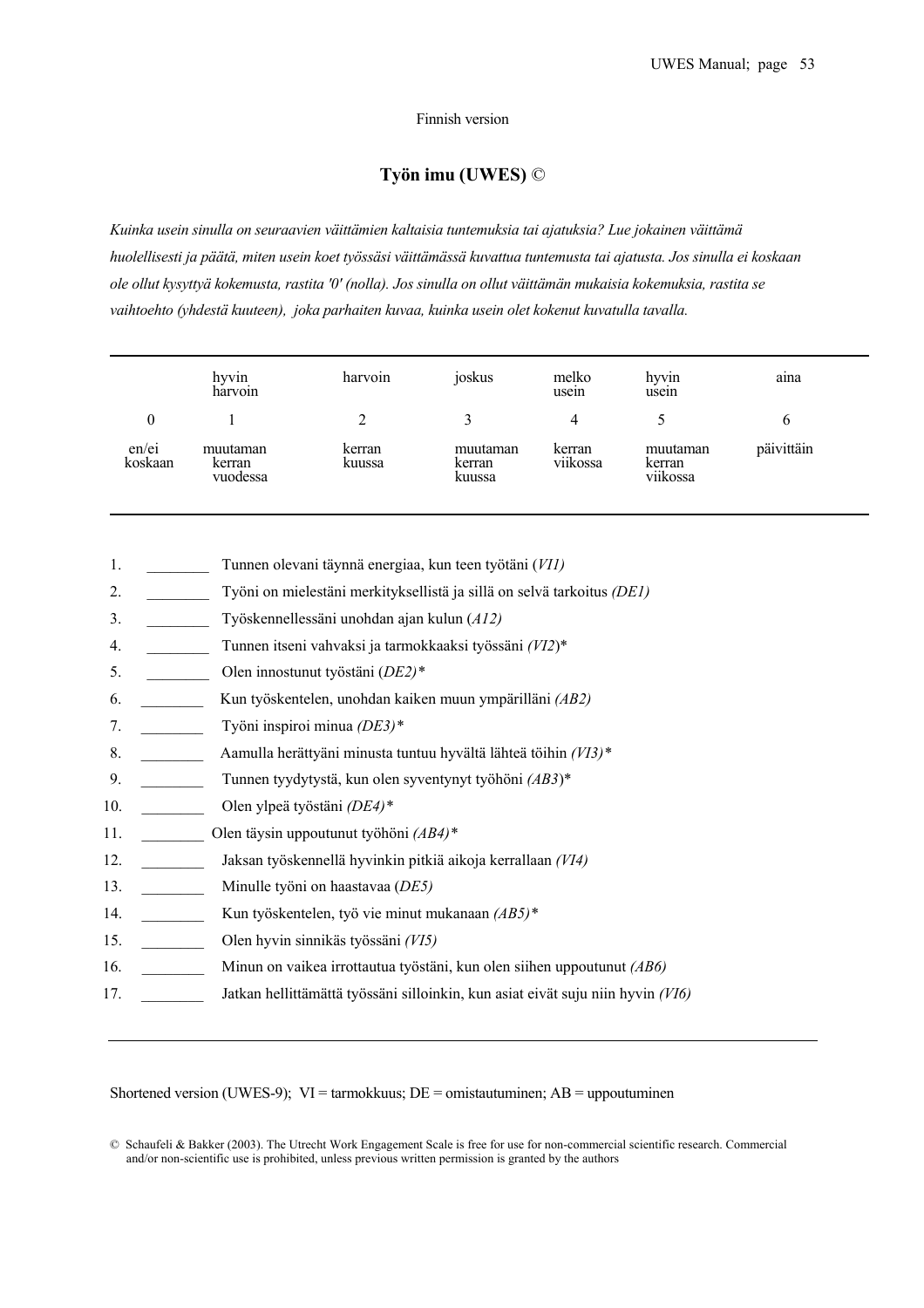#### Spanish Version

# **Encuesta de Bienestar y Trabajo (UWES)** ©

*Las siguientes preguntas se refieren a los sentimientos de las personas en el trabajo. Por favor, lea cuidadosamente cada pregunta y decida si se ha sentido de esta forma. Si nunca se ha sentido así conteste '0' (cero), y en caso contrario indique cuántas veces se ha sentido así teniendo en cuenta el número que aparece en la siguiente escala de respuesta (de 1 a 6).* 

| Nunca       | Casi nunca            | Algunas veces             | Regularmente          | Bastante veces Casi siempre |                           | Siempre           |
|-------------|-----------------------|---------------------------|-----------------------|-----------------------------|---------------------------|-------------------|
|             |                       |                           |                       | $\Delta$                    |                           |                   |
| Ninguna vez | Pocas veces<br>al año | Una vez al mes<br>o menos | Pocas veces<br>al mes | Una vez por<br>semana       | Pocas veces<br>por semana | Todos los<br>días |

|  |  | En mi trabajo me siento lleno de energía $(VII)^*$ |
|--|--|----------------------------------------------------|
|--|--|----------------------------------------------------|

- 2. \_\_\_\_\_\_\_\_ Mi trabajo está lleno de significado y propósito *(DE1)*
- 3. \_\_\_\_\_\_\_\_ El tiempo vuela cuando estoy trabajando *(AB1)*
- 4. \_\_\_\_\_\_\_\_ Soy fuerte y vigoroso en mi trabajo *(VI2)*\*
- 5. \_\_\_\_\_\_\_\_ Estoy entusiasmado con mi trabajo (*DE2)*\*
- 6. \_\_\_\_\_\_\_\_ Cuando estoy trabajando olvido todo lo que pasa alrededor de mí *(AB2)*
- 7. \_\_\_\_\_\_\_\_ Mi trabajo me inspira *(DE3)*\*
- 8. \_\_\_\_\_\_\_\_ Cuando me levanto por las mañanas tengo ganas de ir a trabajar *(VI3)*\*
- 9. \_\_\_\_\_\_\_\_ Soy feliz cuando estoy absorto en mi trabajo *(AB3)\**
- 10. \_\_\_\_\_\_\_\_ Estoy orgulloso del trabajo que hago *(DE4)*\*
- 11. \_\_\_\_\_\_\_\_ Estoy inmerso en mi trabajo *(AB4)*\*
- 12. \_\_\_\_\_\_\_\_ Puedo continuar trabajando durante largos períodos de tiempo *(VI4)*
- 13. \_\_\_\_\_\_\_\_ Mi trabajo es retador (*DE5)*
- 14. \_\_\_\_\_\_\_\_ Me "dejo llevar" por mi trabajo *(AB5)*\*
- 15. \_\_\_\_\_\_\_\_ Soy muy persistente en mi trabajo *(VI5)*
- 16. \_\_\_\_\_\_\_\_ Me es difícil 'desconectarme' de mi trabajo *(AB6)*
- 17. \_\_\_\_\_\_\_\_ Incluso cuando las cosas no van bien, continuo trabajando *(VI6)*

\* Versión abreviar (UWES-9); VI= vigor; DE = dedicación; AB = absorción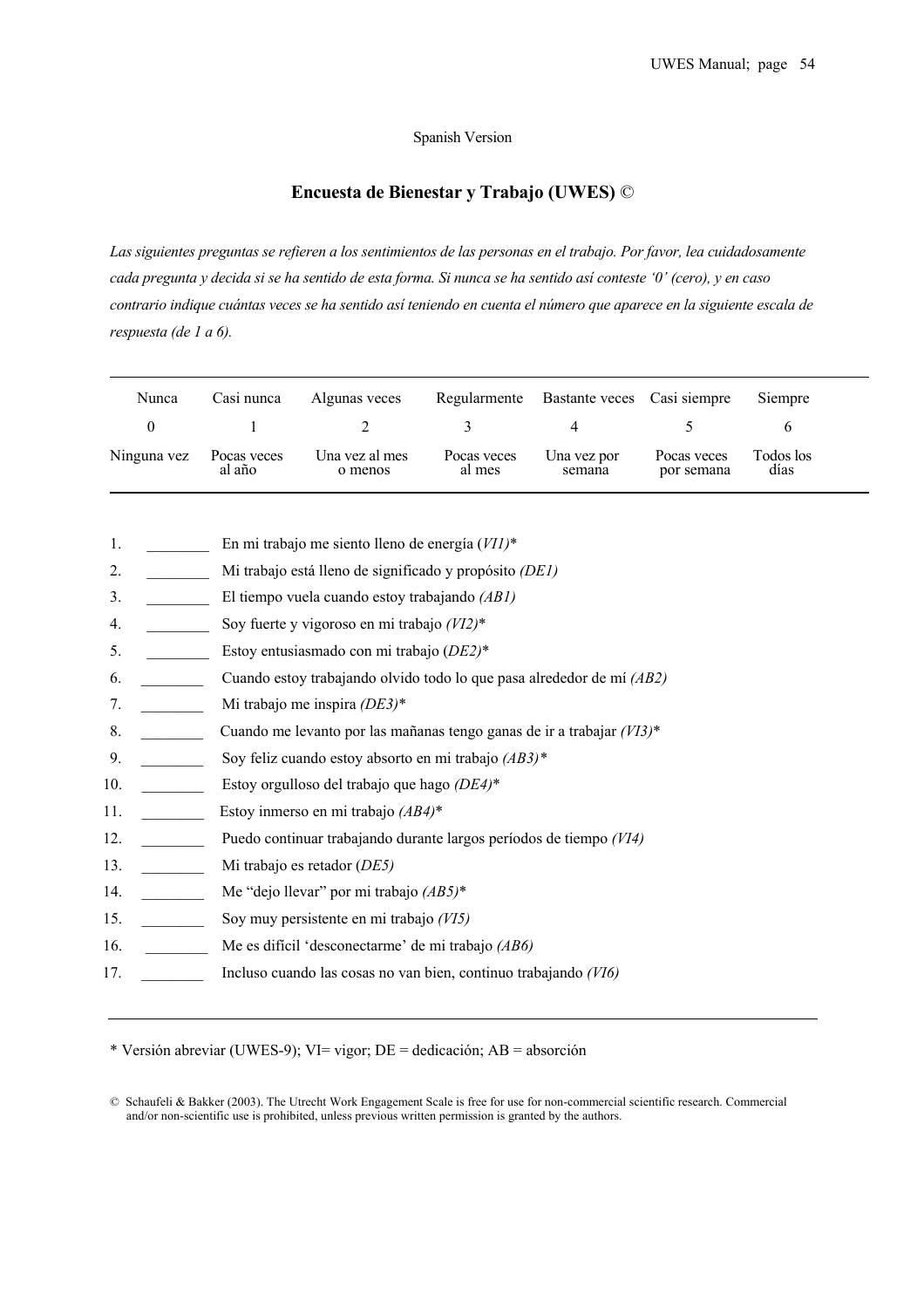#### Spanish student version

# **Encuesta de Bienestar y in Contexto Académico (UWES-S)** ©

*Las siguientes preguntas se refieren a los sentimientos de las personas en el trabajo. Por favor, lea cuidadosamente cada pregunta y decida si se ha sentido de esta forma. Si nunca se ha sentido así conteste '0' (cero), y en caso contrario indique cuántas veces se ha sentido así teniendo en cuenta el número que aparece en la siguiente escala de respuesta (de 1 a 6).* 

| Nunca            | Casi nunca                                                                              | Algunas veces                                                                  | Regularmente          | <b>Bastante</b> veces | Casi siempre              | Siempre           |  |
|------------------|-----------------------------------------------------------------------------------------|--------------------------------------------------------------------------------|-----------------------|-----------------------|---------------------------|-------------------|--|
| $\boldsymbol{0}$ | 1                                                                                       | $\overline{2}$                                                                 | 3                     | $\overline{4}$        | 5                         | 6                 |  |
| Ninguna vez      | Pocas veces<br>al año                                                                   | Una vez al mes<br>o menos                                                      | Pocas veces<br>al mes | Una vez por<br>semana | Pocas veces<br>por semana | Todos los<br>días |  |
|                  |                                                                                         |                                                                                |                       |                       |                           |                   |  |
| 1.               |                                                                                         | Mis tareas como estudiante me hacen sentir lleno de energía $(VII)^*$          |                       |                       |                           |                   |  |
| 2.               | Creo que mi carrera tiene significado (DE1)                                             |                                                                                |                       |                       |                           |                   |  |
| 3.               | El tiempo "pasa volando" cuando realizo mis tareas como estudiante $(AB1)$              |                                                                                |                       |                       |                           |                   |  |
| 4.               | Me siento fuerte y vigoroso cuando estoy estudiando o voy a las clases $(VI2)^*$        |                                                                                |                       |                       |                           |                   |  |
| 5.               | Estoy entusiasmado con mi carrera (DE2)*                                                |                                                                                |                       |                       |                           |                   |  |
| 6.               | Olvido todo lo que pasa alrededor de mí cuando estoy abstraído con mis estudios $(AB2)$ |                                                                                |                       |                       |                           |                   |  |
| 7.               |                                                                                         | Mis estudios me inspiran cosas nuevas $(DE3)^*$                                |                       |                       |                           |                   |  |
| 8.               |                                                                                         | Cuando me levanto por la mañana me apetece ir a clase o estudiar $(VI3)^*$     |                       |                       |                           |                   |  |
| 9.               |                                                                                         | Soy feliz cuando estoy haciendo tareas relacionadas con mis estudios $(AB3)^*$ |                       |                       |                           |                   |  |
| 10.              |                                                                                         | Estoy orgulloso de hacer esta carrera (DE4)*                                   |                       |                       |                           |                   |  |
| 11.              |                                                                                         | Estoy inmerso en mis estudios $(AB4)^*$                                        |                       |                       |                           |                   |  |
| 12.              |                                                                                         | Puedo seguir estudiando durante largos períodos de tiempo (VI4)                |                       |                       |                           |                   |  |
| 13.              |                                                                                         | Mi carrera es retadora para mí (DE5)                                           |                       |                       |                           |                   |  |
| 14.              |                                                                                         | Me "dejo llevar" cuando realizo mis tareas como estudiante $(AB5)^*$           |                       |                       |                           |                   |  |
| 15.              |                                                                                         | Soy muy "resistente" para afrontar mis tareas como estudiante (VI5)            |                       |                       |                           |                   |  |
| 16.              | Es difícil para mí separarme de mis estudios (AB6)                                      |                                                                                |                       |                       |                           |                   |  |
| 17.              |                                                                                         | En mis tareas como estudiante no paro incluso si no me encuentro bien $(VI6)$  |                       |                       |                           |                   |  |

\* Versión acortada (UWES-9); VI= vigor; DE = dédicacíon; AB = absorcíon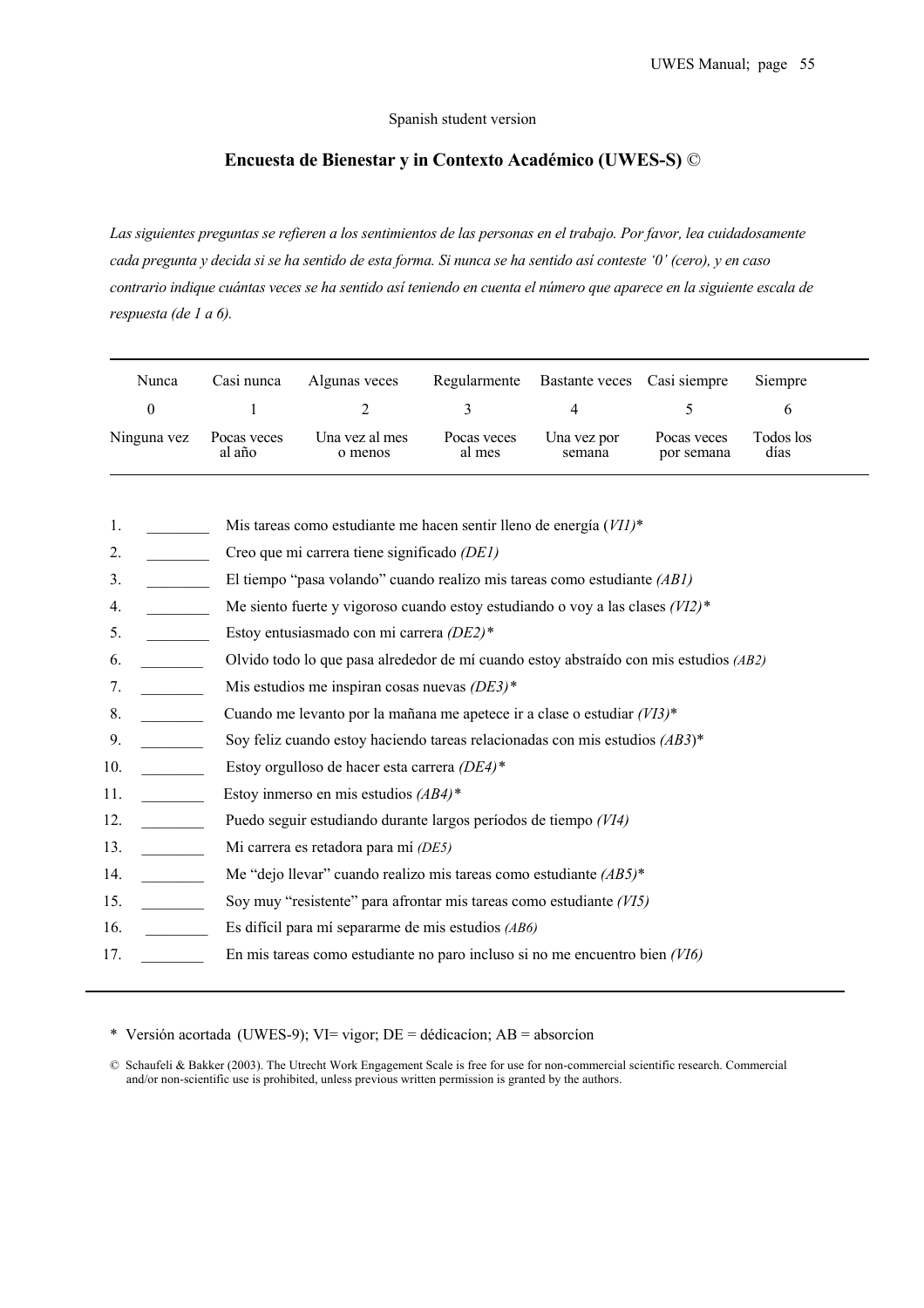#### Greek Version

# **Εργασία και Ευηµερία (UWES)** *©*

Σημειώστε με ένα κύκλο πόσο συχνά ισχύει για σας το περιεχόμενο της κάθε δήλωσης ακολουθώντας την εξής *διαβάθµιση :* 

| Ποτέ | Σγεδόν ποτέ                             | Μερικές φορές                     | Τακτικά                     | Συγνά                  | Πολύ συχνά                     | Πάντα        |
|------|-----------------------------------------|-----------------------------------|-----------------------------|------------------------|--------------------------------|--------------|
|      |                                         |                                   |                             | 4                      |                                | b            |
| Ποτέ | Μερικές φορές<br>το χρόνο ή<br>λιγότερο | Μια φορά το<br>μήνα ή<br>λιγότερο | Μερικές<br>φορές το<br>μήνα | Μια φορά<br>τη βδομάδα | Μερικές<br>φορές τη<br>βδομάδα | Κάθε<br>μέρα |

- 1. \_\_\_\_\_\_\_\_ Στη δουλειά µου αισθάνοµαι να πληµµυρίζω από ενεργητικότητα. *(VI1)\**
- 2. \_\_\_\_\_\_\_\_ H εργασία που κάνω είναι χρήσιµη και γεµάτη νόηµα. *(DE1)*
- 3. \_\_\_\_\_\_\_\_ Ο χρόνος κυλάει γρήγορα όταν εργάζοµαι. *(AB1)*
- 4. \_\_\_\_\_\_\_\_ Νιώθω γεµάτος/η ζωντάνια και δύναµη όταν εργάζοµαι. *(VI2)\**
- 5. \_\_\_\_\_\_\_\_ Είµαι ενθουσιασµένος/η µε τη δουλειά µου. *(DE2)*
- 6. \_\_\_\_\_\_\_\_ Όταν εργάζοµαι ξεχνώ τα πάντα γύρω µου*. (AB2)*
- 7. \_\_\_\_\_\_\_\_ Η εργασία µου µε εµπνέει. *(DE3)\**
- 8. \_\_\_\_\_\_\_\_ Όταν σηκώνοµαι το πρωί έχω διάθεση να πάω στη δουλειά µου. *(VI3)\**
- 9. \_\_\_\_\_\_\_\_ Νιώθω ευτυχισµένος/η όταν εργάζοµαι µε εντατικούς ρυθµούς. *(AB3)\**
- 10. \_\_\_\_\_\_\_\_ Νιώθω υπερήφανος/η για τη δουλειά που κάνω. *(DE4)\**
- 11. \_\_\_\_\_\_\_\_ Είµαι τελείως απορροφηµένος/η από την εργασία µου. *(AB4)\**
- 12. \_\_\_\_\_\_\_\_ Όταν εργάζοµαι είµαι ικανός να συνεχίσω τη δουλειά µου για πολλή ώρα. *(VI4)*
- 13. \_\_\_\_\_\_\_\_ Η δουλειά µου αποτελεί πρόκληση για µένα. *(DE5)*
- 14. \_\_\_\_\_\_\_\_ Η δουλειά µου µε συναρπάζει. *(AB5)\**
- 15. \_\_\_\_\_\_\_\_ Στην δουλειά µου έχω µεγάλη πνευµατική αντοχή. *(VI5)*
- 16. \_\_\_\_\_\_\_\_ Μου είναι δύσκολο να αποσπάσω τον εαυτό µου από τη δουλειά µου *(AB6)*
- 17. \_\_\_\_\_\_\_\_ ∆είχνω πάντοτε επιµονή στη δουλειά µου, ακόµα κι όταν τα πράγµατα δεν πάνε καλά. *(VI6)*

\* Shortened version (UWES-9); VI=Σφρίγος , DE= Αφοσίωση, AB=Απορρόφηση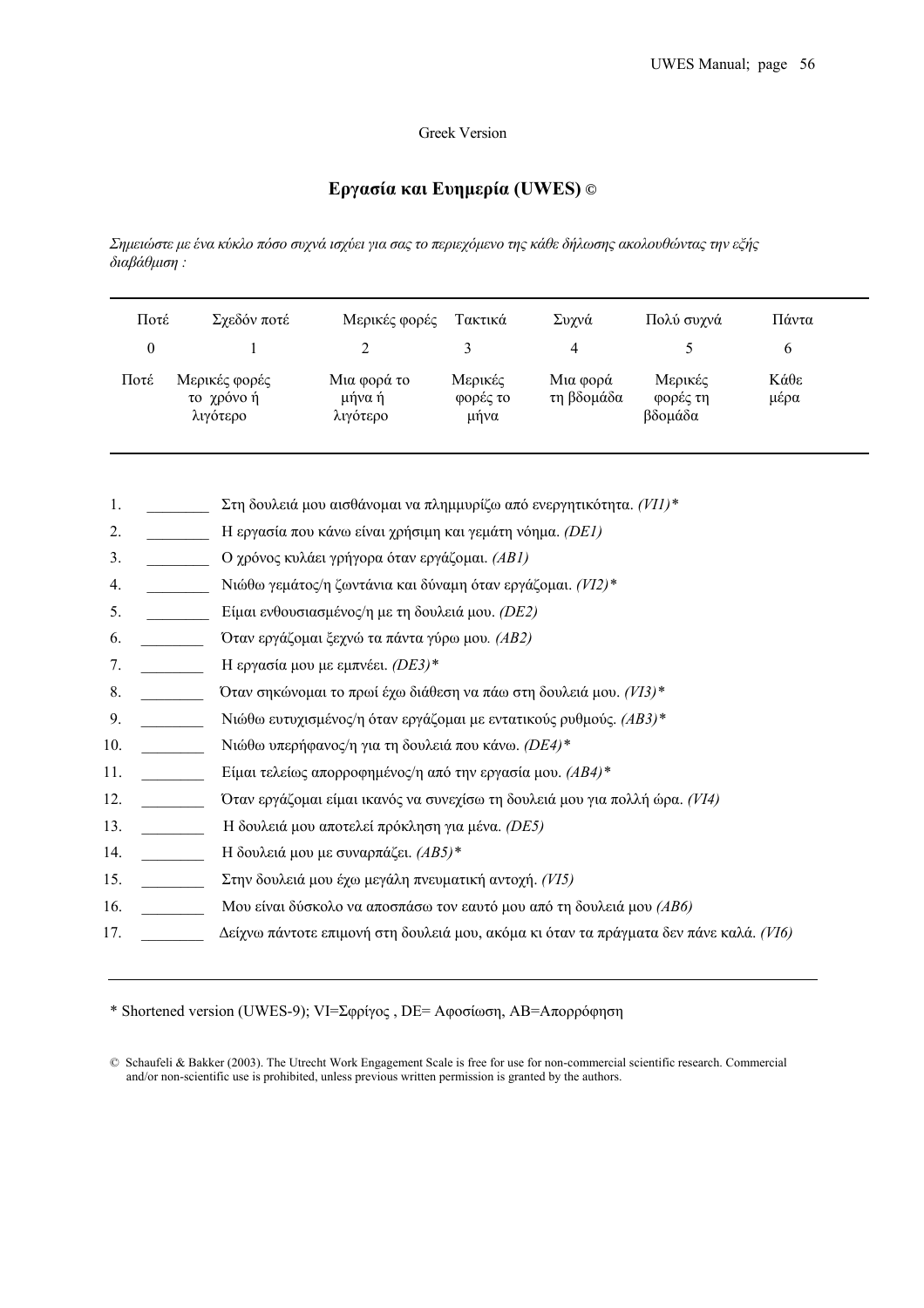#### Russian version

# **Опросник (UWES) ©**

*Вопросы, приведенные ниже, относятся к переживаниям, которые человек испытывает в связи со своей работой. Пожалуйста, прочтите внимательно каждое из утверждений и определите,*  чувствовали ли Вы когда-либо нечто подобное по отношению к основной работе. Если у Вас никогда не было такого переживания, обведите 0 на бланке ответов, если то или иное переживание у Вас было, *отметьте на бланке, как часто оно возникает, в соответствии со шкалой, приведенной ниже (баллы от 1 до 6).* 

| Никогда | Почти<br>никогда       | Достаточно<br>редко     | Иногла                   | Достаточно<br>часто | Почти<br>всегда           | Постоянно      |
|---------|------------------------|-------------------------|--------------------------|---------------------|---------------------------|----------------|
| 0       |                        |                         |                          | 4                   |                           | b              |
| Ни разу | Несколько<br>раз в год | Раз в месяц<br>или реже | Несколько<br>раз в месяц | Раз в неделю        | Несколько<br>раз в неделю | Кажлый<br>день |

| 1.  | Во время работы меня переполняет энергия*                 |
|-----|-----------------------------------------------------------|
| 2.  | Моя работа целенаправленна и осмысленна                   |
| 3.  | Когда я работаю, время пролетает незаметно                |
| 4.  | Во время работы я испытываю прилив сил и энергии*         |
| 5.  | Я полон энтузиазма в отношении своей работы*              |
| 6.  | Во время работы я забываю обо всем окружающем             |
| 7.  | Моя работа вдохновляет меня*                              |
| 8.  | Проснувшись утром, я радуюсь тому, что пойду на работу*   |
| 9.  | Я счастлив, когда интенсивно работаю*                     |
| 10. | Я горжусь своей работой*                                  |
| 11. | Я ухожу в работу с головой*                               |
| 12. | Могу работать в течение длительного времени без перерывов |
| 13. | Работа ставит передо мной сложные и интересные задачи     |
| 14. | Я позволяю работе «уносить» меня*                         |
| 15. | В работе я очень настойчив и не отвлекаюсь на постороннее |
| 17. | Мне трудно отложить работу в сторону                      |
| 17. | Я продолжаю работать даже тогда, когда дела идут плохо    |
|     |                                                           |

\* короткий версия (UWES-9)